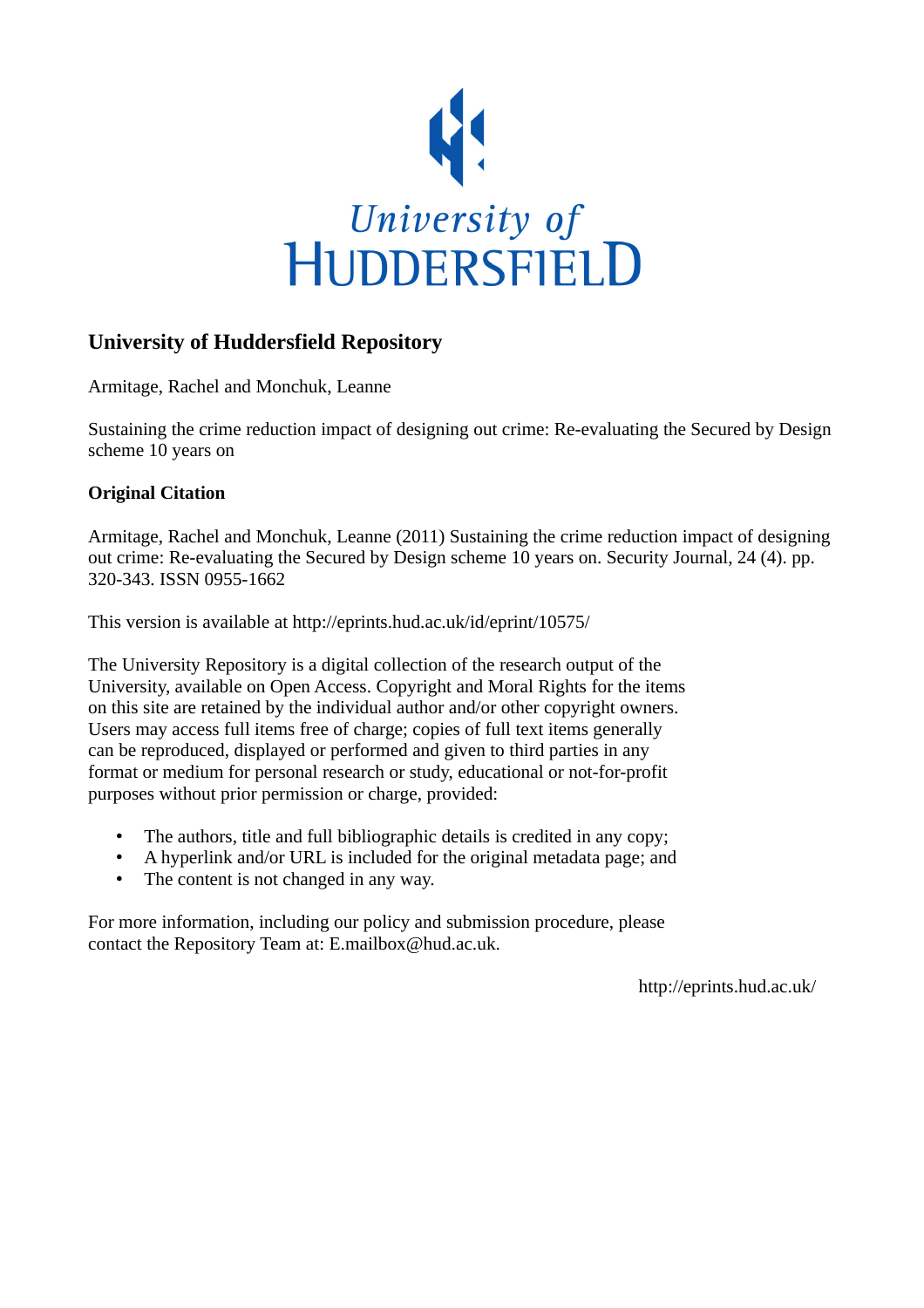# **Sustaining the Crime Reduction Impact of Designing out Crime: Re-evaluating the Secured by Design Scheme Ten Years On.**

DR. RACHEL ARMITAGE (Reader, Applied Criminology Centre, University Of Huddersfield) and LEANNE MONCHUK (Research Assistant, Applied Criminology Centre, University Of Huddersfield)

Secured by Design (SBD) is an award scheme which aims to encourage housing developers to design out crime at the planning or concept stage. The scheme is managed by the Association of Chief Police Officers Crime Reduction Initiatives (ACPO CPI) whilst the day-to-day delivery of the scheme is conducted by Architectural Liaison Officers (ALOs) or Crime Prevention Design Advisors (CPDAs) working for individual police forces throughout the United Kingdom. The scheme sets standards for compliance which developments must meet to be awarded SBD status. This paper presents the findings of research conducted over a ten-year period (1999-2009) into the effectiveness of the SBD scheme as a crime reduction measure. Utilising a variety of methods, the research aims to establish whether residents living within SBD developments experience less crime and fear of crime than their non-SBD counterparts; whether SBD developments show less visual signs of crime and disorder than their non-SBD counterparts, and finally, whether properties built to the SBD standard are able to sustain any crime reduction benefits over a ten-year period.

Key words: Crime, burglary, Secured by Design (SBD), Architectural Liaison Officer (ALO), Crime Prevention Design Advisor (CPDA), sustainability.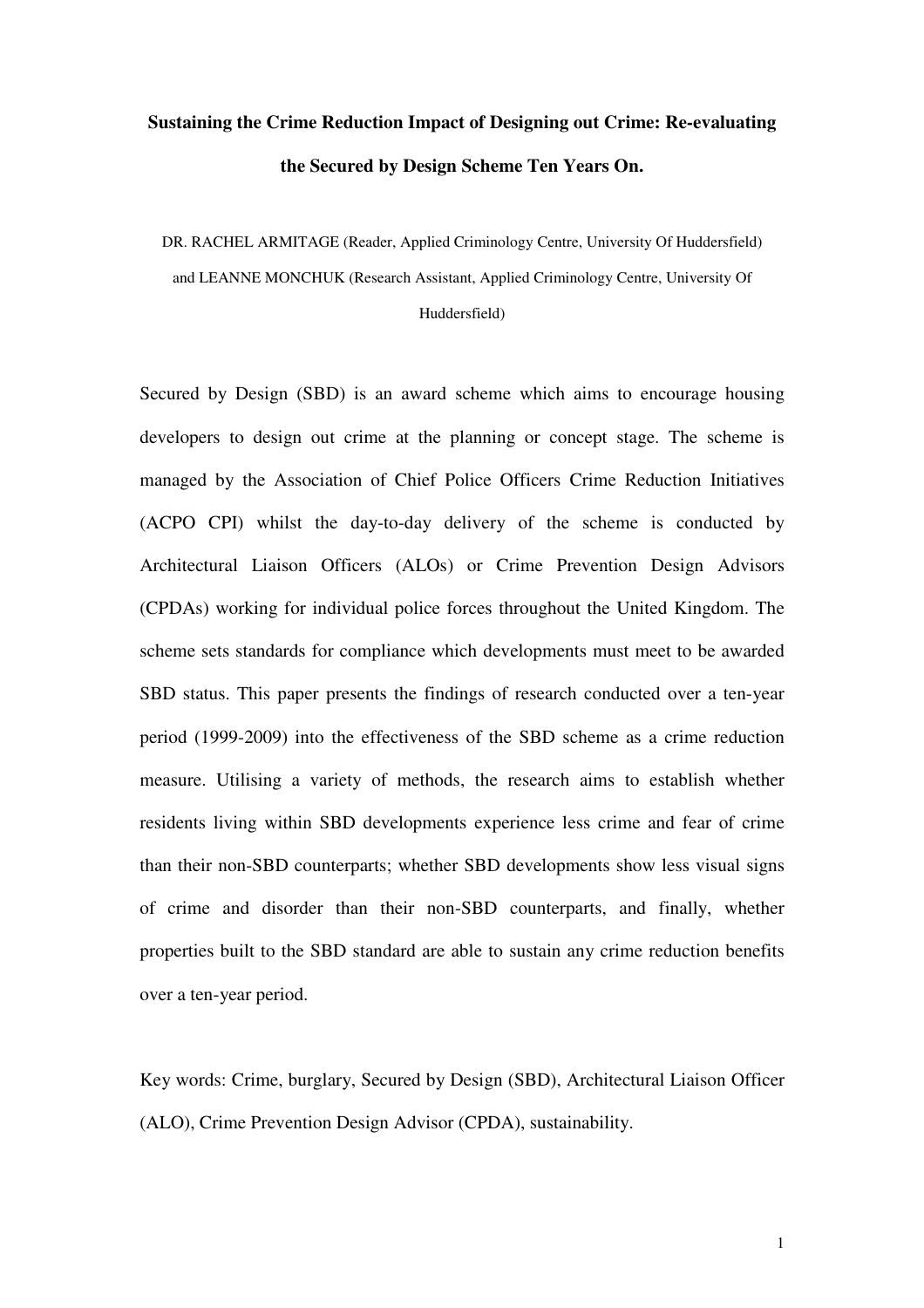#### **INTRODUCTION**

This paper presents the findings of a re-evaluation of Secured by Design (SBD) housing within West Yorkshire, England which was conducted in 2009. The research was jointly funded by the University of Huddersfield, West Yorkshire Police and ACPO CPI and built upon an evaluation of SBD housing within West Yorkshire which was conducted in 1999 (Armitage, 2000). Although this paper presents the findings of a mixed-methods study, designed to ascertain the extent to which SBD status impacts upon levels of crime and levels of fear of crime, the reader is asked to keep in mind that this was a very small study, with total funding of approximately £12,000. The limited costs placed a restriction on the collection of data for the residents' survey, restricting the methods available and, therefore, the sample size achieved. However, although caution is urged when interpreting some of the findings, it is hoped that the results present an indication of the performance of the Secured by Design scheme, and also highlight the need to monitor the life-cycle of crime reduction measures.

The rationale for conducting the re-evaluation was threefold. The first was that in June 2008 (shortly before the research was commissioned), a property on Quaver Lane in Bradford became the  $10,000<sup>th</sup>$  SBD dwelling to be built in West Yorkshire. The associated publicity and meeting of this milestone led West Yorkshire Police to reassess their performance as an Architectural Liaison Unit and to question the progress made since SBD was launched. The second rationale for the re-evaluation was that 2009 marked the ten-year anniversary of the original evaluation of SBD in West Yorkshire, which had received considerable attention because of its encouraging findings. The final and central rationale was the need to update the findings of the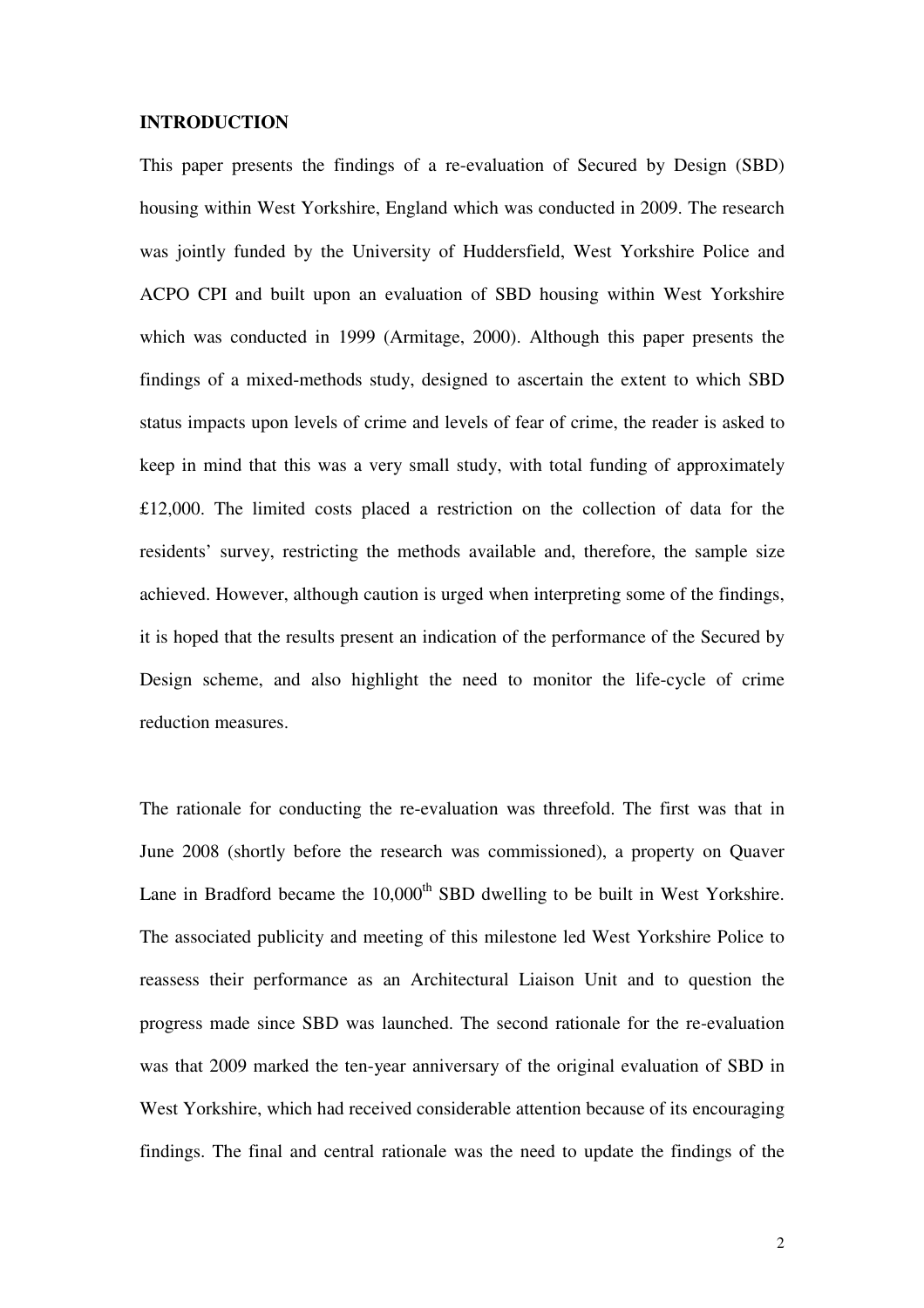original evaluation to include a more recently developed sample of properties and one which would reflect the standard of SBD in 2009 as opposed to that utilised in 1999.

#### **Updating the Sample**

The review of literature outlines the findings of the original evaluation in some detail; however, a brief summary of those methods should assist the reader in appreciating the importance of replicating the original study, but with a more recently developed sample of properties. The analysis within the original evaluation included three major strands. The first looked at police recorded crime and compared 25 matched pairs (25 SBD and 25 non-SBD developments) to establish whether there was a significant difference between the crime rates within these matched pairs. The second method utilised the same sample of 25 SBD and 25 non-SBD developments, but instead of looking at police recorded crime, this utilised a survey of residents who were personally asked about their experiences, fears and perceptions of crime and disorder (through face-to-face interviews). The final strand of the original evaluation looked at whether SBD was improving as a standard – were estates built more recently performing better than older estates?

Although the findings were extremely positive, one of the major weaknesses of the study (as time has progressed) is that the sample of estates were all built between 1994 and 1998. The study began in 1999 and for developments to be included within the sample, residents had to have been living within the developments for at least oneyear to ensure that there was sufficient crime data to validate the analysis. Therefore, developments built post 1998 were excluded from the sample. Unfortunately, many changes in the SBD standard were introduced in 1999 and thus not accounted for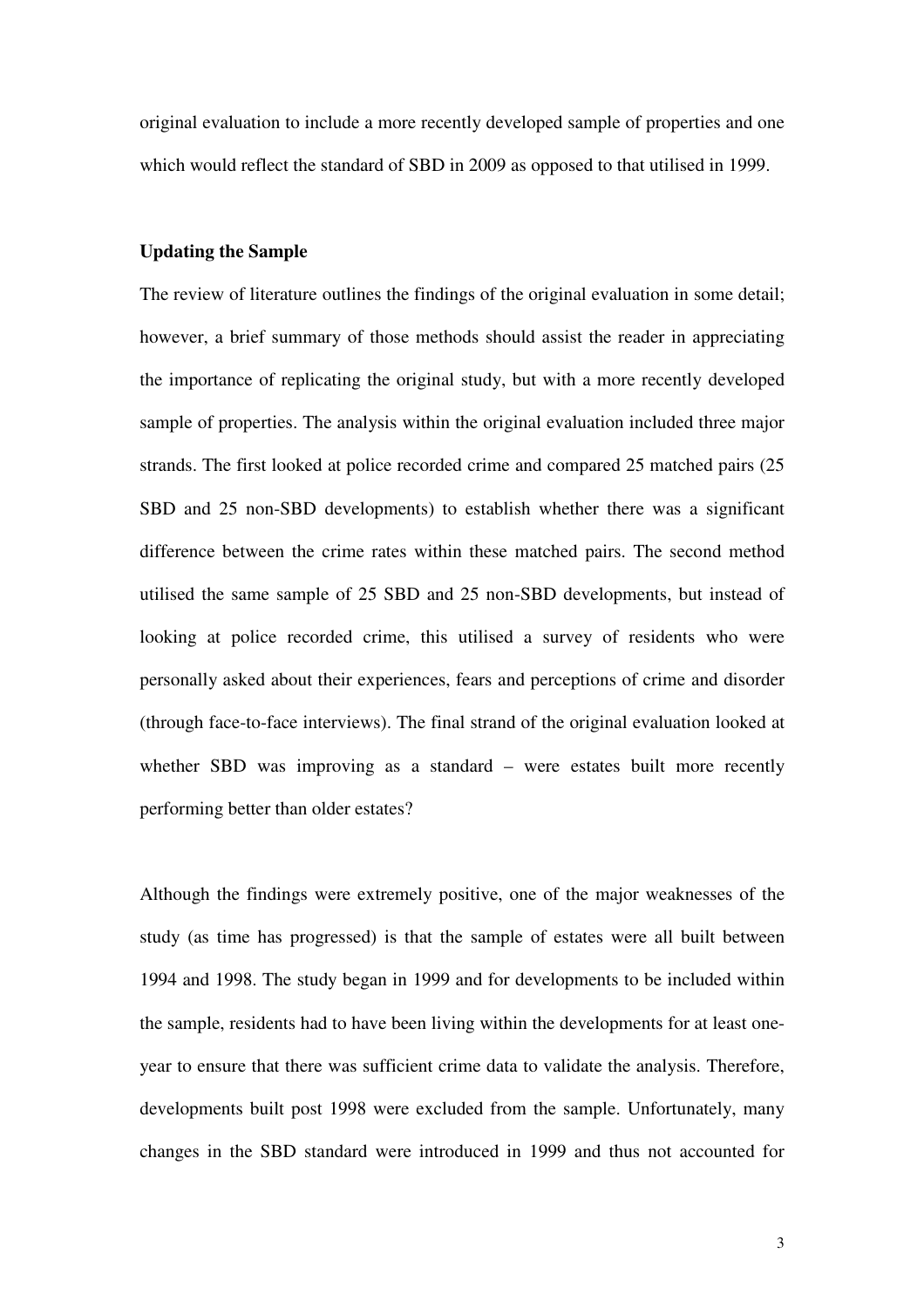within the evaluation. Although it is beyond the scope of this paper to provide a detailed review of specific SBD standards, a brief summary of the major changes which took place between 1989 (when the scheme was launched) and 1999 (when the original evaluation began) is outlined in the table below<sup>i</sup>.

| <b>Time Period</b> | <b>Physical Security Standards</b>                                                                                                                                                                                                                                                                                                                                                                                                                            |
|--------------------|---------------------------------------------------------------------------------------------------------------------------------------------------------------------------------------------------------------------------------------------------------------------------------------------------------------------------------------------------------------------------------------------------------------------------------------------------------------|
| 1989               | launched in 1989 with window and door<br><b>SBD</b><br>was<br>requirements based upon 'specification' as there were no<br>specific standards for such products at this time. The windows<br>section of SBD was very basic, with a requirement only for<br>windows to be lockable (with a key). Requirements for doors<br>mirrored those within the National House Building Council<br>security section.                                                       |
| 1992               | In 1992, A National Technical Committee for SBD was<br>formed. Window and door standards were still specification<br>led at this stage.                                                                                                                                                                                                                                                                                                                       |
| Early 1990s        | The first true 'performance' based standards (GGF 6.6:<br>Specification for Improved Security, Part 1 Casement and Tilt<br>and Turn Windows) was introduced in the early 1990s,<br>however, this was not formally referenced as a SBD standard<br>and only promoted to window manufacturers by a small<br>number of ALOs.                                                                                                                                     |
| 1994               | PAS 011: 1994 was adopted as a 'test' standard for SBD<br>windows by the majority of police forces, however, it was<br>never formally written into SBD requirements.                                                                                                                                                                                                                                                                                          |
| 1997               | GGF 6.6.2: Specification for Improved Security – Single<br>Handed Residential Doorsets, was published in 1997,<br>however, again this never became a national SBD requirement,<br>although it was utilised by some ALOs.                                                                                                                                                                                                                                      |
| 1999               | The first major revision to SBD took place in 1999. This was<br>the most significant change in terms of physical security as it<br>signalled the end of specification led door and window<br>requirements and the introduction of performance led<br>requirements - PAS 24: 1999 and BS 7950: 1997. The<br>introduction of these standards removed any subjectivity and<br>ensured that a consistent level of security was being offered by<br>manufacturers. |

**Table 1: Changes in Physical Security Standards for SBD (1989-1999)**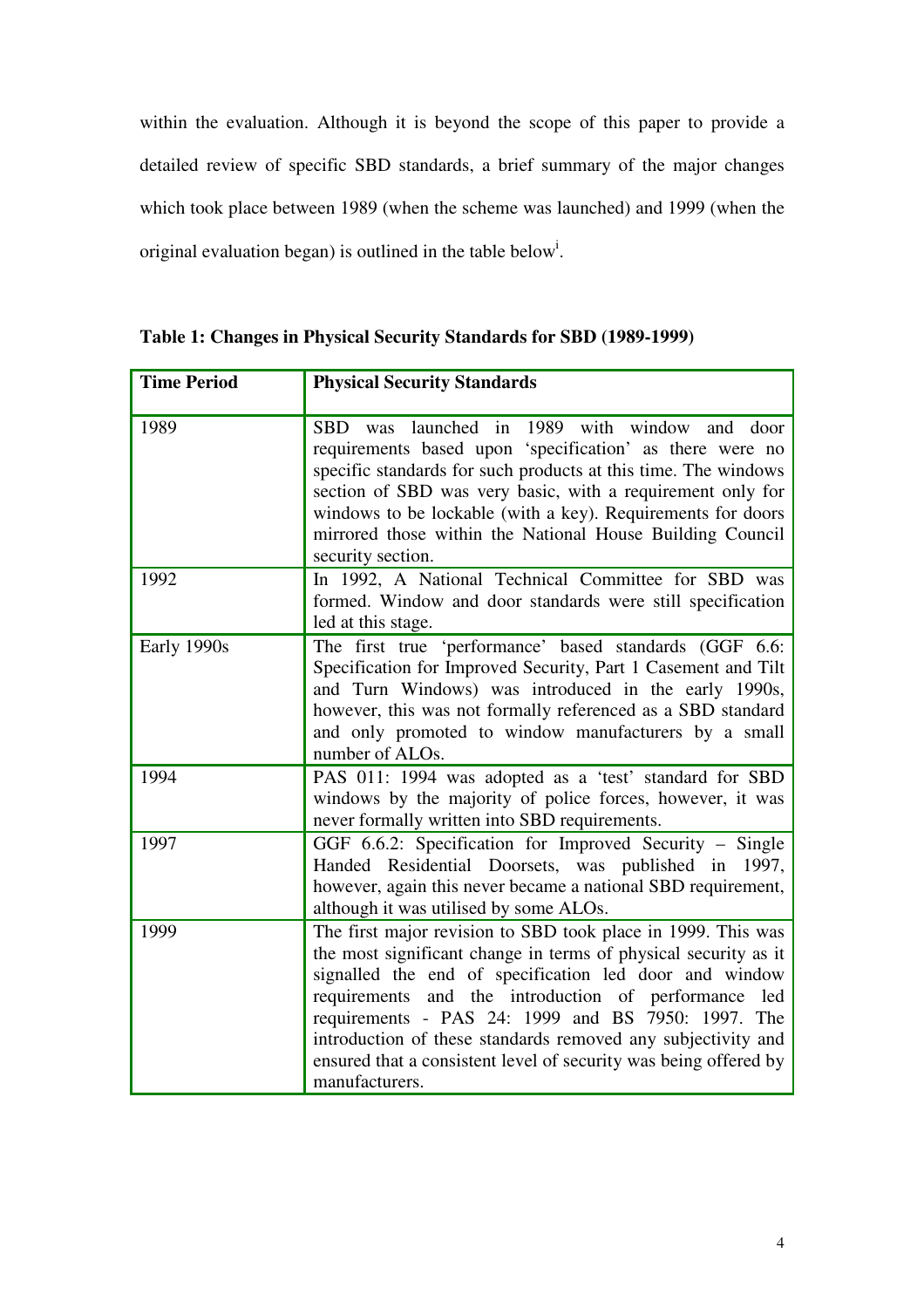The period post 1998 also saw many changes in the way that SBD was managed and implemented both within West Yorkshire and nationally. These changes included an increase in the number of ALO/CPDAs working within each police force<sup>ii</sup>, improvements in local and national planning policy to incentivise the SBD standard and (supported by these changes) a move towards pre-planning consultation as opposed to involvement at the planning application (or post-application) stage. This meant that even though the findings were extremely positive, they were not an accurate reflection of the current standard and were likely to be presenting a less favourable picture than a more recent sample might provide.

#### **SBD as an Evolving Standard**

The findings from the original evaluation also revealed an interesting pattern which suggested that the performance of SBD had also been improving over the previous five-year period. As a means of measuring any improvements in the effectiveness of the scheme, the original evaluation compared the burglary rates of SBD estates built in 1994 through to 1998 with their non-SBD matched pairs. The results revealed a year on year improvement in the performance of SBD. The mean burglary rate for SBD estates built in 1994 was 171% of the burglary rate for non-SBD estates built in 1994. The mean burglary rate for SBD estates built in 1995 was 130% of the burglary rate for non-SBD estates built in 1995. For estates built in 1996 the figure was 97%, for 1997 the figure was 51% and for SBD estates built in 1998, the mean burglary rate was 45% of the burglary rate for the non-SBD matched pairs. These results suggest that until 1996, the SBD estates were actually experiencing more burglary than their matched pairs - in the case of estates built in 1994, almost twice as much. However, SBD estates built in 1998 were experiencing less than half of the burglary of their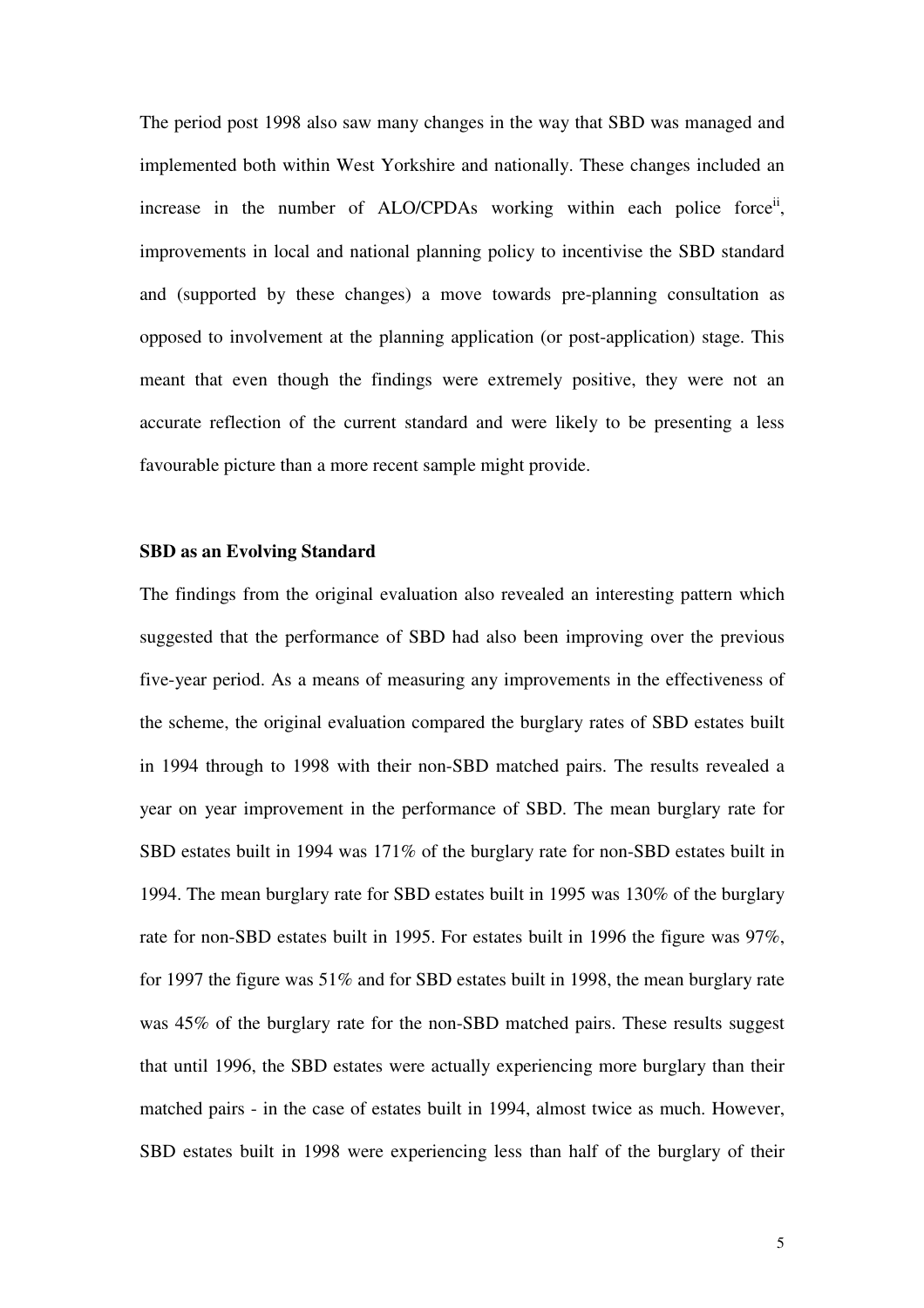non-SBD counterparts – a vast improvement. Although there were major changes to the standards of physical security introduced in 1999 (see table one) – suggesting that between 1994 and 1998 the general standard of the scheme was relatively uniform, it is clear that the performance of SBD within West Yorkshire was improving over this five year period. Without further detailed research to investigate the procedures implemented over that period, it is difficult to give a specific explanation for these improvements. However, the author suspects that the improvement in the performance of the scheme is likely to be linked to a combination of the following changes: An increase in ALO numbers – thereby allowing a more detailed assessment of schemes prior to awarding SBD status; an increasing recognition of the status of the award and, therefore, a pressure to ensure that standards were met; a greater understanding of the principles of the scheme amongst ALOs (even without the physical security changes) and, therefore, an improvement in their ability to ensure that the basic CPTED principles were met; and finally, the introduction of minor changes to the standard over that five-year period.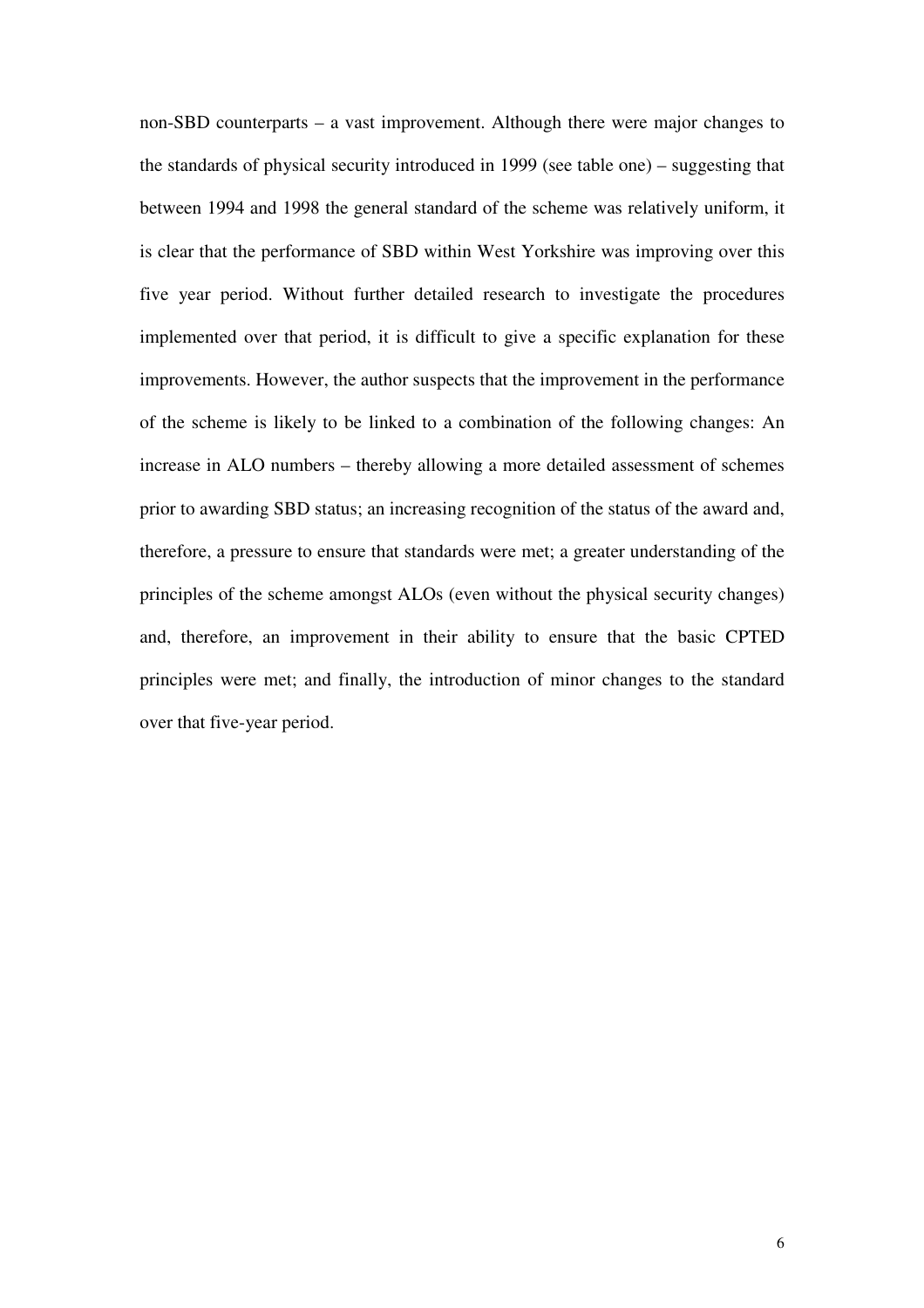**Figure One: Burglary Rate on SBD Estates as a Proportion of Non-SBD Matched Pairs (1994-1998).** 



Given that the SBD scheme had improved so dramatically within that five-year period, there was a likelihood that (post-1999) this pattern would continue, or more likely, (given the introduction of new standards to the physical security requirements in 1999), that the scheme would improve at a greater rate. Although there is no certainty that this pattern would continue, the risk that the findings reported in the original evaluation did not reflect the current standard of the scheme, warranted a re-

investigation of its performance.

#### **REVIEW OF THE LITERATURE**

#### **The Secured by Design Scheme**

SBD is an award scheme, managed by ACPO CPI which aims to encourage the building industry to design out crime at the planning stage. SBD was devised in 1989 by police forces based within the South East of England, with the aim of countering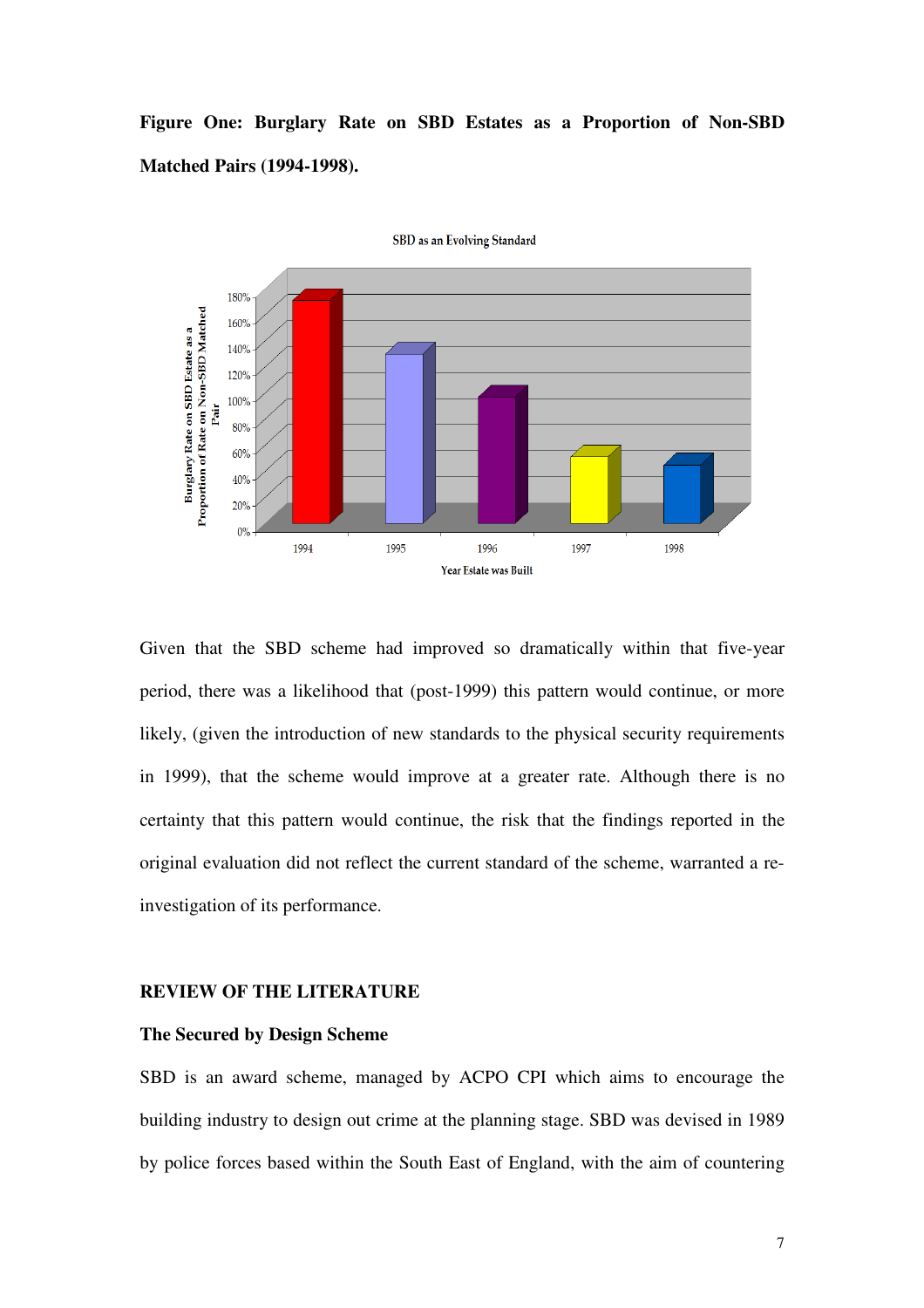the rise in household burglary (Pascoe and Topping, 1997). Although the scheme is owned and managed by ACPO CPI, it is run on a day-to-day basis by local police ALOs or CPDAs whose role it is to ensure that developments are designed and built to certain specifications. In an attempt to establish how far the SBD scheme was theoretically and empirically supported at the time of its inception, Pascoe and Topping (1997) conducted a review of the available documentation as well as interviews with 15 police officers. They suggest that the scheme was influenced by both environmental criminology (including situational crime prevention and defensible space) as well as theories which focused upon offenders as decision makers (including rational choice theory). A recent national evaluation of ALO and CPDA services (Wootton *et al*, 2009) revealed that in August 2009 there were 305 ALO/CPDAs in England and Wales. The number of ALO/CPDAs within individual forces varied considerably from one in Bedfordshire and Dorset Police Forces to 52 within the Metropolitan Police, 16 within West Midlands Police and 13 within Avon and Somerset and Kent Police<sup>iii</sup>. Numbers of SBD applications also varies considerably, with forces such as the Metropolitan Police processing 775 within the one year period March 2008 - February 2009, Thames Valley processing 287, Hampshire 237 and Greater Manchester Police 212, yet within that one year period, Cheshire Police only processed four, North Wales Police eight and Humberside 15.

The principles of SBD fall largely into the following categories:

- *Physical Security:* SBD sets standards of physical security for each property and its boundaries.
- *Surveillance:* SBD estates are designed to achieve maximum natural surveillance without compromising the need for privacy.

8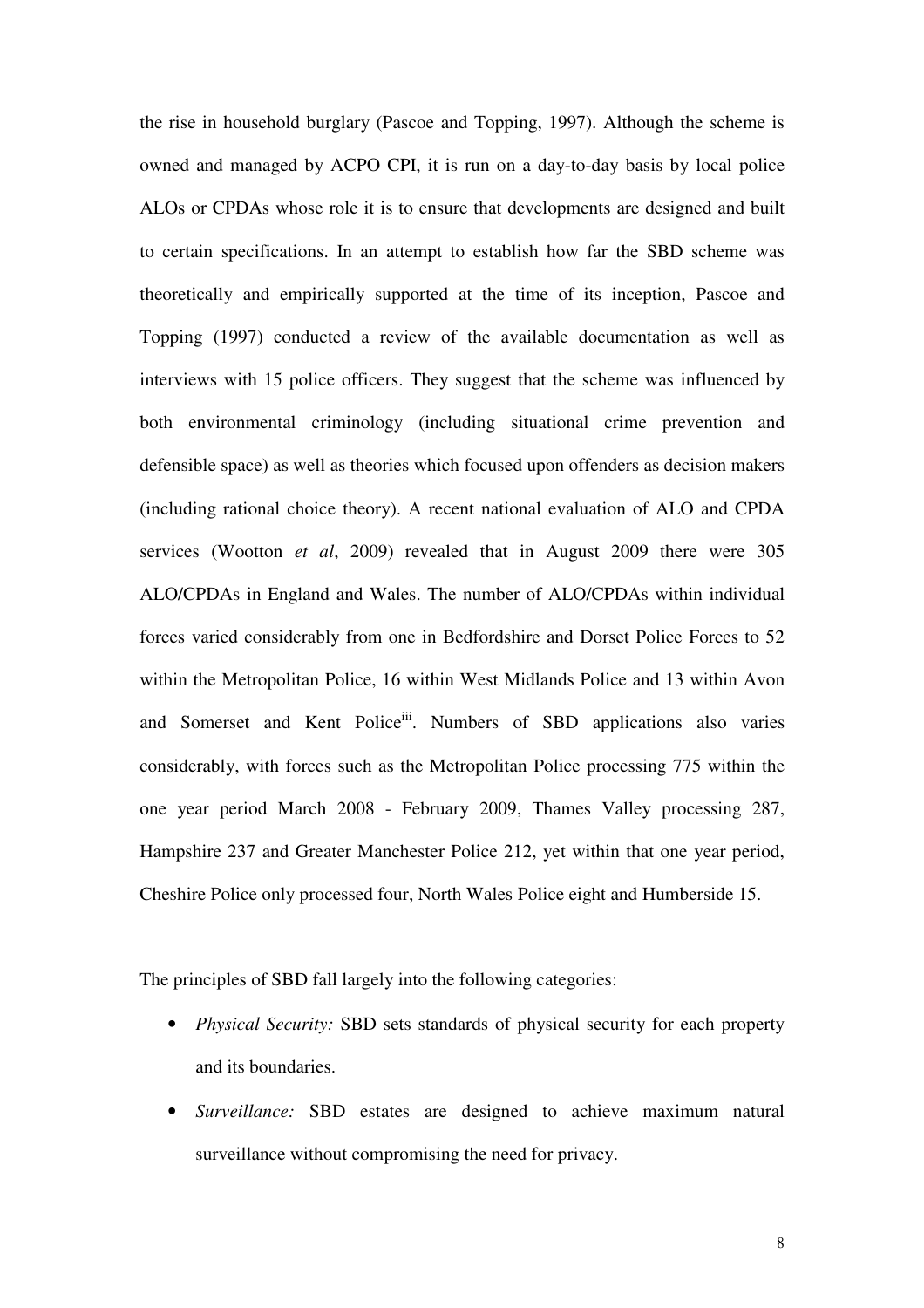- *Access/Egress*: SBD estates are designed to include a minimum number of access/egress points in an attempt to avoid unnecessary entry onto the estate by non-residents and potential offenders.
- *Territoriality:* In an attempt to achieve maximum informal social control, SBD draws upon Newman's principles of Defensible Space (1973). If space has a clearly defined ownership, purpose and role, it is evident to residents within the neighbourhood who should, and more importantly who should not be in a given area.
- *Management and Maintenance:* SBD estates should have a programmed management system in place to maintain the area. This includes the removal of litter and graffiti.

#### **Evaluating the Effectiveness of SBD**

There have been four published evaluations of the effectiveness of the SBD scheme (Brown, 1999; Pascoe, 1999; Armitage, 2000, Teedon and Reid, 2009) each concluding that SBD confers a crime reduction advantage.

Using police recorded crime data, residents' surveys and focus groups with local residents, Pascoe (1999) found that both the residents' perceived levels of crime and the actual levels of crime had been reduced following modernisation to SBD standards on ten estates within the UK.

A second evaluation of Secured by Design Housing revealed positive results in terms of crime reduction and prevention. This evaluation was carried out in Gwent, South Wales (Brown, 1999) and involved an analysis of police recorded crime data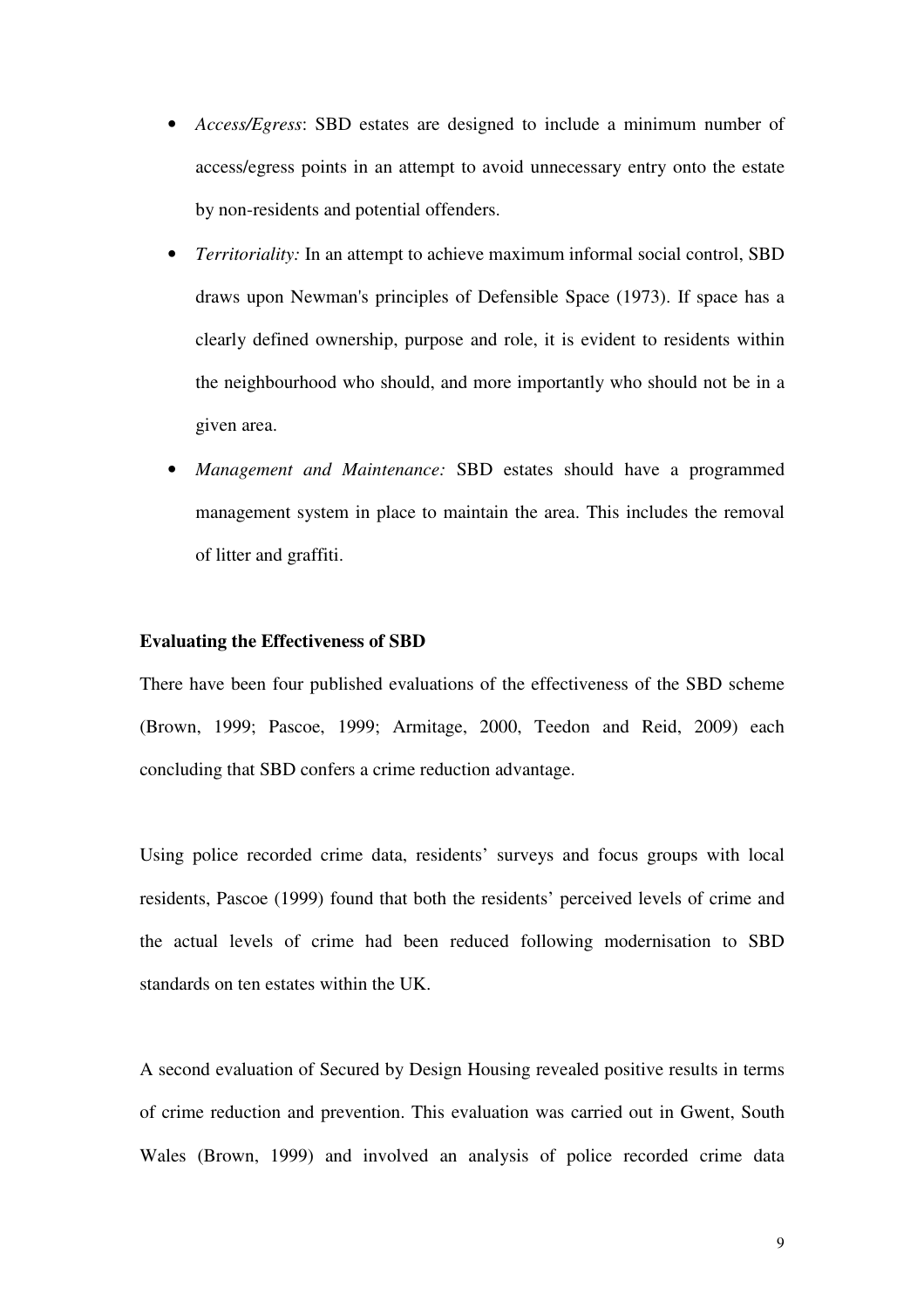alongside structured interviews with police officers, housing association managers, architects and tenants. The results revealed that SBD properties experienced at least 40% less burglaries and vehicle related crime, and 25% less criminal damage than the non-SBD properties. There was no evidence of crime switch; however, there was evidence of temporal displacement from daylight to night time, where surveillance was limited. The results from qualitative interviews reflected the findings from the quantitative analysis with fear of crime lower and quality of life higher on SBD as opposed to non-SBD estates.

Teedon and Reid (2009) conducted an evaluation of SBD in Glasgow, Scotland. The results revealed that total housebreaking crime reduced by 61% following the introduction of SBD. This is compared to a reduction of just 17% in the comparison area.

Armitage (2000) used a mixed methodology to establish whether residents living on SBD estates were experiencing less crime than their non-SBD counterparts; whether residents living on SBD estates were experiencing less fear of crime than their non-SBD counterparts; whether SBD was simply displacing crime and whether the SBD scheme was improving.

Estates which had been refurbished to the SBD standard (there were two within the sample) were analysed on a before and after basis. Analysis of recorded crime levels (pre and post certification to SBD) revealed that for both estates total crime fell by 55% relative to the pre-SBD period. For the analysis of new-build properties, 25 SBD estates (660 dwellings) were each assigned to a matched pair which was selected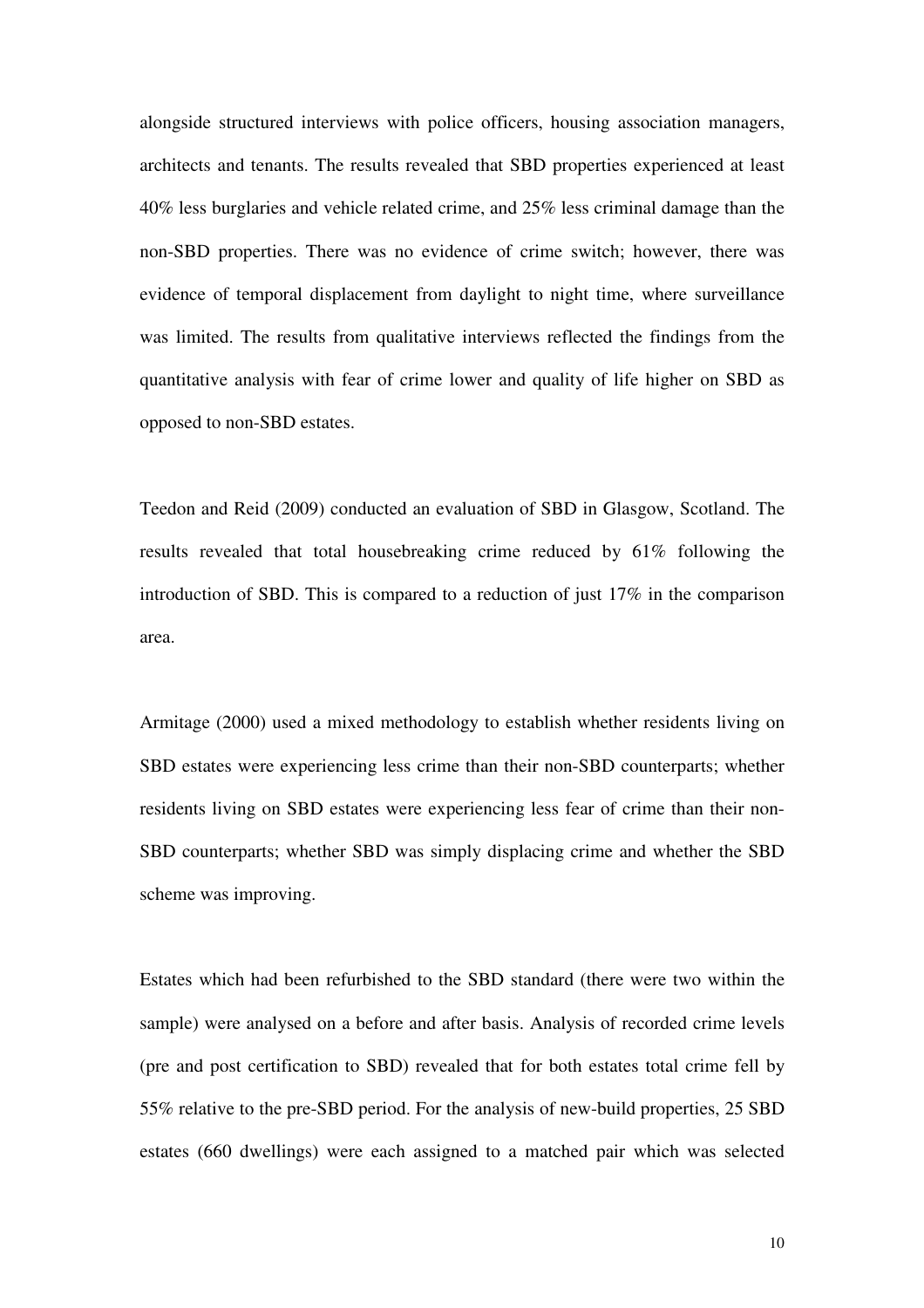according to age, location, housing tenure and physical/environmental characteristics. The results revealed that the mean crime rate within the SBD sample was 0.70. This was compared to a non-SBD rate of 0.94. Statistical analysis (Wilcoxon) revealed that the difference between the crime rate within the SBD sample and Non-SBD sample was not statistically significant at a probability of 0.05. When excluding all crimes other than burglary in a dwelling, the results revealed that the mean burglary rate within the SBD sample was 0.17; this was compared to a rate of 0.29 within the non-SBD sample. As with total crime, statistical analysis (Wilcoxon) revealed that the difference between the burglary rate on SBD and Non-SBD estates was not significant at the level of 0.05.

Of the 36 crime categories that were analysed as part of the evaluation, the only crimes which were higher within the SBD sample were damage related offences, ABH and GBH. Although ABH and GBH were slightly higher within the SBD sample, further analysis of the *modus operandi* revealed that this could not be a result of escalation (whereby an offender increases their use of violence during burglary offences due to the frustration at being unable to overcome security measures), as both the threat of and use of violence in burglary offences were much lower within the SBD sample<sup>iv</sup>. The higher levels of damage related offences may be explained by the fact that attempted burglaries were often categorised as damage offences, even though the motive was clearly an attempt to break in. An increase in attempted burglaries (even though these appear to have been categorised as damage offences) could be seen as a positive for SBD as the offender has failed to enter the property.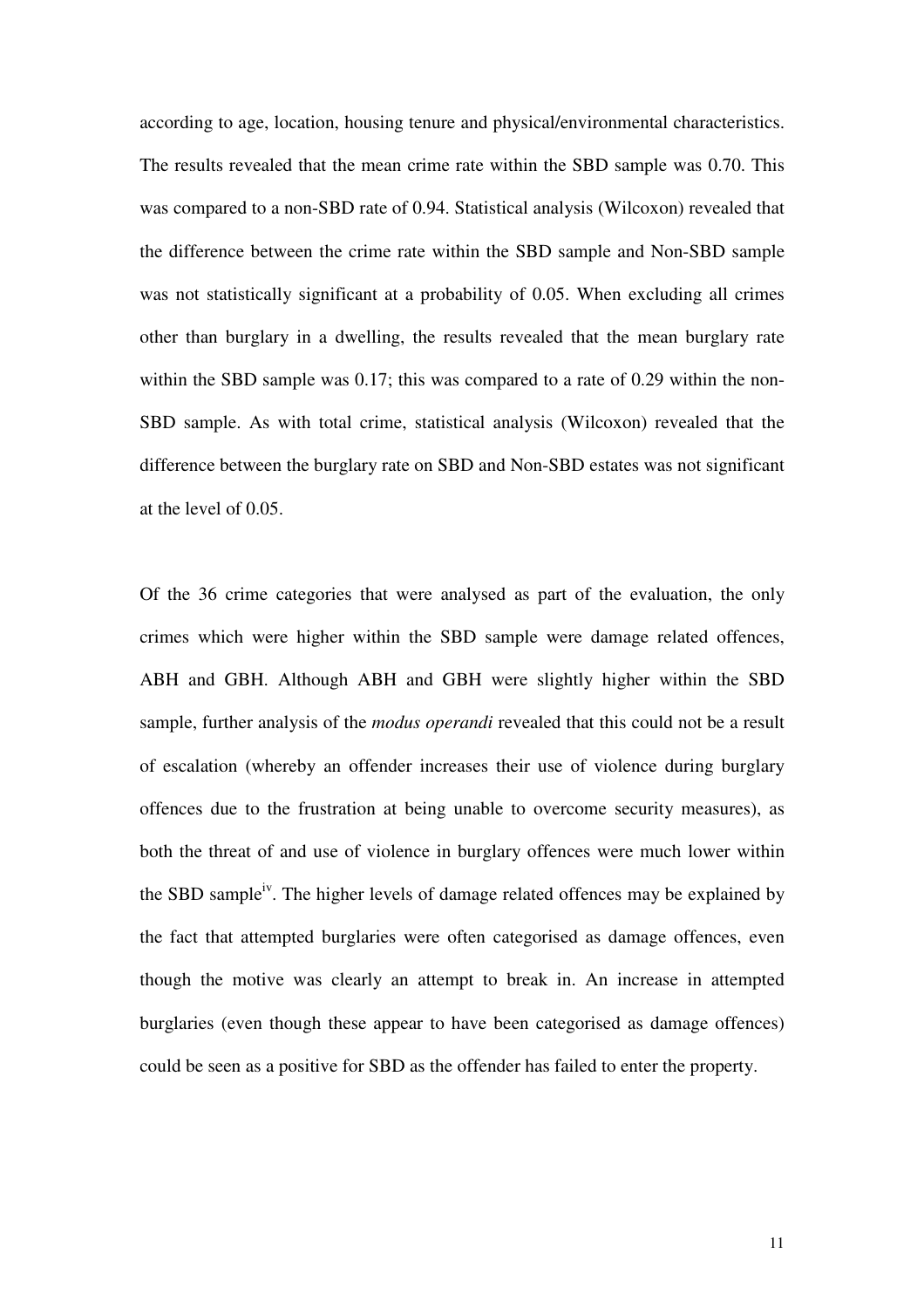As well as the analysis of police recorded crime, a residents' survey took place as a means of measuring residents' actual (as opposed to reported) experiences of crime as well as their fears, perceptions and concerns regarding crime and disorder within their neighbourhood. Two hundred and fifty SBD and 250 non-SBD addresses were visited as part of the residents' survey, with a response rate of 47%. The results revealed that 2.9% of SBD respondents had been burgled within the previous year; this was compared to 8.4% of non-SBD respondents and 4.3% of British Crime Survey (BCS) respondents<sup>v</sup> (Mirlees-Black *et al.*, 1998). In terms of fear of crime, when asked how safe they felt when walking alone after dark, 11.4% of SBD respondents felt very unsafe compared to 19.1% of non-SBD respondents and 11% of BCS respondents. 3.8% of SBD respondents felt very unsafe at home alone at night compared to 7.6% of non-SBD respondents and 2% of BCS respondents. 57.1% of SBD respondents felt safer in their present home than the previous house in which they lived compared to only 49.6% of non-SBD respondents.

In addition to evaluating the effectiveness of the scheme as a crime reduction measure, several studies have concluded that the SBD scheme is cost-effective, or at least cost-neutral (Armitage, 2000; Association of British Insurers, 2006; Teedon and Reid, 2009). Armitage (unpublished) concluded that, taking the average additional cost of building to the SBD standard to be £795 $\mathrm{v}^{\mathrm{i}}$ , calculating the additional crimes taking at a sample of SBD properties in the one year period January to December 1999 (Armitage, 2000), and the costs of these additional crimes as estimated by Brand and Price (2000), that the total saving per property of building to the SBD standard was £5.97 per year<sup>vii</sup>. A recent report (Davis Langdon, 2010) suggests that the additional cost of building a property to the SBD standard may be much lower than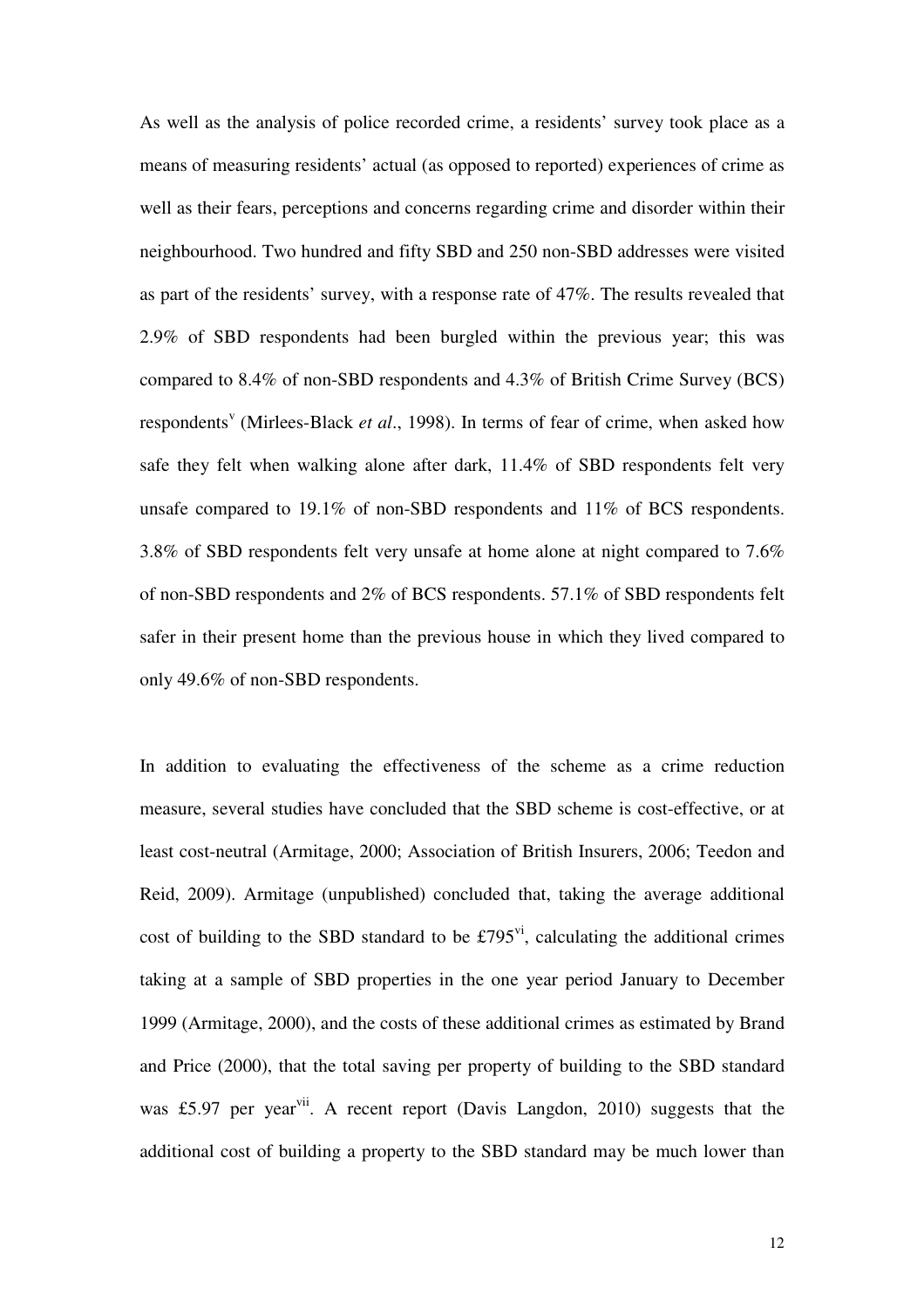the £795 suggested by Armitage (unpublished) or the £630 reported by the ABI in 2006. The figure suggested by Davis Langdon (2010) suggests that the over-costs of building to the SBD standard are £200 for a four-bedroom detached house, £170 for a three or two-bedroom detached house, £240 for a ground floor apartment and £70 for an upper floor apartment.

As well as evaluations of the SBD scheme as a whole, there has been an abundance of studies which have revealed that the principles upon which SBD is based each work to reduce crime, disorder and the fear of crime. These include: *increasing physical security* (Cromwell and Olson, 1991; Budd, 2001; Armitage, 2006). *Minimising access, through movement and connectivity* (Bevis and Nutter, 1977; Rubenstein *et al.,* 1980; Taylor and Gottfredson, 1987; Van der Voordt and Van Wegen, 1990; White, 1990; Poyner and Webb, 1991; Matthews, 1992; Atlas and LeBlanc, 1994; Beavon *et al.,* 1994; Newman, 1995, 1996; Lasley, 1998; Mirlees-Black *et al.,* 1998; Rengert and Hakim, 1998; Zavoski *et al.,* 1999; Hakim *et al.,* 2001; Taylor, 2002; Nubani and Wineman, 2005; Armitage, 2006; Yang, 2006; Johnson and Bowers, 2010). *Increasing surveillance* (Reppetto, 1974; Winchester and Jackson, 1982; Brown and Altman, 1983; Coleman, 1986; Taylor and Gottfredson, 1987; Van der Voordt and Van Wegen, 1990; Cromwell and Olson, 1991; Brown and Bentley, 1993; Groff and LaVigne, 2001); and *managing and maintaining* developments (Zimbardo, 1970; Finnie, 1973; Wilson and Kelling, 1982; Taylor and Gottfredson, 1987; Skogan, 1990; Cozens *et al.,* 2001a, 2001b, 2002a, 2002b, 2002c and Armitage, 2006).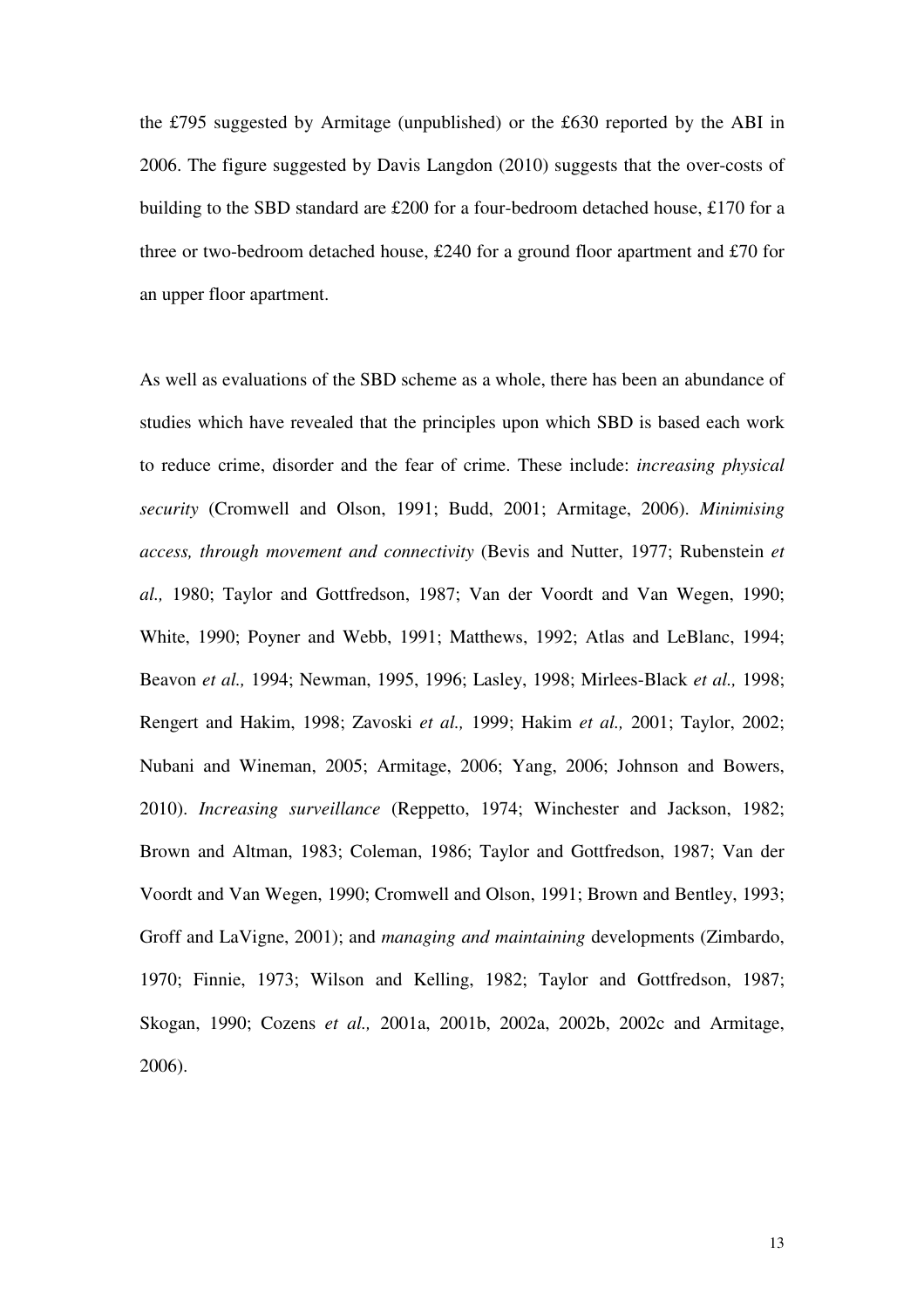## **Which Elements of SBD are working to Reduce Crime?**

Although this study did not investigate the impact of the specific elements of SBD upon levels of crime (such as physical security, surveillance, territoriality), much has been written regarding the impact of these environmental factors upon levels of crime and disorder. Key findings from the literature are summarised in the tables below.

| <b>Design Feature</b>                                                                                                                                                                                                             | Author(s)                                                                                      | <b>Impact on Crime</b>                                                                               |
|-----------------------------------------------------------------------------------------------------------------------------------------------------------------------------------------------------------------------------------|------------------------------------------------------------------------------------------------|------------------------------------------------------------------------------------------------------|
| Property with poor visual access to<br>neighbouring properties, public area,<br>local amenities.                                                                                                                                  | Repetto<br>(1974);<br>Winchester<br>and<br>(1982);<br>Jackson<br>Brown and Altman              | More<br>attractive<br>to<br>offenders and/or more<br>likely<br>to<br>have<br>experienced a burglary. |
|                                                                                                                                                                                                                                   | (1983);<br>Van<br>der<br>Voordt<br>and<br>Van<br>Wegen (1990)                                  |                                                                                                      |
| Flats where entrance faces inside of<br>estate and/or is set back from the<br>road.                                                                                                                                               | Coleman (1986)                                                                                 | More<br>likely<br>to<br>experience social<br>and<br>physical decay.                                  |
| Property is isolated;<br>Property is located in an area with<br>less than five houses in sight;<br>Property is set at a distance from the<br>road on which it stands.<br>Property is set at a distance from the<br>nearest house. | Winchester<br>and<br><b>Jackson</b> (1982)                                                     | More<br>likely<br>to<br>experience burglary.                                                         |
| Property is not overlooked at the<br>front or on either side by other<br>houses.                                                                                                                                                  | Winchester and<br>Jackson (1982);<br>Armitage (2006)                                           | More<br>likely<br>to<br>experience burglary.                                                         |
| Property is located on the nearest<br>main road.                                                                                                                                                                                  | Winchester and<br>Jackson (1982);<br>Armitage (2006);<br>Groff and La Vigne<br>$(2001)^{viii}$ | More<br>likely<br>to<br>experience burglary.                                                         |
| Property adjoins a four-lane road.                                                                                                                                                                                                | Taylor<br>and<br>Gottfredson (1987)                                                            | More<br>likely<br>to<br>experience burglary.                                                         |
| Property is close to an exit from a<br>major thoroughfare.                                                                                                                                                                        | Taylor<br>and<br>Gottfredson (1987)                                                            | More<br>likely<br>to<br>experience burglary.                                                         |
| located<br>within<br>Property<br>close<br>proximity to a stop sign, traffic<br>commercial<br>business<br>lights,<br>establishment, park, church or four-<br>lane street.                                                          | Cromwell<br>and<br>Olson;<br>Armitage<br>$(2006)^{ix}$                                         | More<br>attractive<br>to<br>offenders.                                                               |

**Table 2: Summary of Research Relating to the Impact of Surveillance and Visibility on Levels of Crime**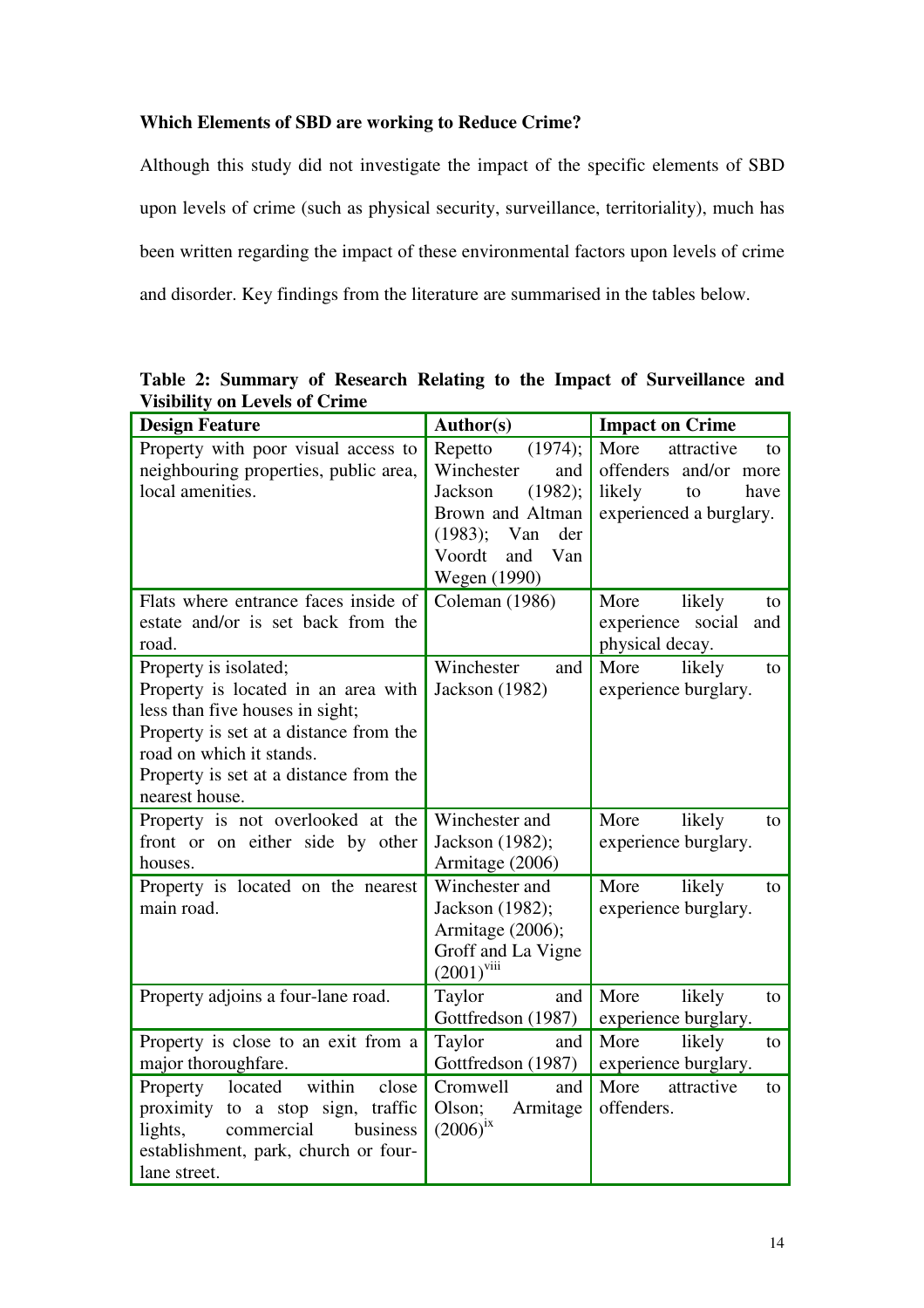| Property in dark (as opposed to Groff and La Vigne   More<br>illuminated) area. | Voordt and Van<br>Wegen (1990) | likely<br>$(2001)$ ; Van der experience burglary.                |
|---------------------------------------------------------------------------------|--------------------------------|------------------------------------------------------------------|
| Property is visible from nearby Armitage $(2006)$<br>footpath                   |                                | More likely to<br>have<br>experienced<br>prior<br>victimisation. |

## **Table 3: Summary of Research Relating to the Impact of Territoriality on Levels of Crime**

| <b>Design Feature</b>                                              | <b>Author(s)</b>                                     | <b>Impact on Crime</b>                                                                                             |  |
|--------------------------------------------------------------------|------------------------------------------------------|--------------------------------------------------------------------------------------------------------------------|--|
| signs<br>of<br>Properties showing<br>territorial concern           | Brown<br>and<br><b>Bentley</b> (1983)                | Perceived by burglars to<br>be less vulnerable<br>$\overline{t}$<br>burglary                                       |  |
| Properties with real or symbolic<br>barriers                       | Brown<br>and<br>(1983);<br>Altman<br>Armitage (2006) | likely to<br>have<br>Less<br>experienced a burglary                                                                |  |
| considered<br>Properties<br>to<br>be<br>architecturally defensible | Merry (1981)                                         | Just as vulnerable<br>$\overline{10}$<br>crime<br>than<br>those<br>considered<br>not<br>architecturally defensible |  |

### **Table 4: Summary of Research Relating to the Impact of Management and Maintenance on Crime**

| <b>Design Feature</b>                                                                                                             | Author(s)                                     | <b>Impact on Crime</b>                                                                                                                |  |  |
|-----------------------------------------------------------------------------------------------------------------------------------|-----------------------------------------------|---------------------------------------------------------------------------------------------------------------------------------------|--|--|
| Well-maintained option of five<br>housing designs - detached, semi-<br>detached, terraced, low-rise flats and<br>high rise flats. | Cozens et a<br>(2001a;<br>2001b;<br>$2002a$ ; | Perceived by elderly residents,<br>convicted burglars, planning<br>professionals, police and young<br>adults to be less vulnerable to |  |  |
|                                                                                                                                   | 2002b;<br>2002c                               | burglary.                                                                                                                             |  |  |
| Properties showing brief and long<br>term desertion, heavy litter/graffiti<br>and some or many signs of disrepair.                | Armitage<br>(2006)                            | More likely<br>have<br>to<br>experienced<br>prior<br>victimisation.                                                                   |  |  |
| Presence of physical incivilities.                                                                                                | Taylor<br>and<br>Gottfredson<br>(1987)        | Offender perceives residents as<br>less likely to intervene if an<br>offence takes place.                                             |  |  |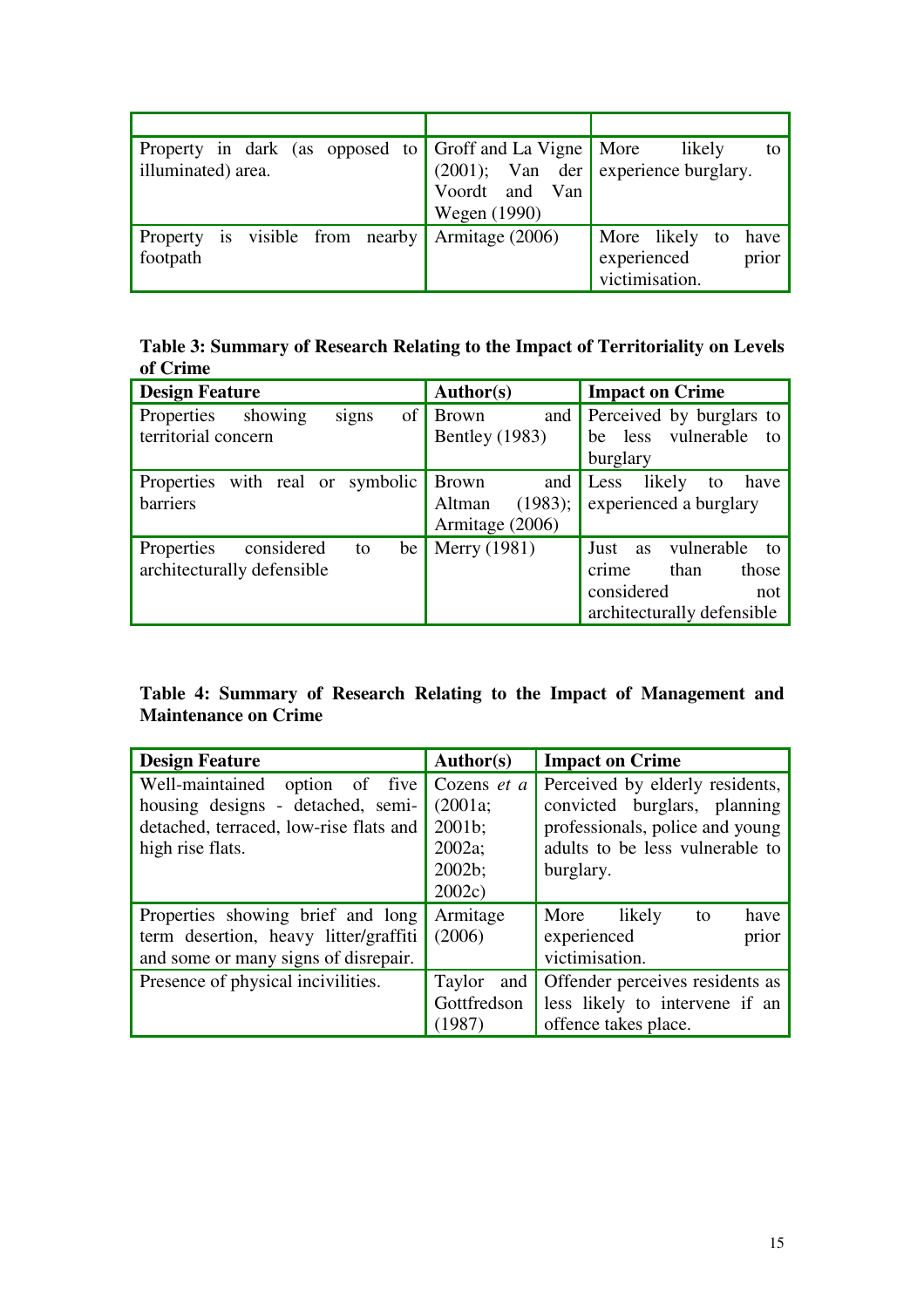## **Table 5: Summary of Research Relating to the Impact of the Design of Parking on Levels of Crime**

| <b>Design Feature</b>                 | Author(s)             | Impact on Crime                      |  |  |
|---------------------------------------|-----------------------|--------------------------------------|--|--|
| Property without garage or with Brown |                       | and Perceived by offenders to        |  |  |
| open carport                          |                       | Altman (1983); be more vulnerable to |  |  |
|                                       | Cromwell and burglary |                                      |  |  |
|                                       | Olson (1991)          |                                      |  |  |

## **Table 6: Summary of Research Relating to the Impact of Security Measures on Levels of Crime**

| <b>Design Feature</b>                                                        | Author(s)                              | <b>Impact on Crime</b>                                      |  |
|------------------------------------------------------------------------------|----------------------------------------|-------------------------------------------------------------|--|
| Property with alarm<br>system<br>$\alpha$<br>sticker warning of alarm system | <b>Cromwell</b><br>and Olson<br>(1991) | Perceived by offenders to be<br>more vulnerable to burglary |  |
| Properties with security measures                                            | <b>Budd</b><br>(1991;<br>2001)         | Experienced lower levels of<br>burglary than those without  |  |
| Property in Neighbourhood Watch<br>area                                      | Armitage<br>(2006)                     | Less likely to be a victim of<br>burglary                   |  |

## **Table 7: Summary of Research Relating to the Impact of Road Layout on Levels of Crime**

| <b>Design Feature</b>                                                                 | <b>Author(s)</b>                                                                                                                                                                                                                                                                                                                                                               | Impact<br><b>on</b>                                                                                                                                  |
|---------------------------------------------------------------------------------------|--------------------------------------------------------------------------------------------------------------------------------------------------------------------------------------------------------------------------------------------------------------------------------------------------------------------------------------------------------------------------------|------------------------------------------------------------------------------------------------------------------------------------------------------|
|                                                                                       |                                                                                                                                                                                                                                                                                                                                                                                | <b>Crime</b>                                                                                                                                         |
| Property located<br>on<br>a<br>development with<br>high<br>levels of through-movement | Bevis<br>and<br>(1977);<br>Nutter<br>Rubenstein et al (1980); Taylor and<br>Gottfredson (1987); Van der Voordt<br>and Van Wegen (1990); White<br>(1990); Poyner and Webb (1991);<br>Beavon et al (1994); Mirlees Black<br>et al (1998); Rengert and Hakim<br>(1998); Hakim <i>et al</i> (2001); Taylor<br>(2002)<br>Nubani and Wineman (2005); Yang<br>(2006); Armitage (2006) | Experienced<br>higher levels of<br>burglary<br>than<br>properties<br><sub>on</sub><br>developments<br>with low levels<br>of<br>through-<br>movement. |
| Closing off streets                                                                   | Matthews (1992); Atlas<br>and<br>LeBlanc (1994); Newman (1995,<br>1996); Lasley (1998); Zavoski et al<br>(1999); Eck (2002)                                                                                                                                                                                                                                                    | Reduces crime                                                                                                                                        |
| Property located in a travel<br>path                                                  | Letkemann (1973); Brantingham<br>and Brantingham (1984); Feeney<br>(1986); Gabor et al (1987); Poyner<br>and Webb (1991); Wiles<br>and<br>Costello (2000); Rengert<br>and<br>Wasilchick (2000)                                                                                                                                                                                 | Experienced<br>higher levels of<br>burglary<br>than<br>those not<br><sub>on</sub><br>travel paths.                                                   |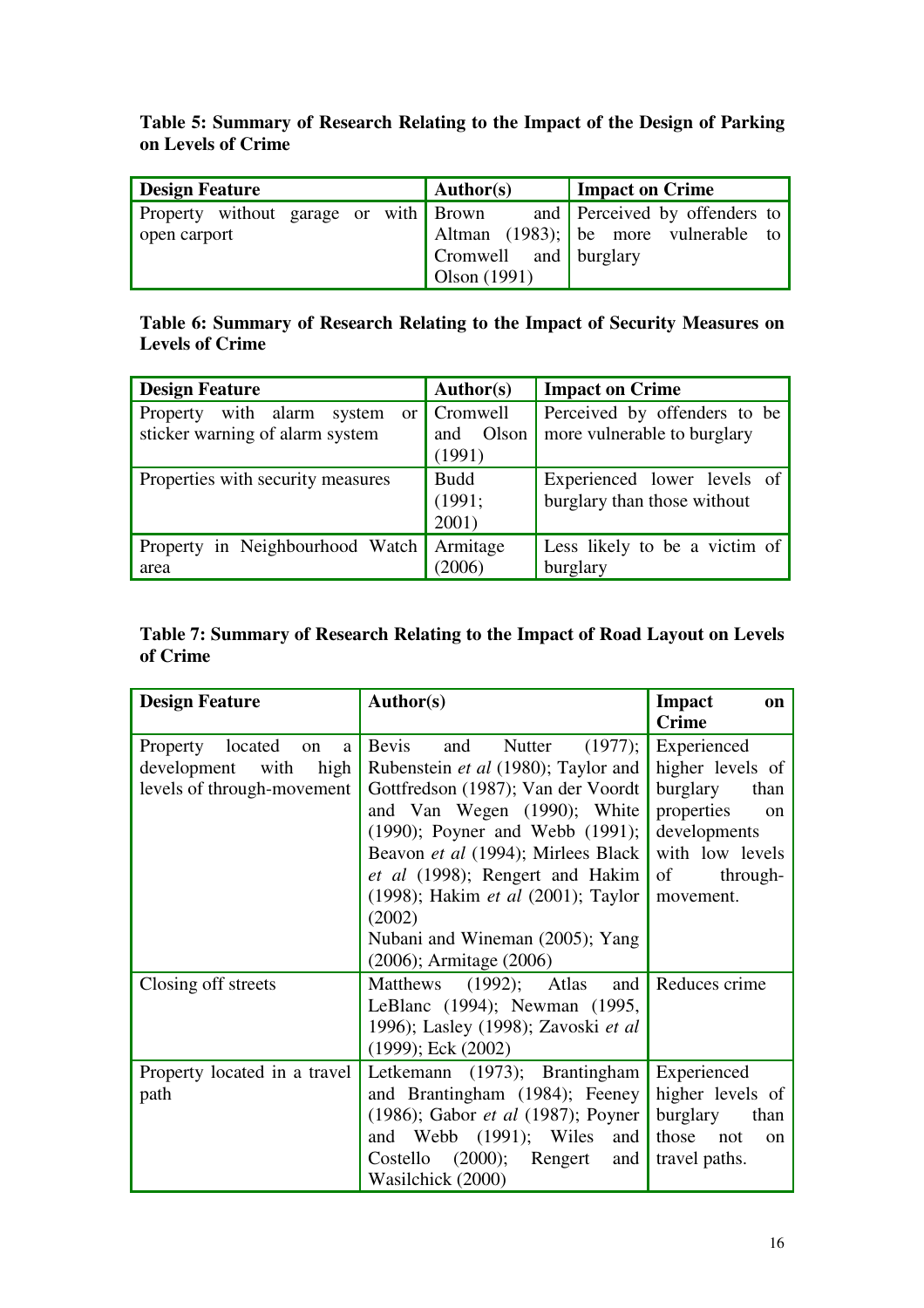| Property located on a true<br>cul-de-sac                                               | Bevis and Nutter (1977); Armitage<br>$(2006)$ ; Johnson and Bowers $(2010)$         | Experienced<br>lowest levels of              |
|----------------------------------------------------------------------------------------|-------------------------------------------------------------------------------------|----------------------------------------------|
|                                                                                        |                                                                                     | burglary                                     |
| cul-de-sac                                                                             | Property located on a leaky   Hillier $(2004)$ ; Armitage $(2006)$                  | Experienced<br>highest levels of<br>burglary |
| Property<br>development with<br>levels of through-movement   Hillier and Sahbaz (2009) | located on a Hillier and Shu $(1998)$ ; Shu $(2000)$ ;<br>high   Hillier $(2004)$ ; | Experienced<br>lowest levels of<br>crime.    |

An interesting finding of a previous investigation into the impact of environmental factors on levels of crime (Armitage, 2005) revealed that, although the factors presented above (such as minimising through movement, maximising natural surveillance, minimising litter, graffiti and vandalism) each confer a crime reduction advantage, properties built to the SBD standard between 1994 and 1998 did not necessarily adhere to these principles. The study awarded a Burgess Score based upon the number of environmental factors possessed by a property - a high score was positively associated with higher levels of crime (see Armitage, 2006 for a detailed discussion). However, a detailed analysis of the sample of 1058 properties showed that, although non-burgled properties (SBD or non-SBD) had lower Burgess Scores (than burgled properties), SBD properties had higher Burgess Scores (burgled and non-burgled) than the non-SBD sample. This findings suggests that the crime reduction benefits achieved by the SBD sample were achieved in spite of, not because of the environmental factors which the properties possessed, and that the value of SBD derives from variables other than those measured by this checklist (such as physical security).

#### **METHODOLOGY**

In an attempt to replicate the 1999 evaluation using an up to date sample, and to assess the long-term sustainability of any crime reduction impacts, the 2009 re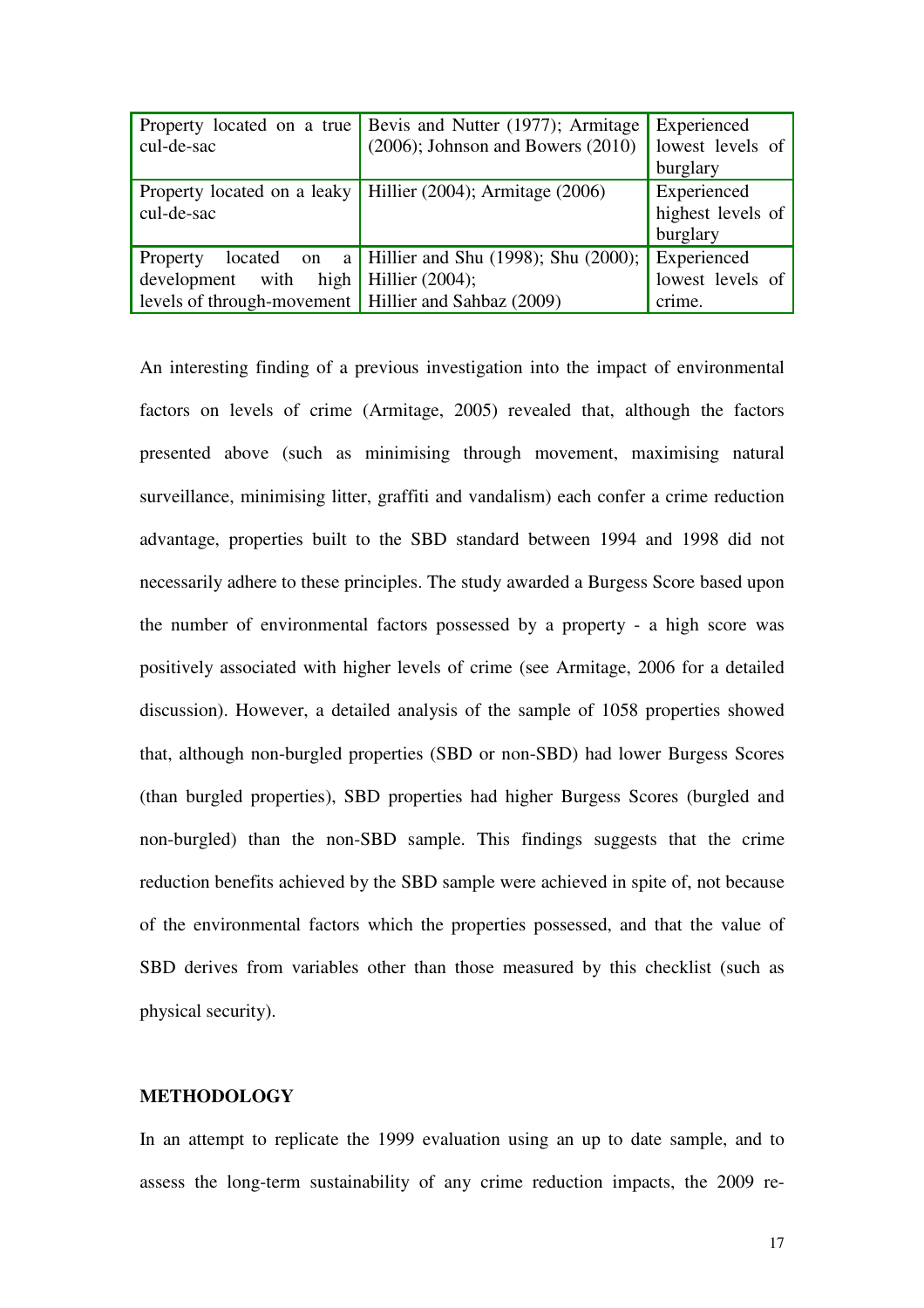evaluation utilised a variety of different methods and datasets. These included police recorded crime, self-reported crime (through a residents' survey) and visual audits (as assessed by the authors). It should be highlighted at this stage, that although the methodology included a mix of methods and datasets, the results of the self-reported crime section must by treated with some caution due to the limited number of responses, and therefore the small sample size.

#### **Analysis of Police Recorded Crime**

#### *SBD Versus West Yorkshire*

The analysis of police recorded crime data included three separate samples. The first sample compared crime rates on the 16 SBD developments which had been built in West Yorkshire in 2006/2007 (342 properties) with crime rates for the whole of West Yorkshire. The rationale for selecting the 16 SBD developments built in this period was that these were the most recent SBD developments built within West Yorkshire still allowing one complete year of crime data for the analysis. The analysis included the crime categories: Assault, criminal damage, theft, burglary other, theft of a vehicle, theft from vehicle, burglary dwelling and 'other<sup>x</sup>', and the period of analysis was August 2007 to July 2008. Crime totals were converted into rates per 1000 properties for both the SBD and non-SBD samples. Crime rates were compared for the SBD and non-SBD sample with further analysis of statistical significance presented.

#### *SBD against Non-SBD: Same Street Analysis*

The second level of analysis included SBD and non-SBD properties which were located on the same street. Where this occurred, this was often a large non-SBD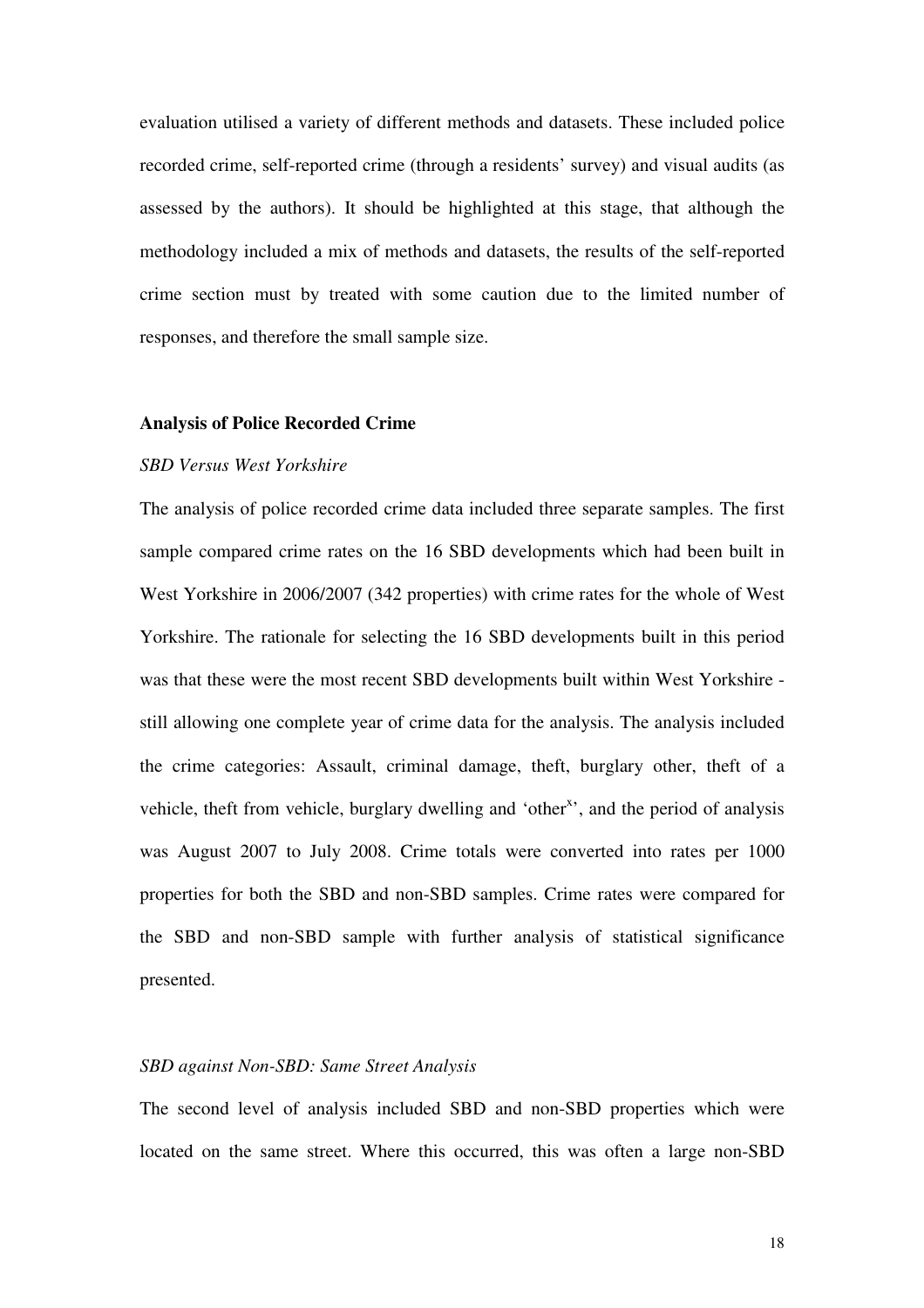development that included a small proportion of SBD properties. In other cases, the SBD section of the sample was a block of apartments located on (or just off) a street of non-SBD properties. Eleven streets (of the 16) were included within this analysis this included 455 properties (101 SBD and 354 non-SBD). Crime rates were analysed for all crime categories for the SBD and non-SBD sample, with the statistical significance of any differences presented. The time period of analysis was again August 2007 to July 2008.

#### *SBD Versus Non-SBD: Matched Pairs Analysis*

The third level of analysis involved creating 16 matched pairs. This included the 16 SBD developments built in West Yorkshire during 2006/2007 as well as 16 non-SBD matched pairs. The comparison developments were selected based upon location only – that is, they were the nearest non-SBD development to each of the 16 SBD developments. Although the methodology aimed to replicate the creation of matched pairs (as seen in the 1999 evaluation), changes in housing policy meant that this was no longer possible in 2009. The original evaluation created matched pairs which were as similar as possible in terms of age, housing tenure and other environmental features. However, policy incentives and planning requirements meant that the vast majority of social housing built in the 2006/2007 was built to SBD standards. Therefore, the selection of same tenure non-SBD housing could not be achieved. Again, all crime categories were analysed for the time period August 2007 to July 2008. The analysis compared crime rates per 1000 dwellings with any statistical significance in differences presented.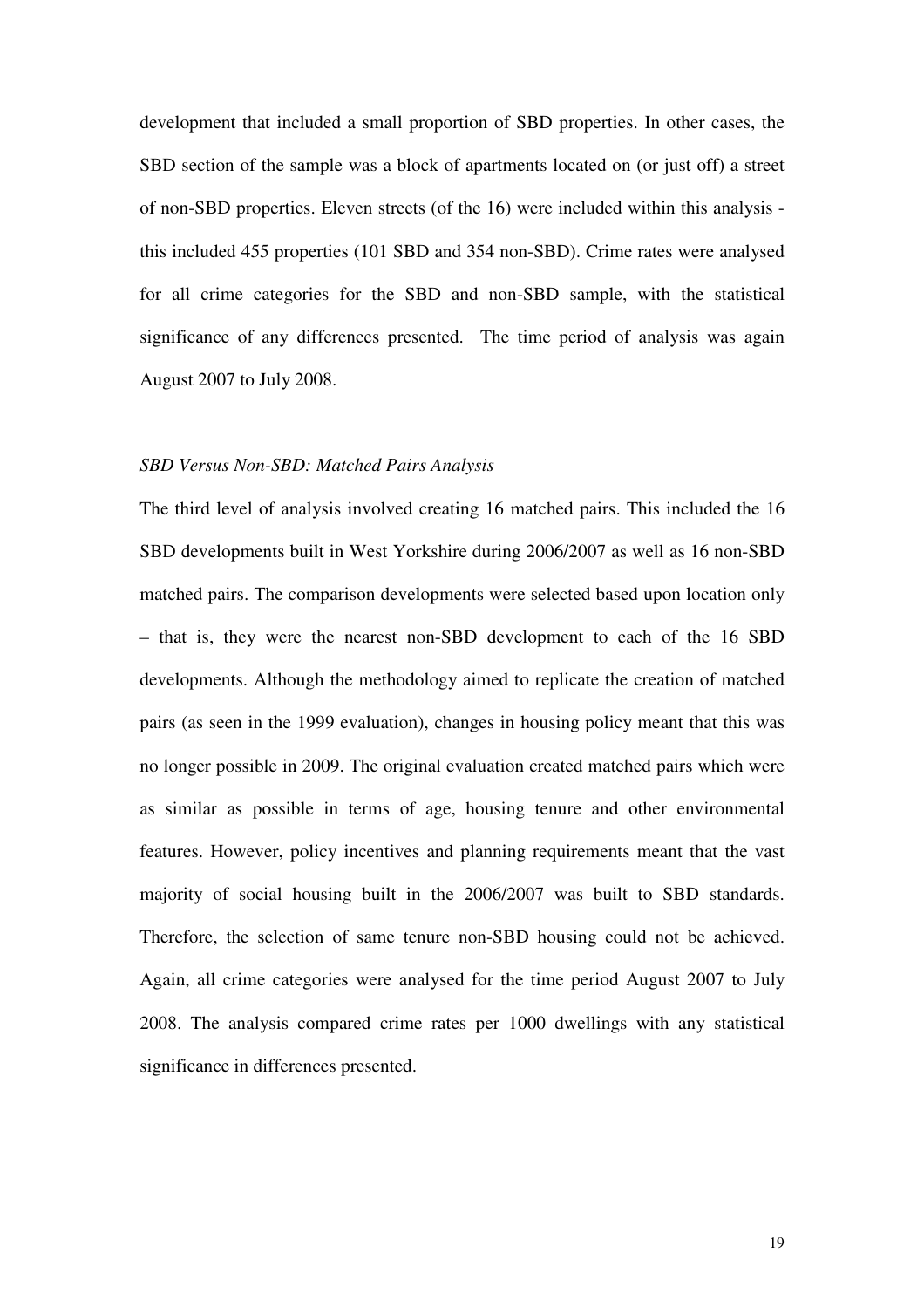The analysis of crime within the matched pairs sample also considered levels of repeat victimisation, comparing both SBD versus non-SBD and levels in 1999 as compared to 2009. Repeat victimisation is the recurrence of crime in the same places or against the same people. The Home Office definition states that repeat victimisation occurs *"…when the same person or place suffers from more than one incident over a specified period of time"* (Bridgeman and Hobbs, 1997, cited in Pease, 1998 p. 1). Repeat victimisation measures the concentration of crime – this being the average number of victimisations per victim (incidence divided by prevalence), as opposed to incidence (the more common measure of crime) which measures the average number of victimisations per population at risk of victimisation.

#### **Assessing the Sustainability of Crime Reduction Impacts**

In an attempt to establish the extent to which developments analysed within the original evaluation had improved, deteriorated or remained the same over the ten-year period of 1999 to 2009, two of the original 25 matched pairs were randomly selected and crime rates were compared between 1999 and 2009.

#### **Analysis of Self-Reported Crime**

As a means of gathering data on residents' experiences and perceptions of crime and disorder within their area, all residents living at the 16 SBD and 16 non-SBD matched pairs (342 SBD and 253 non-SBD residents) were invited to complete a survey (available from the authors). The survey was based upon both the British Crime Survey and the survey utilised within the 1999 evaluation to ensure that comparisons could be made. Unfortunately, although the survey was sent to 595 properties, only 68 residents returned the survey, giving a response rate of  $11\%$ <sup>xi</sup>. Although the figures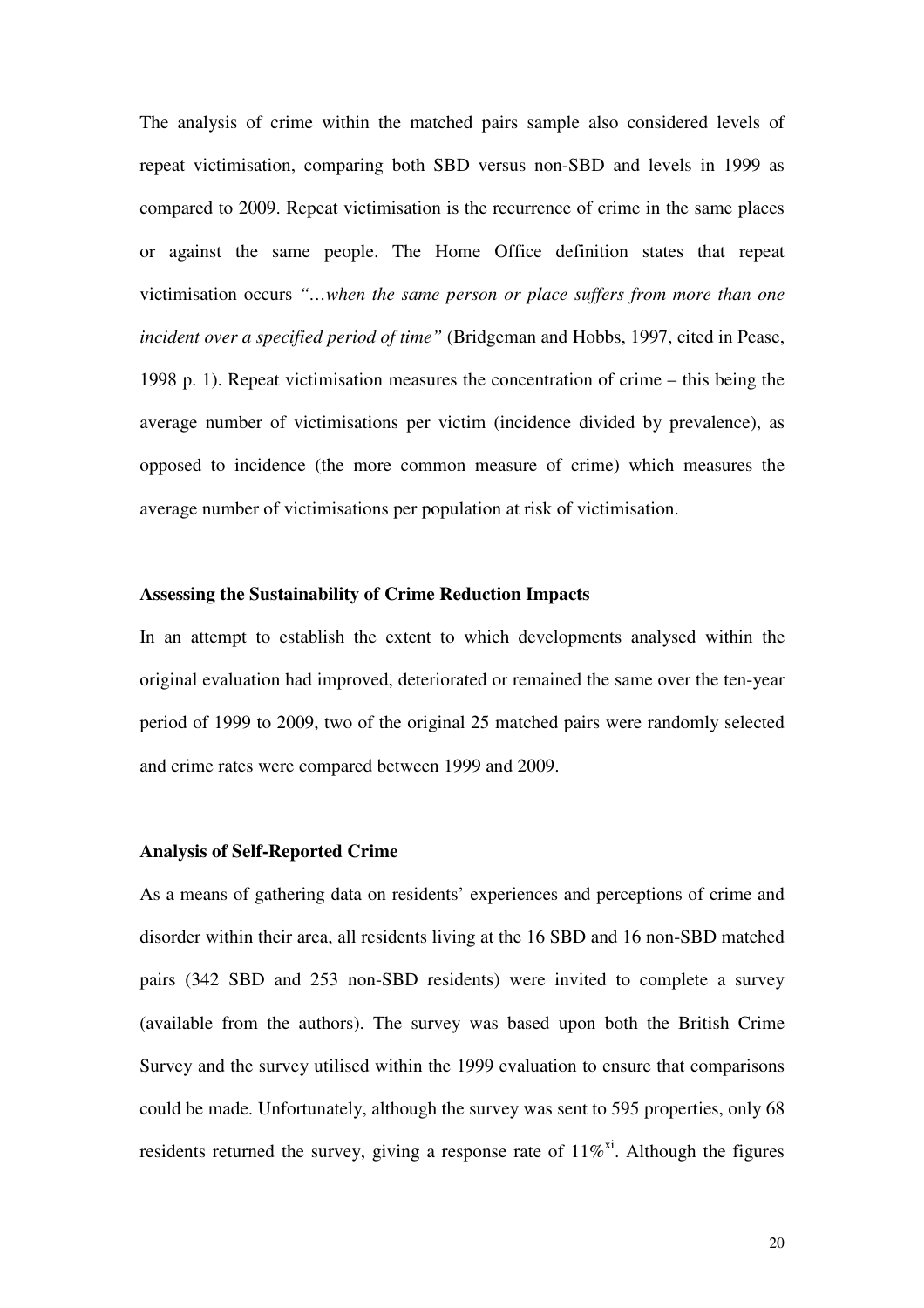presented are too small to identify whether relationships were statistically significant, the authors felt it worthwhile to present the results, but these should be treated as indicative only.

#### **Visual Audits**

Visual audits took place at the 16 SBD and 16 non-SBD matched pair developments. These were designed to measure visual signs of crime and disorder such as graffiti, broken glass, damaged street furniture and litter (the visual audit schedule is available from the authors). The visual audits took place over a three-day period, with each matched pair visited on the same day and at approximately the same time. Two researchers each independently completed the visual audit schedule for each of the 16 SBD and 16 non-SBD developments with the scores allocated to each development representing the mean score awarded by the two researchers. Although the researchers completed the visual audit schedule independently, discussions took place before leaving the site to ascertain whether scores differed. Where scores differed, the researchers discussed their independent views to establish whether this was a genuine difference of opinion or whether the assessment was incorrect. In terms of inter-rater reliability, of the 32 developments, the two researchers differed in their scoring at twelve sites. Of a total of 896 scores (28 factors multiplied by 32 developments), different scores were awarded on 20 occasions. At each of these, the difference between scores differed by no more than one (on a scale of zero to five).

Visual audit scores were compared both for each individual matched pair and for the SBD and non-SBD total samples. Scores were assigned on the basis of low being a positive and high being a negative, for example, vandalism to buildings would be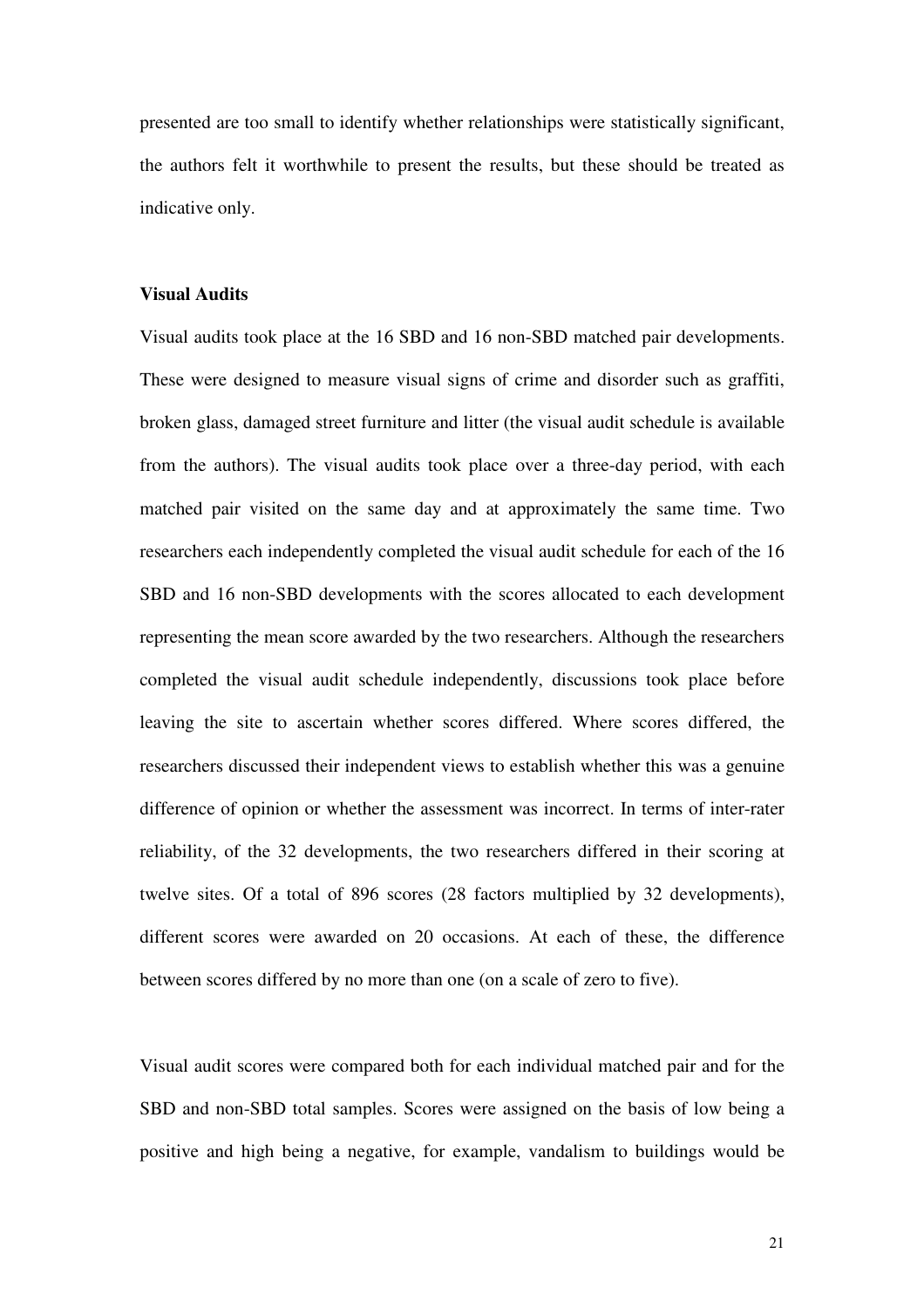scored as zero for no evidence of vandalism and five as a high level of vandalism. Therefore, a high overall score would represent a negative finding and a low score a positive finding.

#### **KEY FINDINGS**

#### **Police Recorded Crime Data**

#### *SBD Versus West Yorkshire*

As was highlighted within the methodology section, the first section of the analysis of police recorded crime data involved comparing crimes within the SBD sample (SBD properties built in 2006/2007) with crimes across West Yorkshire as a whole. A total of 19,701 domestic burglaries were reported in West Yorkshire between August 2007 and July 2008, however, only two burglary dwellings were committed against the SBD sample within this time period. This represents a rate of 5.8 burglaries per 1000 properties within the SBD sample and 22.7 (per 1000 properties) within West Yorkshire as a whole. The difference between burglary rates within the SBD and non-SBD samples were found to be statistically significant (Wilcoxon Signed Ranks Test  $p < 0.01$ ).

#### *Same Street Analysis*

The second strand of analysis looked at crime rates on streets/developments that contained both SBD and non-SBD properties. A total of 105 crimes were committed within the same street sample between August 2007 and July 2008. Of these 105 offences, 93 were committed against non-SBD properties and 12 were committed against SBD properties. This equates to a rate of 262.7 crimes per 1000 households within the non-SBD sample and 118.8 crimes per 1000 households within the SBD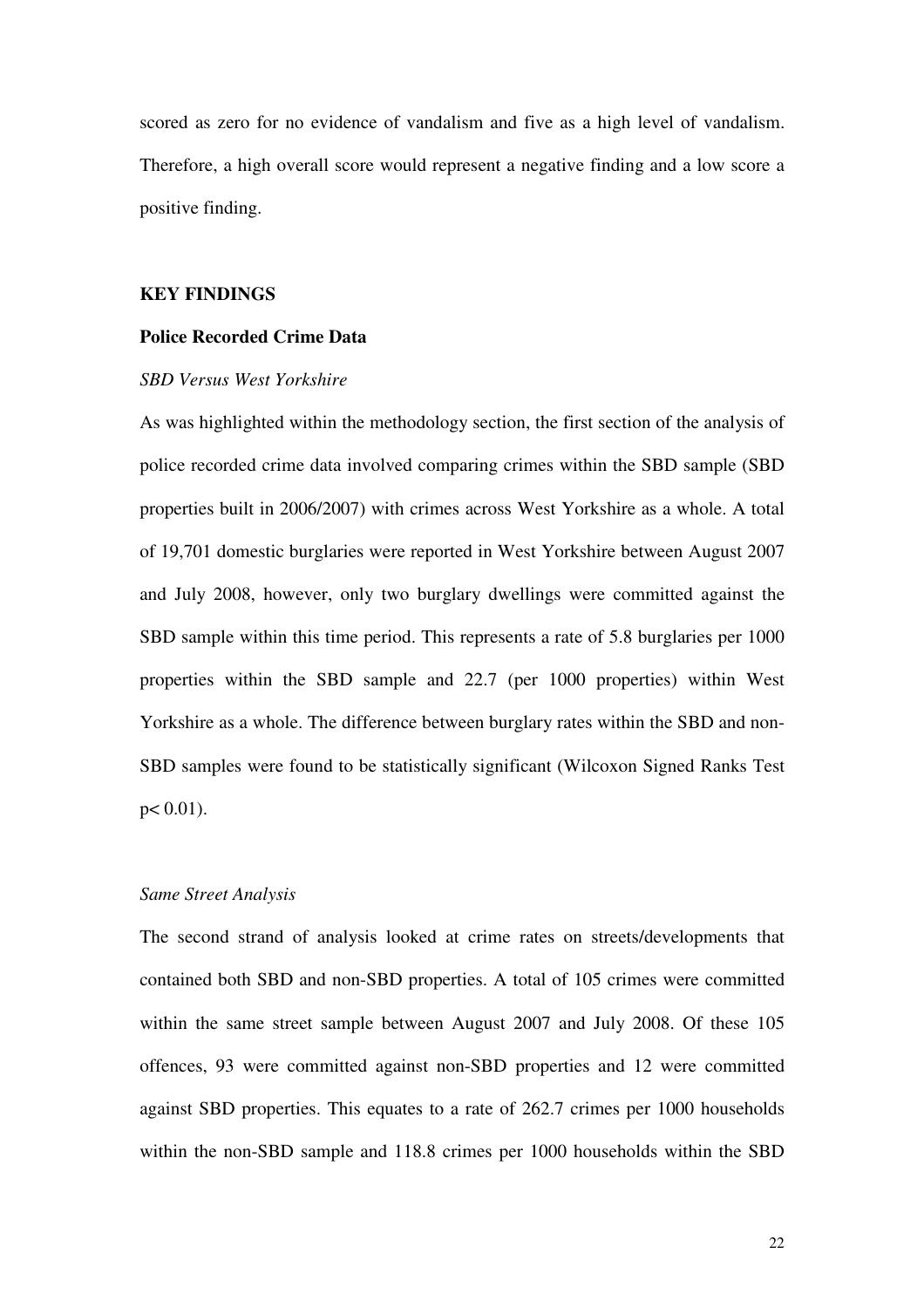sample. This difference in rates was statistically significant (Wilcoxon Signed Ranks Test p<0.05). No burglary dwellings were recorded against the SBD properties within this sample; however, five were recorded against the non-SBD sample. With the exception of criminal damage, rates for all crime categories analysed were higher within the non-SBD sample. These findings are summarised in table eight.

|  |                 | Table 8: Crime Categories recorded within the Same Street sample (August |  |  |  |  |
|--|-----------------|--------------------------------------------------------------------------|--|--|--|--|
|  | 2007-July 2008) |                                                                          |  |  |  |  |

|                          | <b>Non SBD</b> |       | <b>SBD</b>     |       | <b>Significant</b>       |  |
|--------------------------|----------------|-------|----------------|-------|--------------------------|--|
| Crime Type               | No.            | Rate  | No.            | Rate  | <b>Difference</b>        |  |
| Assault                  | 24             | 67.8  | $\theta$       | 0.00  | p<0.05                   |  |
| <b>Criminal Damage</b>   | 12             | 33.9  | $\overline{4}$ | 39.6  | ns                       |  |
| <b>Burglary Other</b>    | 7              | 19.8  | $\overline{2}$ | 19.8  | ns                       |  |
| <b>Burglary Dwelling</b> | 5              | 14.1  | $\theta$       | 0.00  | p<0.05                   |  |
| Theft from vehicle       | 7              | 19.8  | $\theta$       | 0.00  | p<0.05                   |  |
| Theft of vehicle + TWOC  | 3              | 8.5   | $\overline{0}$ | 0.00  | ns                       |  |
| Other                    | 35             | 93.2  | 6              | 59.4  | $\overline{\phantom{a}}$ |  |
| <b>Total</b>             | 93             | 262.7 | 12             | 118.8 | p<0.05                   |  |

A strong, statistically significant correlation was identified between the proportion of SBD houses on a street and the rate of crimes recorded there (Spearman's rho -.529 p<0.05). This correlation was negative, suggesting that the lower the proportion of SBD homes on a street the higher the rate of crime. Similar correlations were identified between the proportion of SBD housing and the rate of burglary dwelling (- .506), assault (-.444) and criminal damage (-.748), each of these correlations was statistically significant  $(p<0.01)$ .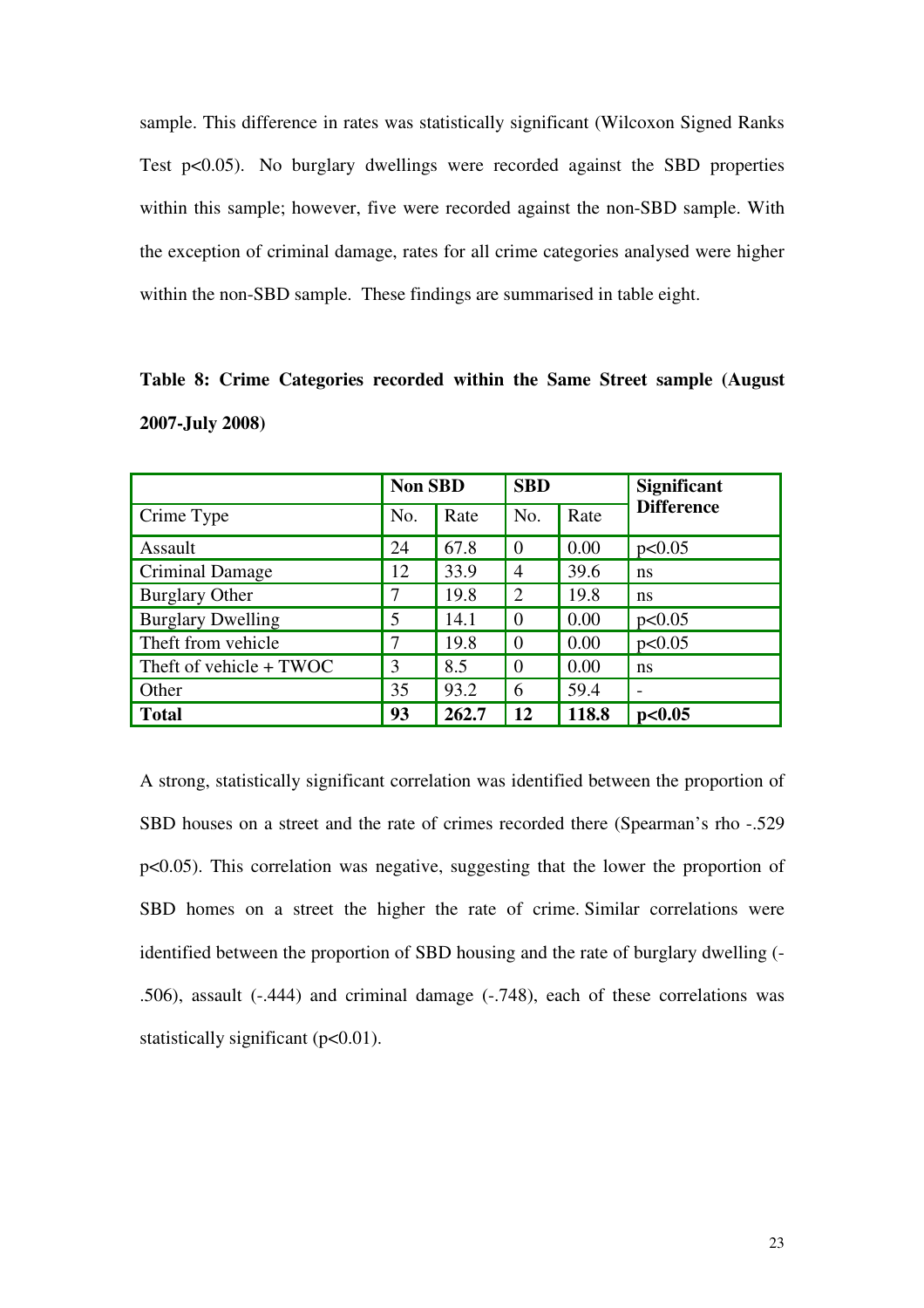#### *Matched Pairs Analysis*

The final strand of the analysis of police recorded crime involved creating 16 matched pairs of SBD and non-SBD developments. All crime categories were analysed for the time period August 2007 to July 2008. A total of 44 crimes were committed within the SBD sample during the time period analysed, this produced a rate of 128.7 per 1000 properties. This compares to 42 crimes committed on non-SBD developments, a higher rate of 166.0 per 1000 properties. The findings from this section of the analysis are less positive, and although the crime rate is slightly lower within the SBD sample (128.7 crimes per 1000 properties) as compared to the non-SBD sample (166 crimes per 1000 properties), this difference was not statistically significant (Wilcoxon signed ranks test  $= 0.570$ ). When analysing the individual crime categories, although total crime, burglary dwelling and criminal damage were lower within the SBD sample, assault, burglary other and theft of and from vehicle were higher within the SBD sample, although none of these differences were statistically significant. Without further research using a larger sample of properties, it is not possible to say with any certainty why the results of the *matched pairs analysis* were less positive than those shown in the *same street analysis*. One possible explanation was discussed within the methodology section, this being that whilst the *same street analysis* compared SBD and non-SBD properties on the same street or part of the same development, the *matched pairs analysis* compared two separate developments – the SBD sample being social housing and the non-SBD being owner-occupied<sup>xii</sup>.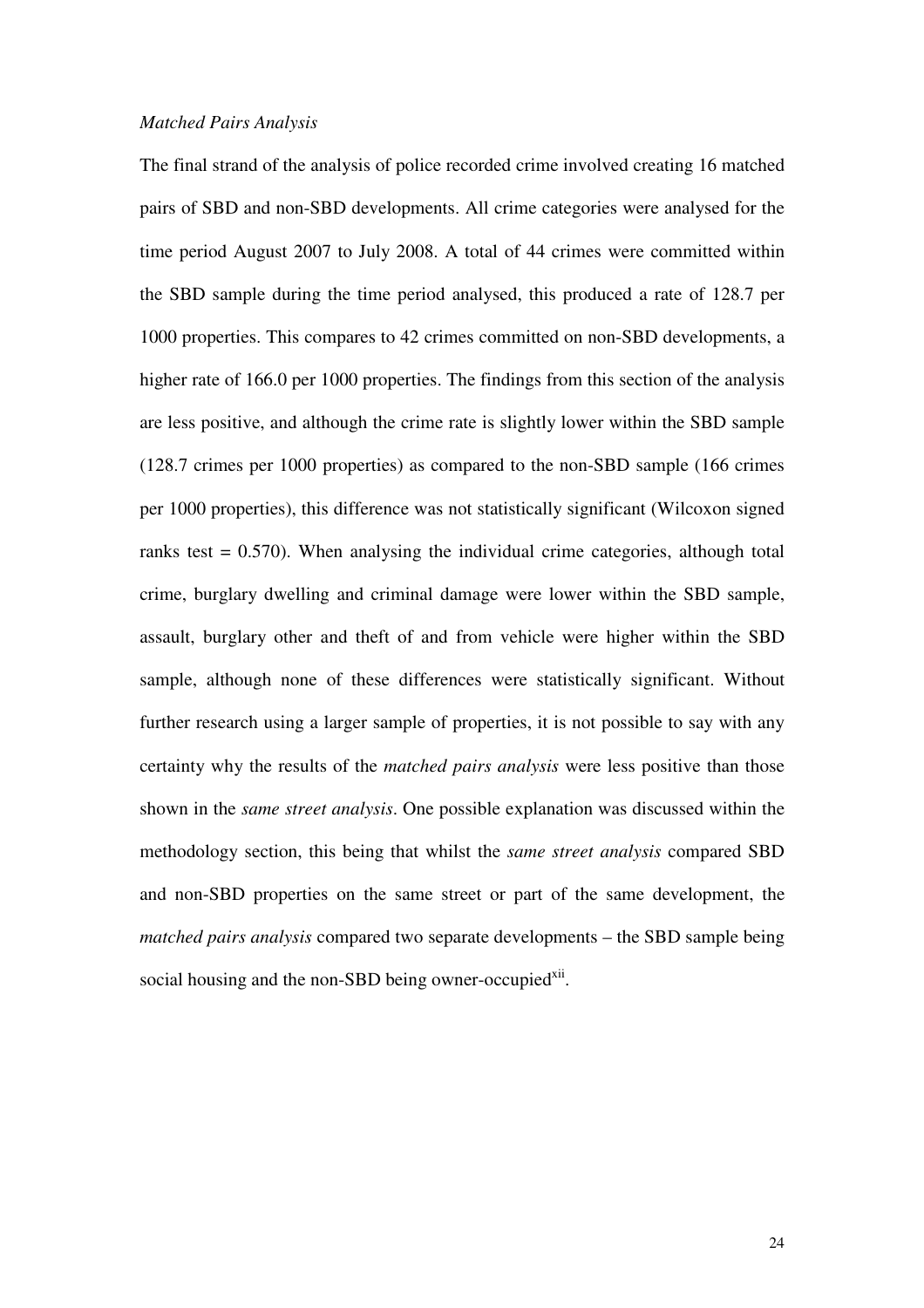|                             |                | <b>Non SBD</b>                |      | <b>SBD</b>                    | <b>Significant</b> |
|-----------------------------|----------------|-------------------------------|------|-------------------------------|--------------------|
| <b>Crime Type</b>           | No.            | Rate (per 1000<br>properties) | No.  | Rate (per 1000<br>properties) | <b>Difference</b>  |
| Assault                     | 7              | 27.7                          | 17.0 | 49.7                          | ns                 |
| Criminal<br>Damage          | 12             | 47.5                          | 8.0  | 23.4                          | ns                 |
| <b>Burglary Other</b>       | 1              | 4.0                           | 2.0  | 5.9                           | ns                 |
| <b>Burglary</b><br>Dwelling | $\overline{2}$ | 7.9                           | 2.0  | 5.9                           | ns                 |
| Theft from<br>vehicle       | $\mathbf{1}$   | 4.0                           | 2.0  | 5.9                           | ns                 |
| Theft of<br>vehicle + twoc  | $\Omega$       | 0.0                           | 3.0  | 8.8                           | ns                 |
| Other                       | 19             | 75.1                          | 9.0  | 26.3                          | ns                 |
| <b>Total</b>                | 42             | 166.0                         | 44.0 | 128.7                         | ns                 |

**Table 9: Number and Rate of crimes Recorded in the Matched Pairs sample (August 2007-July 2008)** 

The findings from the *same street analysis* were positive, with those from the *matched pairs analysis* less so. Although burglary dwelling was lower within the SBD sample, the difference was not statistically significant and SBD status did not appear to be protecting against all crime categories. However, further analysis of the matched pairs sample revealed that levels of crime within the SBD (and non-SBD) sample do appear to have fallen in the ten year period between 1999 and 2009. In this 2009 study, the burglary dwelling rate per 1000 dwellings for the one-year period 2006/2007 was 5.9 for the SBD sample and 7.9 for the non-SBD sample. However, for the one-year period April 1999 to March 2000 the burglary rate for the SBD sample was 22.7 and for the non-SBD sample was 38.3. The figures for total crime were also positive. The 1999 evaluation showed that for the one-year period April 1999 to March 2000, the SBD sample experienced 187.9 offences per 1000 dwellings, compared to the 203.1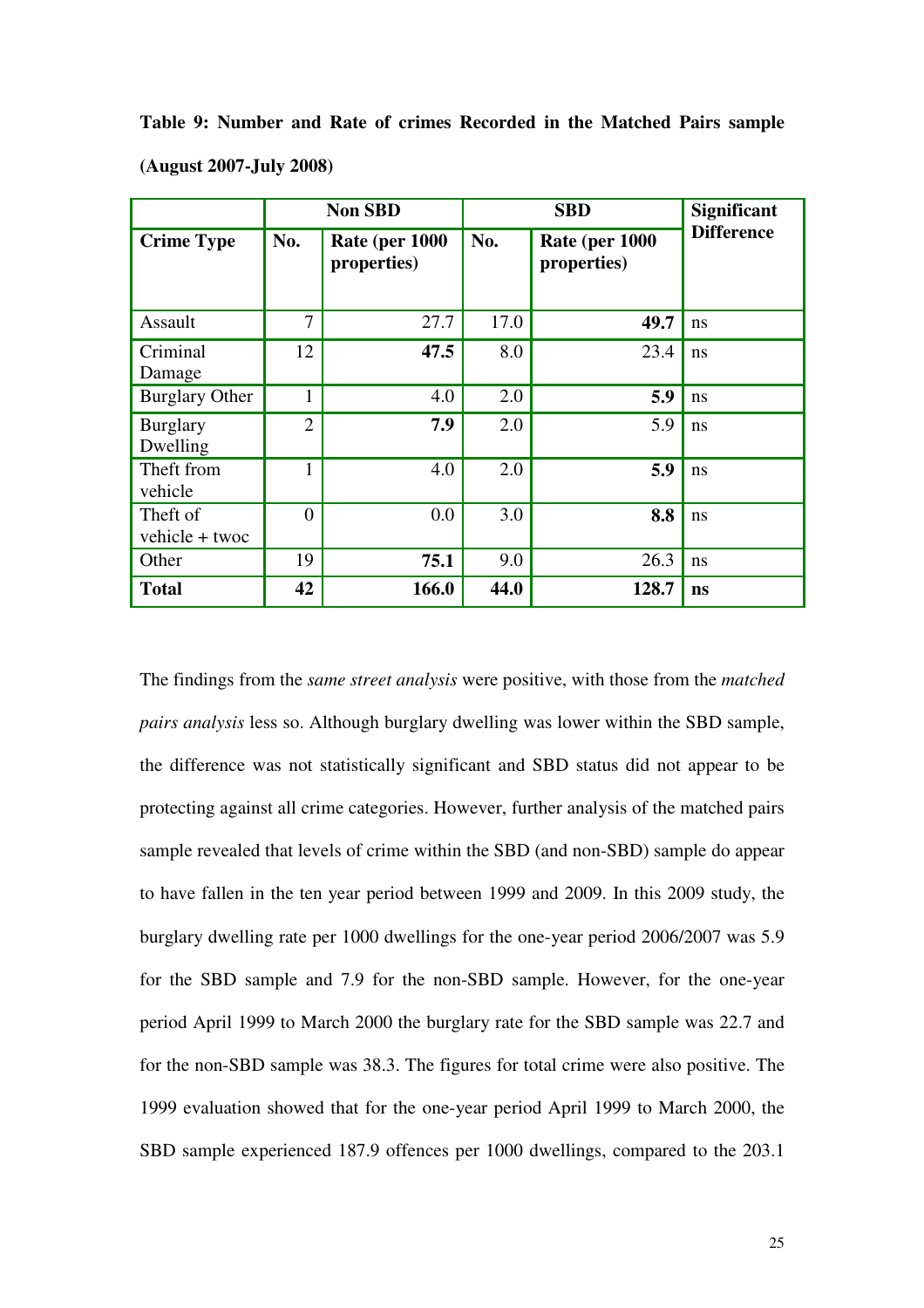experienced by the non-SBD sample. In the 2009 study, the rate of total crime for the SBD sample was just 128.7, with 166 per 1000 dwellings for the non-SBD sample<sup>xiii</sup>.

As well as crime incidence, the evaluation also looked at levels of repeat victimisation to establish whether SBD was protecting against crime repeats. Although the original evaluation of SBD in West Yorkshire (Armitage, 2000) had shown positive findings regarding the performance of SBD as a crime reduction measure, the impact of the scheme on repeat victimisation appeared to be less straightforward with levels of repeat burglary higher within the SBD sample. This finding suggested that, although SBD is more likely to prevent crime taking place, once the offender has found a weakness, either within the design of a property or the resident residing within that property, they were exploiting that weakness and committing repeat burglaries at a rate higher than that experienced by the non-SBD matched pairs. At first glance these findings appear contradictory; however, once considered in more detail, they make intuitive sense and are supported by other criminological research (Ellingworth *et al.,*  1997, Ashton *et al.,* 1998). Offenders often select a target based upon external cues such as the ease of access and perceptions of risk and reward. However, once the offender has burgled the property, they can base their decision to re-offend upon internal cues such as lifestyle and wealth – supporting the Event Dependency explanation for repeat victimisation<sup>xiv</sup>.

Bearing this in mind, it was important for this re-evaluation of SBD within West Yorkshire to re-visit the issue of repeat victimisation and to attempt to establish whether this finding was still valid or whether SBD had improved as a protective factor against repeat victimisation. Utilising the matched pairs sample, levels of repeat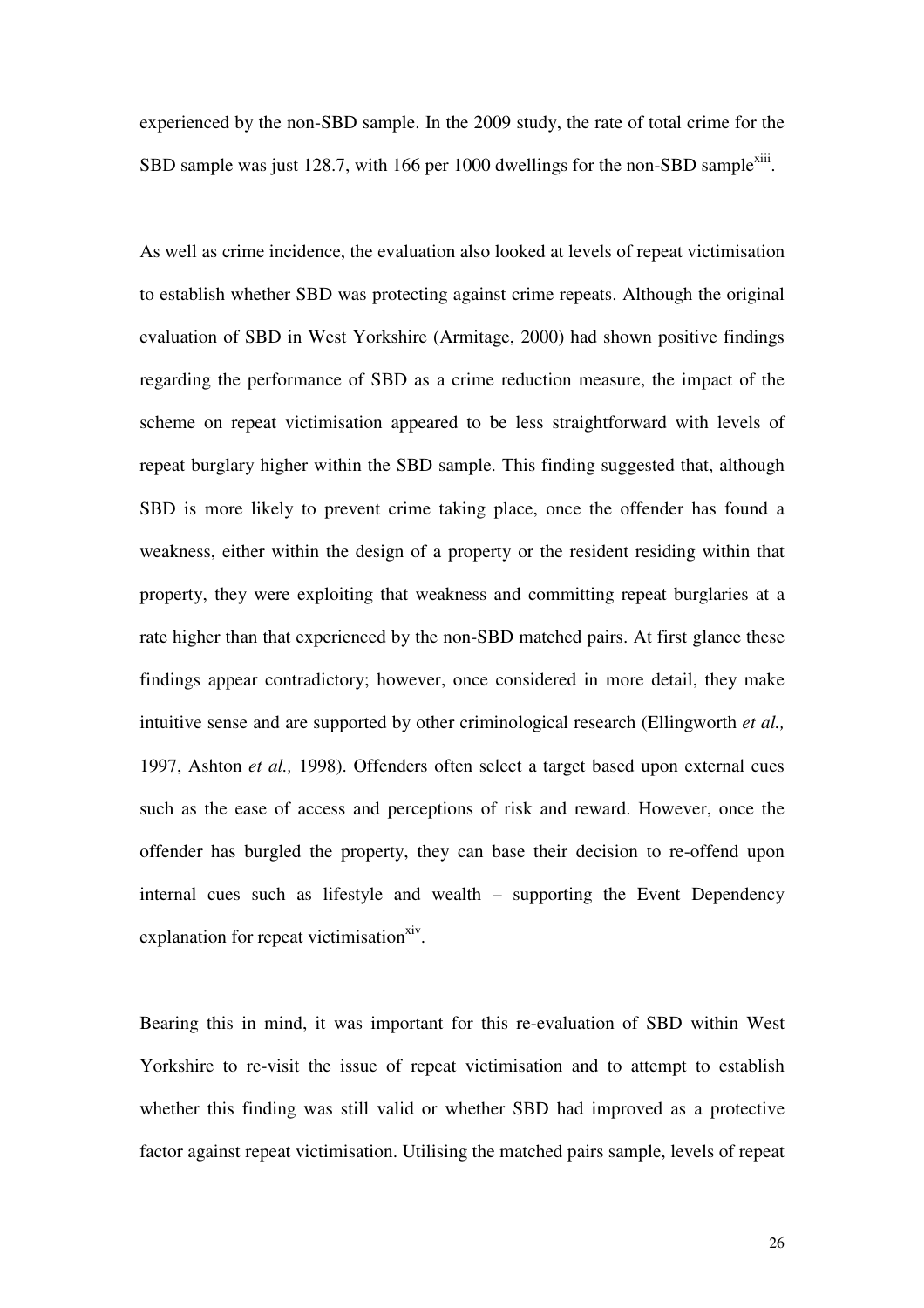victimisation were analysed. The results revealed that repeat victimisation was again higher within the SBD sample, with 35.7% of crimes against the SBD sample representing a repeat offence, as compared to 27.3% of the crimes against the non-SBD sample. As was discussed within the earlier section, although the SBD sample experienced lower overall levels of crime, some crime types were higher within the SBD sample – these included assault, theft of and from vehicle and burglary other (see table nine). A closer scrutiny of the repeat victimisation data for the 2009 sample revealed that the main crime type impacting upon this increased level of repeat victimisation was assault. Further analysis of total crime data, removing assault offences, revealed that, whilst the percentage of crimes experienced which were repeat offences remained at 27.3% for the non-SBD sample, the proportion of repeat victimisations within the SBD sample reduced from 35.7% to 11.9%. It was not within the scope of this study to conduct a detailed analysis of offender *modus operandi* to establish whether these offences were linked to an escalation of violence (due to the offender's frustration at being unable to break into the property). However, a detailed analysis of the *modus operandi* of assaults within the original study (Armitage, 2000) concluded that the higher rate of assaults could not be linked to escalation as there was no use of violence in burglary offences against the SBD sample, however, violence was used in 1% of the burglaries against the non-SBD sample. Although it is unlikely that the requirements of SBD are heightening the levels of assault, the recurrence of this finding suggests that additional interventions focused upon offences against the person, should be implemented to supplement the situational measures incorporated within SBD.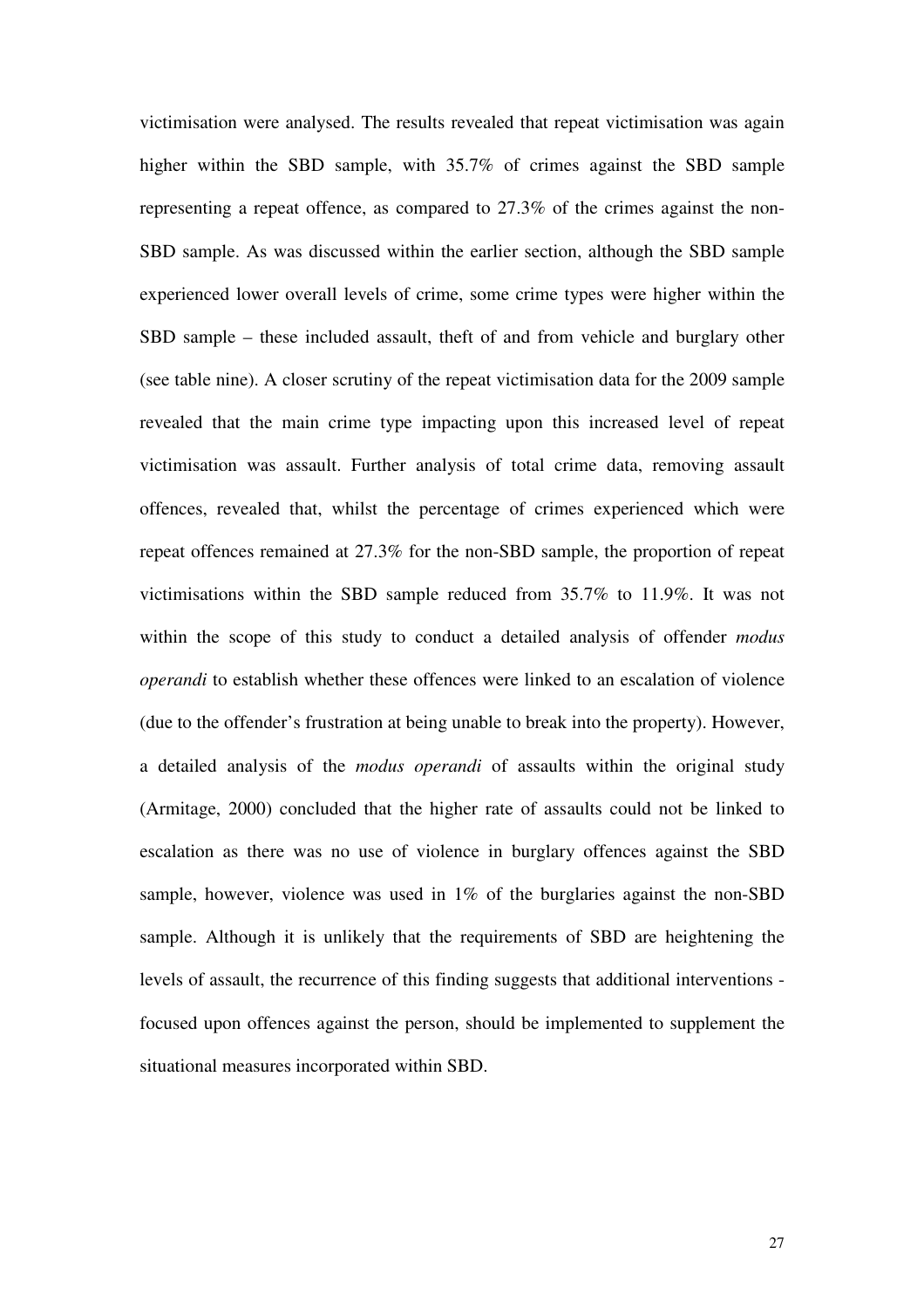#### *Assessing the Sustainability of Crime Reduction Impacts*

In an attempt to assess the sustainability of any crime reduction impacts of the SBD scheme, the analysis also included a comparison of crime rates on two randomly selected matched pairs that had been included in the original 1999 evaluation. This involved comparing the crime rates for the one-year period April 1999 to March 2000 with the one-year period August 2007 to July 2008. The extraction of data included all crime categories that took place on these developments within those one-year periods. It should be highlighted that the two matched pairs were selected without prior knowledge of crime levels and subsequent inspection of crime data revealed that both of the developments experienced very low levels of crime (for both time periods). The small numbers preclude analysis of statistical significance, however, the authors felt that the findings should be presented as an indication of the performance of SBD, but also as an example of how further research within this field should consider the lifecycle of crime prevention measures (albeit, ideally, on a larger scale).

| <b>Development</b>       | Number<br>оf<br><b>Properties</b> | Number of Crime<br><b>Crimes</b><br>1999/2000 | Rate<br>per<br><b>1000</b><br>in<br>1999/2000 | Number of Crime<br><b>Crimes</b><br>2007/2008 | Rate<br>in<br>2007/2008 |
|--------------------------|-----------------------------------|-----------------------------------------------|-----------------------------------------------|-----------------------------------------------|-------------------------|
| <b>SBD</b> Street        | 14                                |                                               | 71.43                                         |                                               | 71.43                   |
| Non-SBD<br><b>Street</b> | 14                                |                                               | 71.43                                         | 8                                             | 571.43                  |

**Table 10: Crime Rates on Matched Pair One** 

The analysis revealed that for matched pair one the crime rate for the SBD and non-SBD matched pair in 1999/2000 was 71.43 crimes per 1000 properties. This represents just one crime on each development and an identical crime rate (see table ten). The crime on the SBD development was a Taking Without Owners' Consent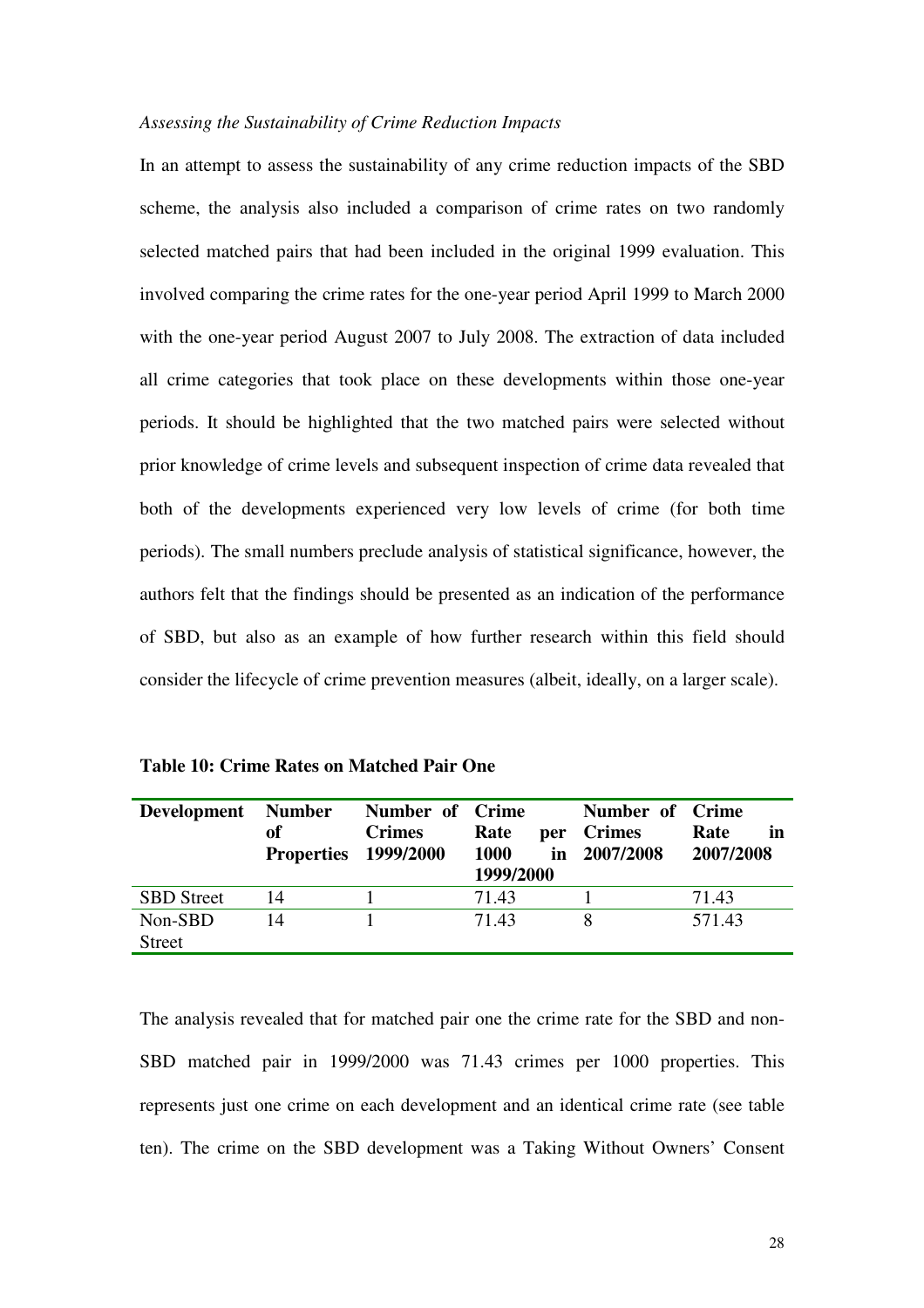(TWOC), the crime on the non-SBD development was a theft of pedal cycle. Analysing the crime rates in 2007/2008 for the same matched pair revealed that, although the crime rate on the SBD development had remained exactly the same – 71.43 crimes per 1000 properties (one crime), the crime rate on the matched pair had increased to eight crimes (571.43 per 1000 offences). The one crime which took place on the SBD development in 2007/2008 was again a TWOC (the same crime as the 1999/2000 analysis). The crimes which took place on the non-SBD development were: Three criminal damage to dwelling offences, one criminal damage to motor vehicle, one interference with motor vehicle, one TWOC, one assault and one theft non specific. The reader is reminded to treat these findings as indicative as the crime numbers for both samples, and for both time periods, are very small.

Table eleven displays the number and rate of crimes on matched pair two. The analysis revealed that the crime rate for the SBD development in 1999/2000 was 45.45 per 1000 properties (just one crime offence). On the non-SBD development, the crime rate was 178.57 per 1000 properties (with five crimes taking place within that one-year period). The crime on the SBD development was a damage to motor vehicle offence; the five crimes on the non-SBD development were: One burglary dwelling, one common assault, one TWOC and two damage to a dwelling offences. Analysing the crime rates in 2007/2008 for the same matched pair revealed that the crime rate on the SBD development increased, with three offences within the one-year period (a crime rate of 136.36 offences per 1000 properties). The crime rate on the non-SBD development also increased to six offences (a crime rate of 214.29). The three offences on the SBD development were assault, criminal damage to a dwelling and other. The six offences on the non-SBD development were: One burglary dwelling,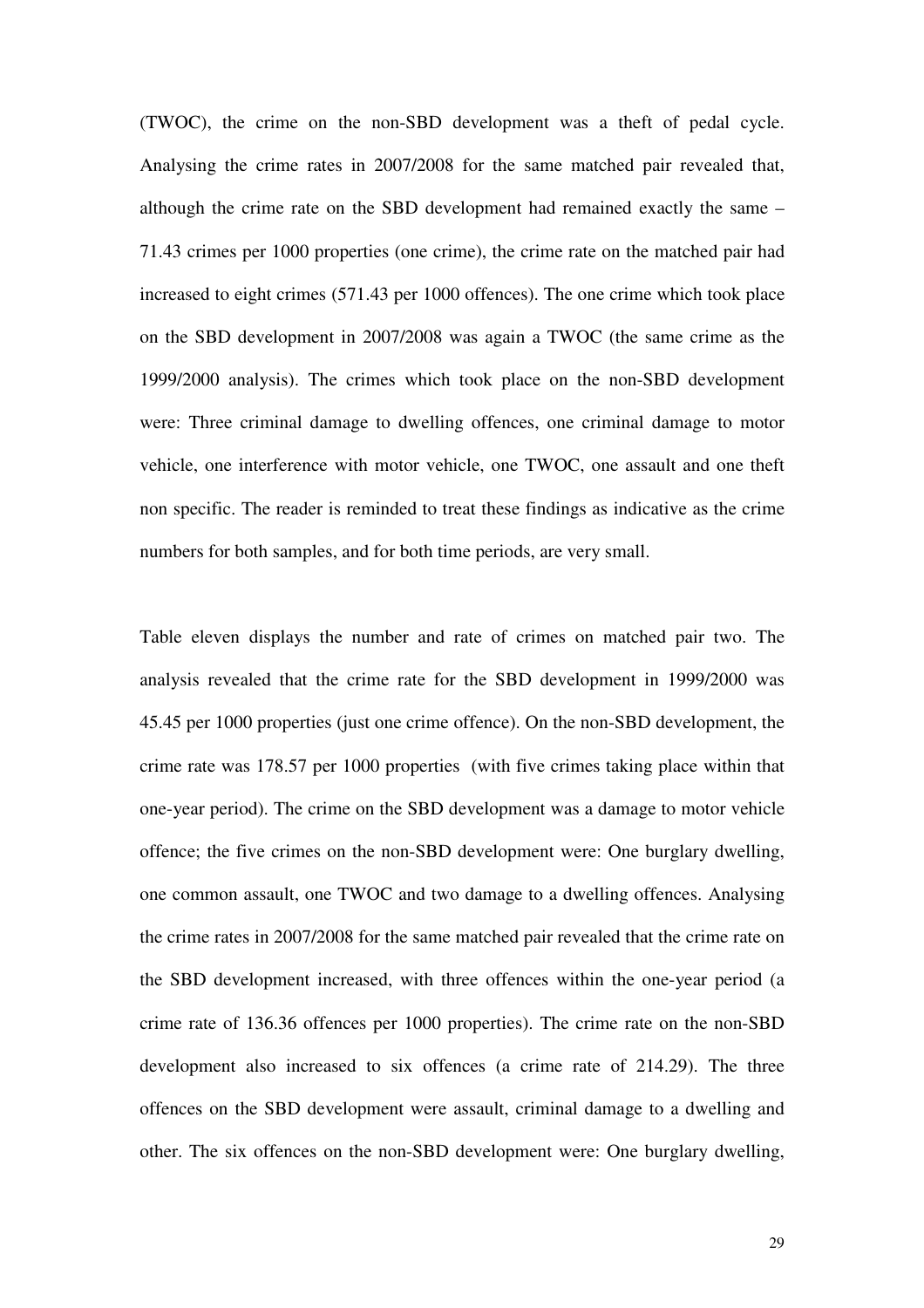one theft of vehicle, one TWOC, one assault and two criminal damage to a dwelling offences<sup>xv</sup>.

| <b>Development</b> | <b>Number</b><br>оf<br><b>Properties</b> | Number of Crime<br><b>Crimes</b><br>1999/2000 | Rate<br>per<br><b>1000</b><br>in<br>1999/2000 | <b>Crimes</b><br>2007/2008 | Number of Crime Rate<br><b>1000</b><br>per<br><b>Properties</b><br>in<br>2007/2008 |
|--------------------|------------------------------------------|-----------------------------------------------|-----------------------------------------------|----------------------------|------------------------------------------------------------------------------------|
| <b>SBD</b> Street  | 22                                       |                                               | 45.45                                         | 3                          | 136.36                                                                             |
| Non-SBD            | 28                                       | 5                                             | 178.57                                        | 6                          | 214.29                                                                             |
| <b>Street</b>      |                                          |                                               |                                               |                            |                                                                                    |

## **Table 11: Crime Rates on Matched Pair Two**

The results of this section of the analysis should be treated with caution due to the small sample of two matched pairs, and the small number of offences taking place at the four developments. The findings are an indication of the performance of SBD over a ten-year period, but do not account for other societal or environmental factors which could have played a part in the changes in crime levels.

**Table 12: Crime Rates on SBD Developments 1999-2009**

| <b>Development</b>          | <b>Number</b><br>of<br><b>Crimes</b><br>1999/2000 | <b>Crime</b><br>Rate<br><b>1000</b><br>in<br>per<br>1999/2000 | <b>Number</b><br>of<br><b>Crimes</b><br>2007/2008 | <b>Crime Rate in</b><br>2007/2008 |
|-----------------------------|---------------------------------------------------|---------------------------------------------------------------|---------------------------------------------------|-----------------------------------|
| <b>SBD</b><br><b>Street</b> | $\mathbf{1}$                                      | 71.43                                                         |                                                   | 71.43                             |
| One                         |                                                   |                                                               |                                                   |                                   |
| Non-SBD                     |                                                   | 71.43                                                         | 8                                                 | 571.43                            |
| <b>Street One</b>           |                                                   |                                                               |                                                   |                                   |
| <b>SBD</b><br><b>Street</b> | $\overline{1}$                                    | 45.45                                                         | 3                                                 | 136.36                            |
| Two                         |                                                   |                                                               |                                                   |                                   |
| Non<br><b>SBD</b>           | -5                                                | 178.57                                                        | 6                                                 | 214.29                            |
| <b>Street Two</b>           |                                                   |                                                               |                                                   |                                   |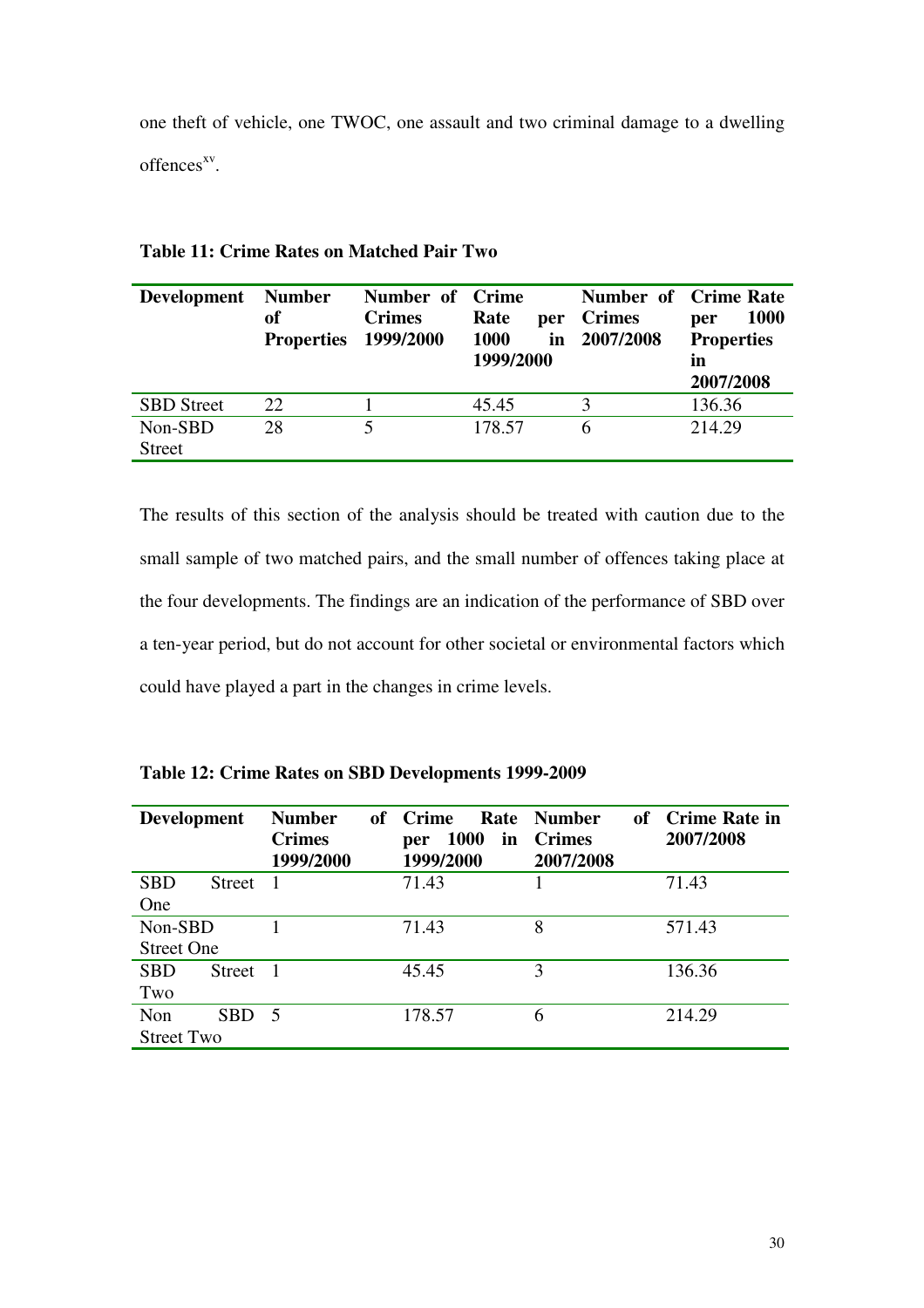#### *Self Reported Crime*

In addition to the analysis of police recorded crime, the research also involved the analysis of self-reported crime as measured by a residents' survey. The survey asked residents whether they had been a victim of certain crimes within the previous 12 month period, and if so, how many times. As with the *matched pairs analysis* and the *sustainability* sections, the results should be treated with some caution – in this case, due to the low response rate of just  $11\%$  (68 respondents)<sup>xvi</sup>. With such small numbers, the reader is asked to consider the figures as an indication of the responses provided by a small sample of 68 respondents.

The results of the survey revealed that one SBD respondent had been a victim of domestic burglary within the previous year. This is compared to two respondents from the non-SBD sample. The proportion of SBD residents falling victim to this offence remained the same (three per cent) between 1999 and 2009, whilst the proportion of non-SBD respondents experiencing a burglary fell from 8% in 1999 to 6% in 2009. Although the burglary rate was lower within the SBD as opposed to non-SBD sample, it should be highlighted that the 3% rate was still higher than the average BCS burglary rate of 2.4%.

Theft of vehicle revealed a similar pattern, with one participant experiencing this crime within the SBD sample, compared to two within the non-SBD sample. When comparing this finding with the responses from the 1999 evaluation, the results suggest that fewer SBD respondents had been a victim of theft of vehicle in 2009 (three per cent) as compared to 1999 (five per cent) – even though the proportion of non-SBD victims remained the same (six per cent). Theft from vehicle offences were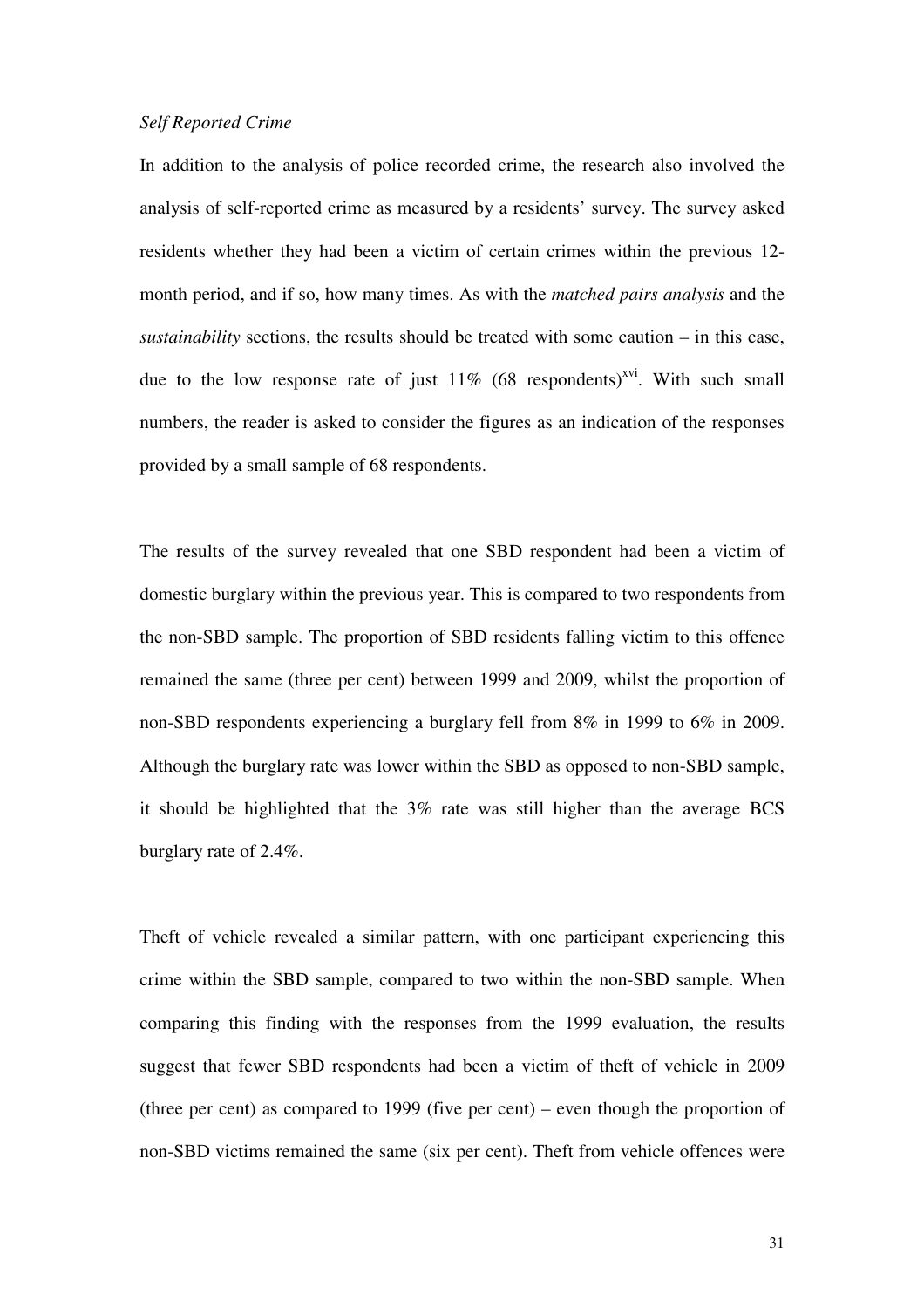experienced at a slightly higher rate, but again with a similar pattern. Two SBD respondents had been a victim of this crime within the previous year, as compared to six respondents from the non-SBD sample. Again, the percentage of SBD victims was higher in the 1999 evaluation (eight per cent) than the 2009 evaluation (six per cent).

| <b>Crime</b><br>Category                            | Percentage<br><b>of</b><br><b>SBD</b><br>respondents<br>- 1999 | Percentage<br>of non-SBD<br>respondents<br>- 1999 | Percentage<br><b>of</b><br><b>SBD</b><br>respondents<br>$-2009$ | Percentage<br>of non-SBD<br>respondents<br>$-2009$ | Percentage<br>of British<br><b>Crime</b><br><b>Survey</b><br><b>Respondents</b><br>(07/08) |
|-----------------------------------------------------|----------------------------------------------------------------|---------------------------------------------------|-----------------------------------------------------------------|----------------------------------------------------|--------------------------------------------------------------------------------------------|
| of<br>Theft<br>Vehicle                              | 5%                                                             | 6%                                                | $3\%$ (1)                                                       | $6\% (2)$                                          | 0.6%                                                                                       |
| Theft<br>from<br>Vehicle                            | 8%                                                             | 6%                                                | $6\% (2)$                                                       | $17\%$ (6)                                         | 3.4%                                                                                       |
| Theft of<br>Bicycle                                 | 10%                                                            | 7%                                                | $3\%$ (1)                                                       | $6\% (2)$                                          | 1.6%                                                                                       |
| <b>Burglary</b><br>Dwelling                         | 3%                                                             | 8%                                                | $3\%$ (1)                                                       | $6\% (2)$                                          | 2.4%                                                                                       |
| Theft of<br>Property<br>from<br>Outside<br>Dwelling | 16%                                                            | 24%                                               | $9\%$ (3)                                                       | $17\%$ (6)                                         |                                                                                            |

|  |  | Table 13: Self-Reported Crime 1999-2009 |
|--|--|-----------------------------------------|
|--|--|-----------------------------------------|

#### *Visual Audits*

The final strand of analysis involved conducting visual audits on the 32 developments included within the *matched pair analysis* (16 SBD and 16 non-SBD). The first level of analysis involved presenting the total score for the whole SBD sample against the total score for the whole non-SBD sample. The audit measured 28 factors and each factor scored between zero and five – zero being the most positive score and five the least. The maximum (and most negative) score for each sample (SBD and non-SBD) was 2240 (140 multiplied by 16 developments). The minimum score was zero.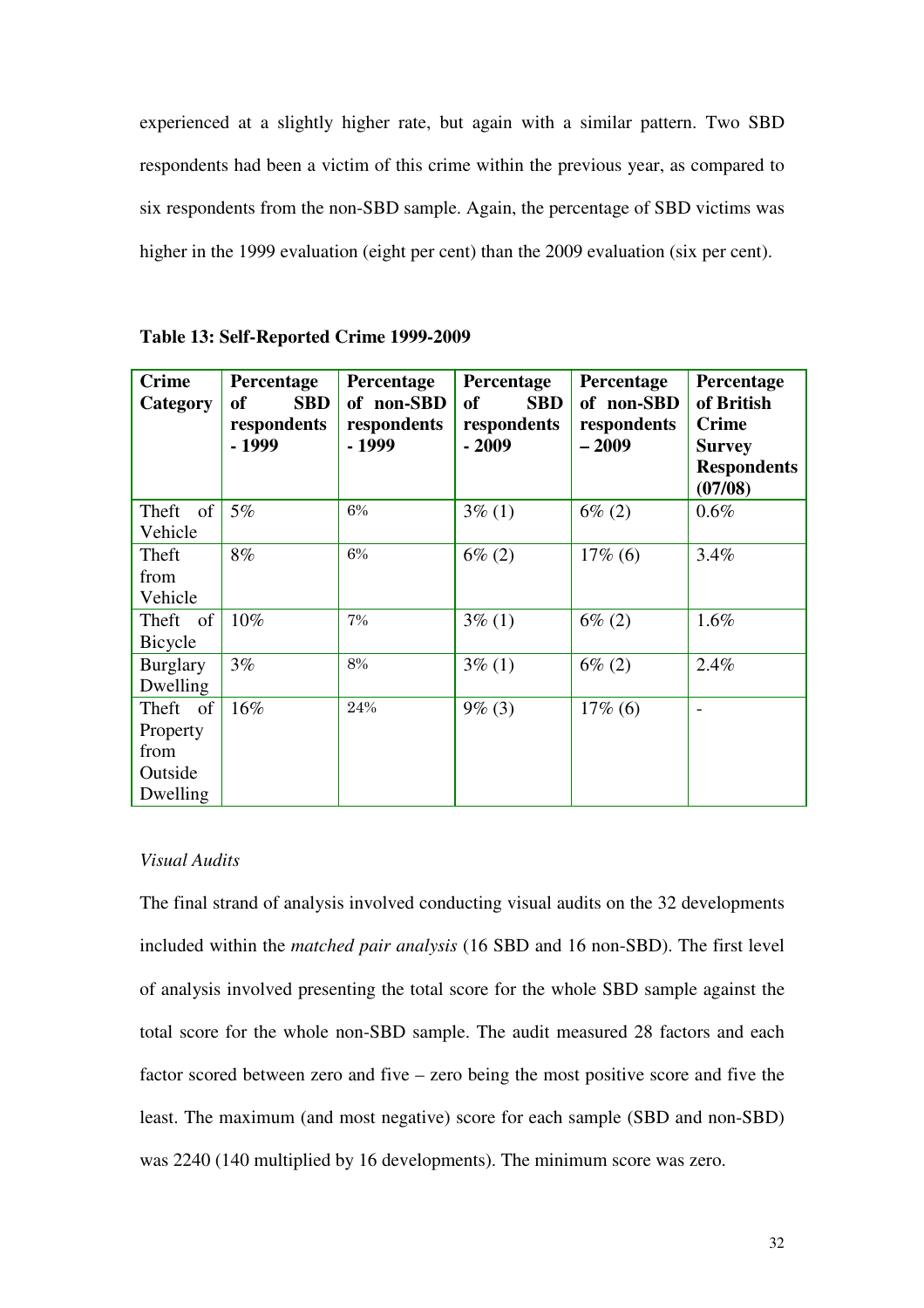The total score for the SBD sample was 317; the total score for the non-SBD development was 388. This is a positive finding for SBD and suggests that, in relation to the 'disorder' factors measured by the visual audit, SBD performs better than non-SBD.

When analysing the scores for each matched pair the results revealed that, in general, the best performing estates were SBD developments, and the worst performing estates were non-SBD developments. Of the 16 matched pairs, three pairs revealed SBD to be performing worse than the non-SBD counterpart, one matched pair showed that both the SBD and non-SBD developments scored the same, however, in 12 of the 16 SBD performed better than the non-SBD matched pair.

| <b>Matched Pair</b> | <b>SBD</b> Score | <b>Non-SBD Score</b> |
|---------------------|------------------|----------------------|
| Pair One            | 23.5             | 23                   |
| Pair Two            | 22               | 20.5                 |
| Pair Three          | 17.5             | 24.5                 |
| Pair Four           | 28               | 18                   |
| Pair Five           | 24               | 38                   |
| Pair Six            | 21.5             | 21.5                 |
| Pair Seven          | 19               | 24.5                 |
| Pair Eight          | 15               | 19                   |
| Pair Nine           | 20               | 39                   |
| Pair Ten            | 22               | 26                   |
| Pair Eleven         | 24               | 25                   |
| Pair Twelve         | 15               | 25                   |
| Pair Thirteen       | 12               | 18                   |
| Pair Fourteen       | 23               | 25                   |
| Pair Fifteen        | 11               | 19                   |
| Pair Sixteen        | 19.5             | 22                   |

**Table 14: Total Scores for each of the 32 Developments**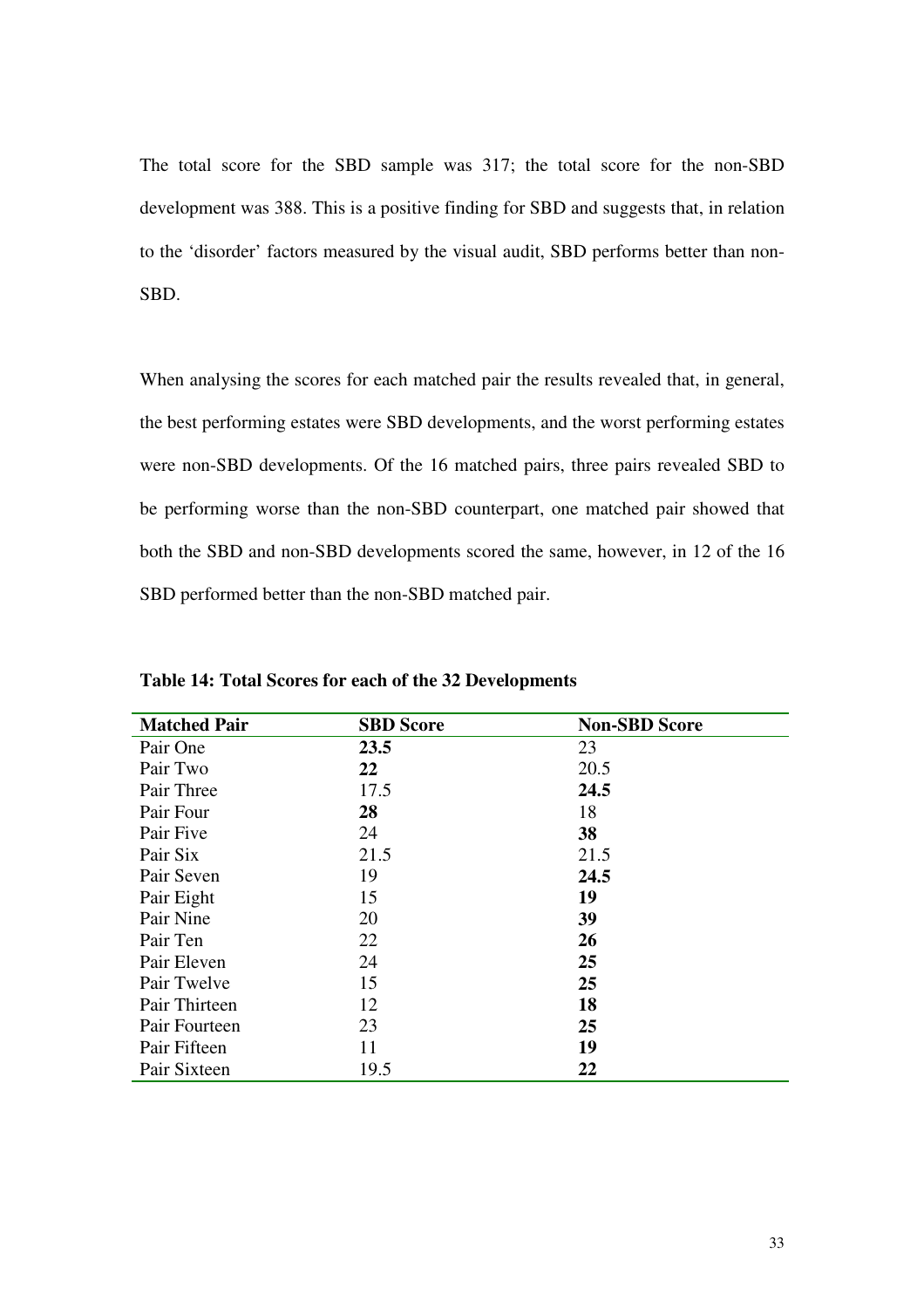#### **DISCUSSION AND CONCLUSIONS**

This paper presents the findings of an evaluation of SBD housing within West Yorkshire. The study aimed to replicate, where possible, the original evaluation of SBD conducted in West Yorkshire ten years ago (Armitage, 2000) and to establish whether SBD has improved, maintained its performance or reduced its effectiveness as a crime reduction measure. The study was restricted by limited funding, and this is reflected in the sample sizes – particularly within the self-reported crime section. The findings are presented alongside caveats regarding sample size and in many cases, the reader is urged to treat the findings are indicative. It is hoped, that limitations aside, the findings of the study can be used to support the continued use of the SBD scheme and to highlight areas for improvement.

The first strand of the evaluation included an analysis of police recorded crime, comparing a sample of SBD developments built in 2006/2007 (16 developments) with a) the rest of West Yorkshire, b) non-SBD properties on the same street and c) non-SBD matched pairs which were developments located as close as possible to the SBD development. The results were mixed, with the *West Yorkshire* and *same street analysis* revealing positive findings, yet the *matched pairs analysis* showed no statistically significant differences between the SBD and non-SBD samples.

When comparing these findings with the results of 1999 evaluation, the results were positive with the burglary dwelling rate for the SBD sample almost four times higher in the 1999 study than that revealed in 2009. Total crime rates were also much lower in the 2009 SBD sample (128.7 per 1000 properties) than that shown in 1999 (187.9 per 1000 properties).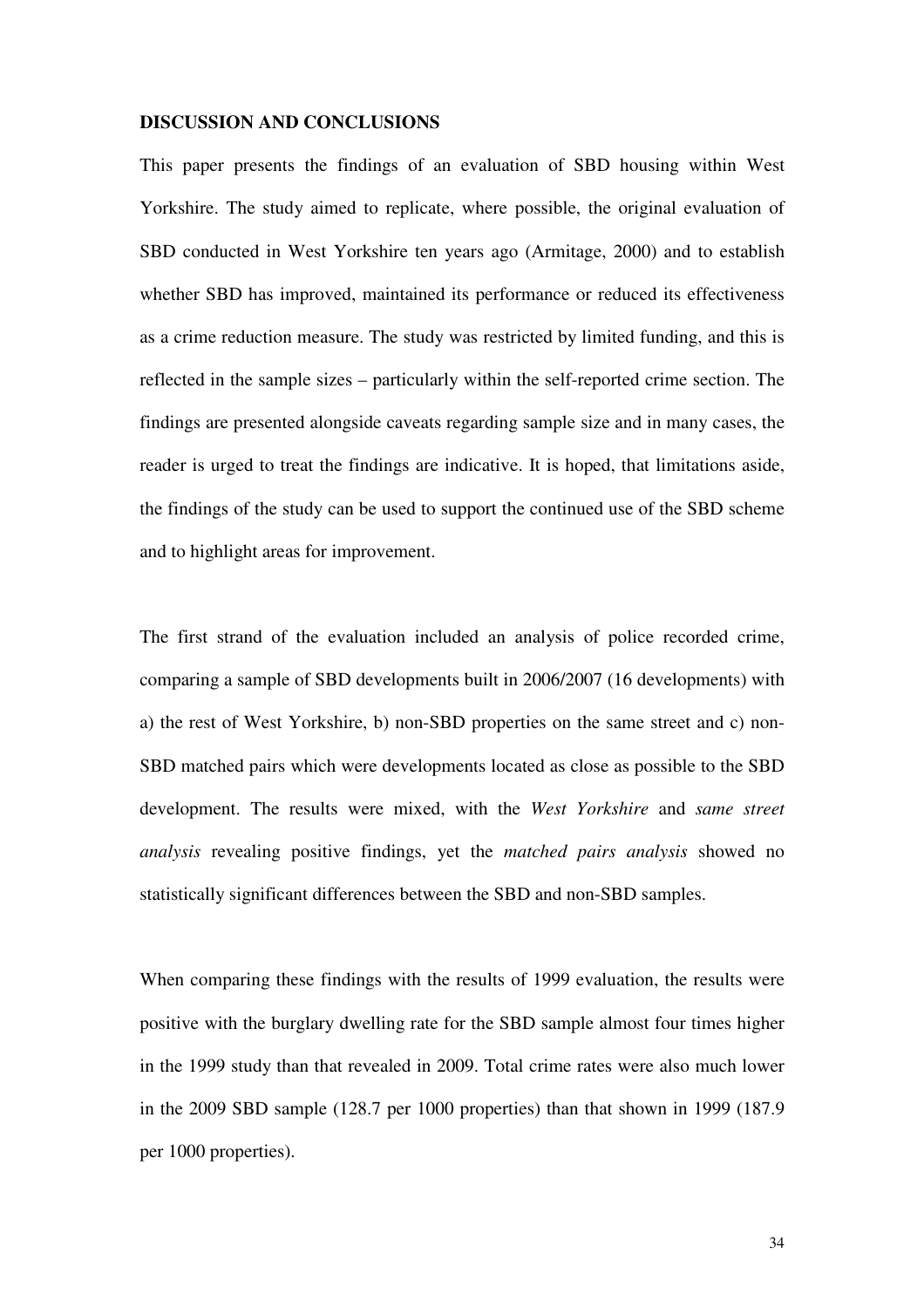Re-visiting the crime data for two of the matched pairs utilised within the 1999 study revealed mixed findings. Although for both matched pairs the SBD development was performing either the same or better than the non-SBD development for the two time periods 1999/2000 and 2007/2008, there was some concern regarding the sustainability of crime reduction within one of the match pairs. Whilst for matched pair one, the SBD sample sustained its crime reduction performance over the ten-year period (whilst the non-SBD development saw its crime rate increase), matched pair two did not perform as well. Although the crime rate was still lower within the SBD development, crime did increase within the SBD development at a greater rate than in the non-SBD development, raising some concern regarding the scheme's life cycle.

The original evaluation of SBD within West Yorkshire revealed positive findings, and many felt that there was little point re-assessing the effectiveness of SBD, given that the research had shown SBD to be effective. However, to be complacent about the merits of SBD, or any crime prevention measure, would be to ignore the evolving nature of crime and those who take part in it. As Ekblom (2002) suggests: *"Knowledge of what works becomes a wasting asset that needs constant replenishment"* (p.38). To ensure that SBD continues to evolve faster than criminals' abilities to overcome it, research with an improvement orientation is essential. The reevaluation of SBD has shown that SBD has continued to reduce crime and the fear of crime, SBD developments have sustained their crime reduction benefits and continue to experience less crime than their non-SBD counterparts. Furthermore, the effectiveness of SBD developments built more recently has exceeded that shown in the original evaluation, with SBD developments outperforming their non-SBD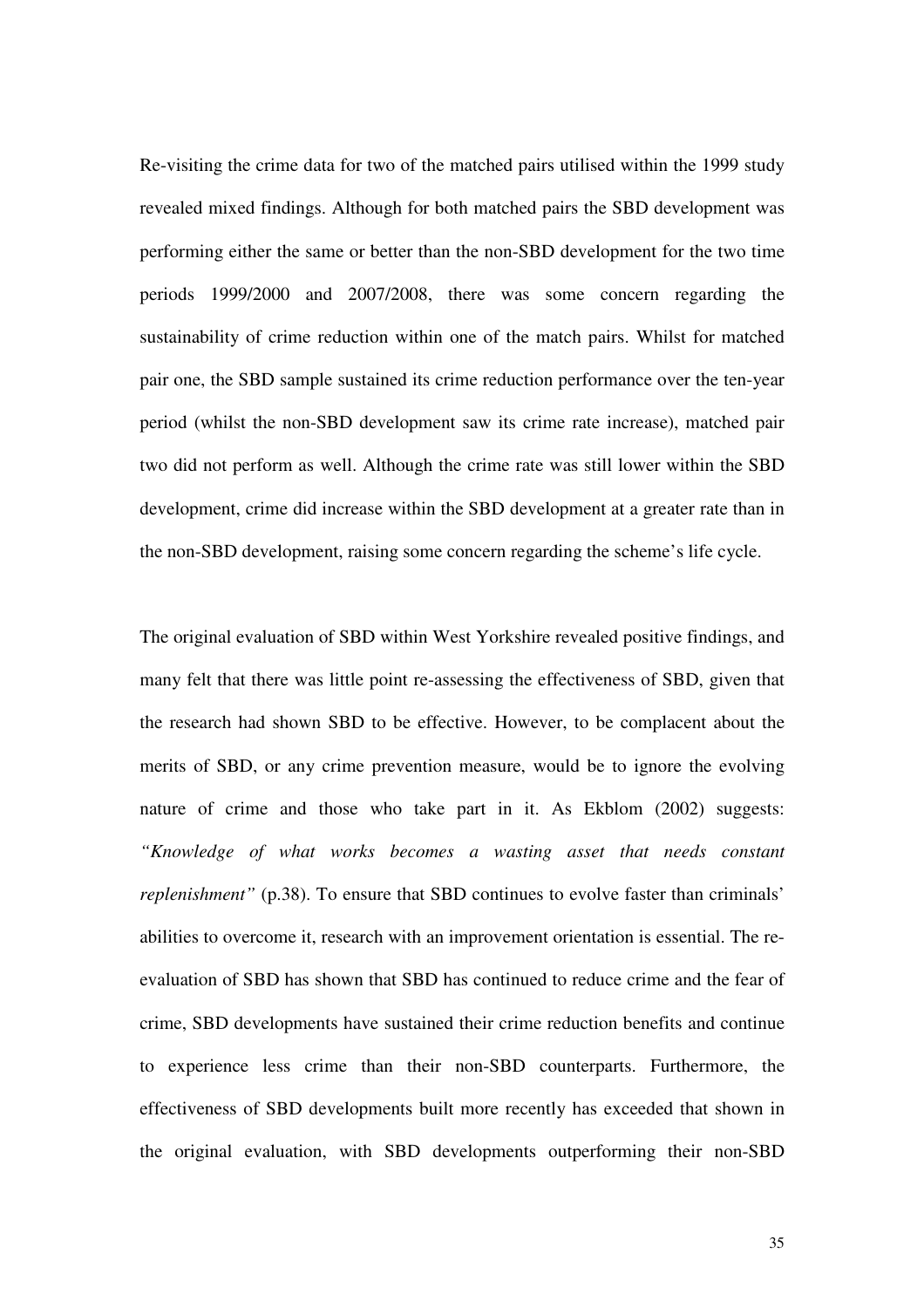counterparts in terms of crime reduction, visual signs of disorder and levels of fear amongst residents.

In terms of practical implications, there are several key recommendations which emerged from this study, these relate to repeat victimisation, management and maintenance and police recording practices. In the original evaluation, the benefits of SBD appeared to be restricted to preventing initial and not repeat victimisation. In this re-evaluation, SBD appeared to be protecting against repeat burglary – but not repeat assault. If SBD is to provide a complete crime reduction package, it must address this deficit by introducing measures to reduce repeat victimisation which extend beyond the limits of design of the environment. Two suggestions for addressing these weaknesses include ensuring that SBD estates are prioritised in the delivery of repeat victimisation packages (which are already delivered by many police forces including West Yorkshire Police). The second (directed at ACPO CPI) would be to incorporate repeat victimisation packages into SBD standards at a national level. The second recommendation relates to police recording practices – in particular the need to ensure that police forces keep up to date records of SBD applications (and progress beyond application) to allow such evaluations to be repeated (in West Yorkshire) or replicated (throughout England and Wales). The final recommendation relates to management and maintenance and is an issue that was also raised within the original evaluation. Although the vast majority of the 16 SBD developments showed little or no visual signs of disorder, for several, there were many signs of vandalism, graffiti and litter – and in some cases, more so than the non-SBD matched pair. It is suggested that West Yorkshire Police revisit the SBD estates shown to be performing poorly to establish whether the issues are simply related to management and maintenance (in which case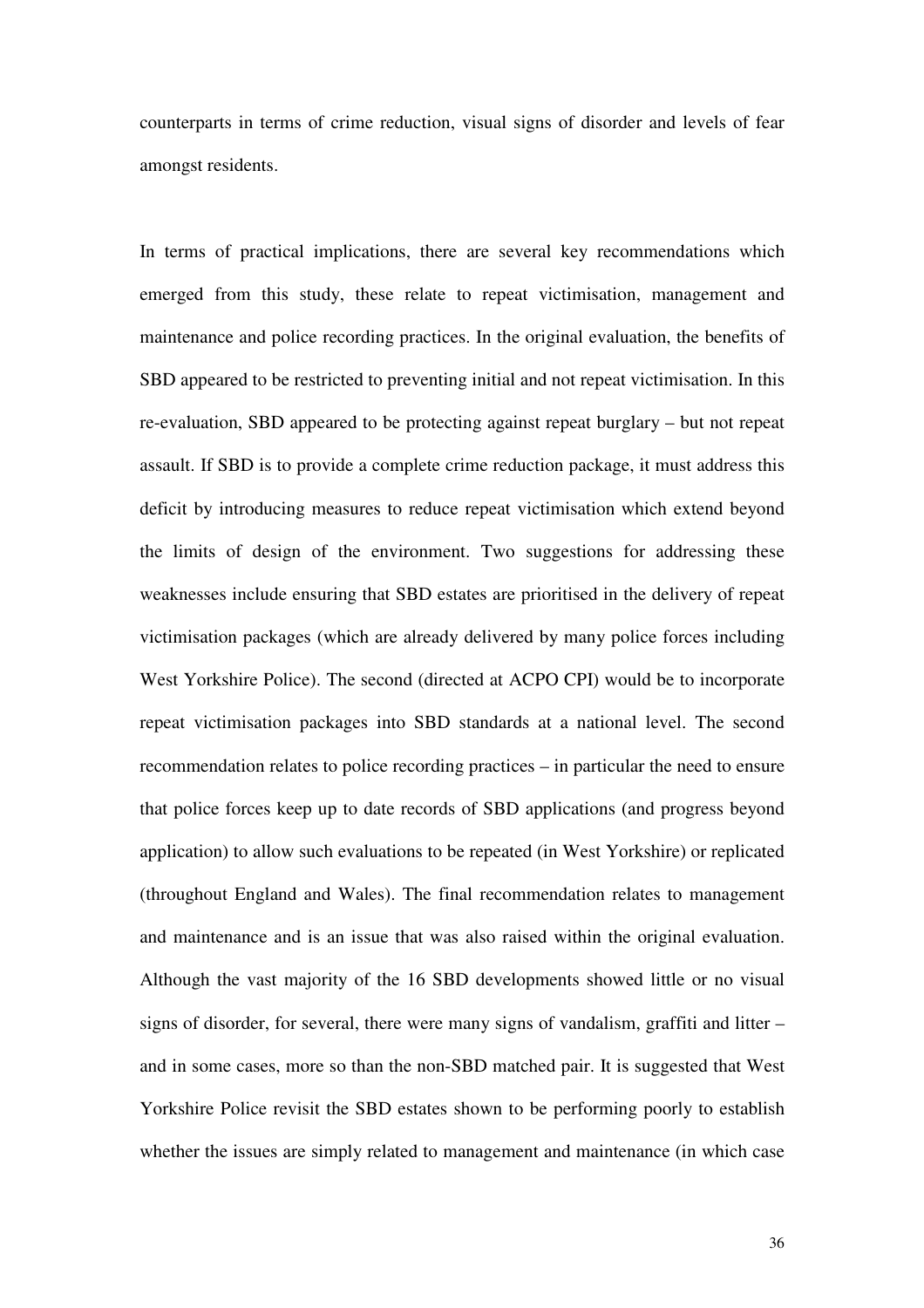housing associations should be involved) or whether retrospective design improvements would benefit the development.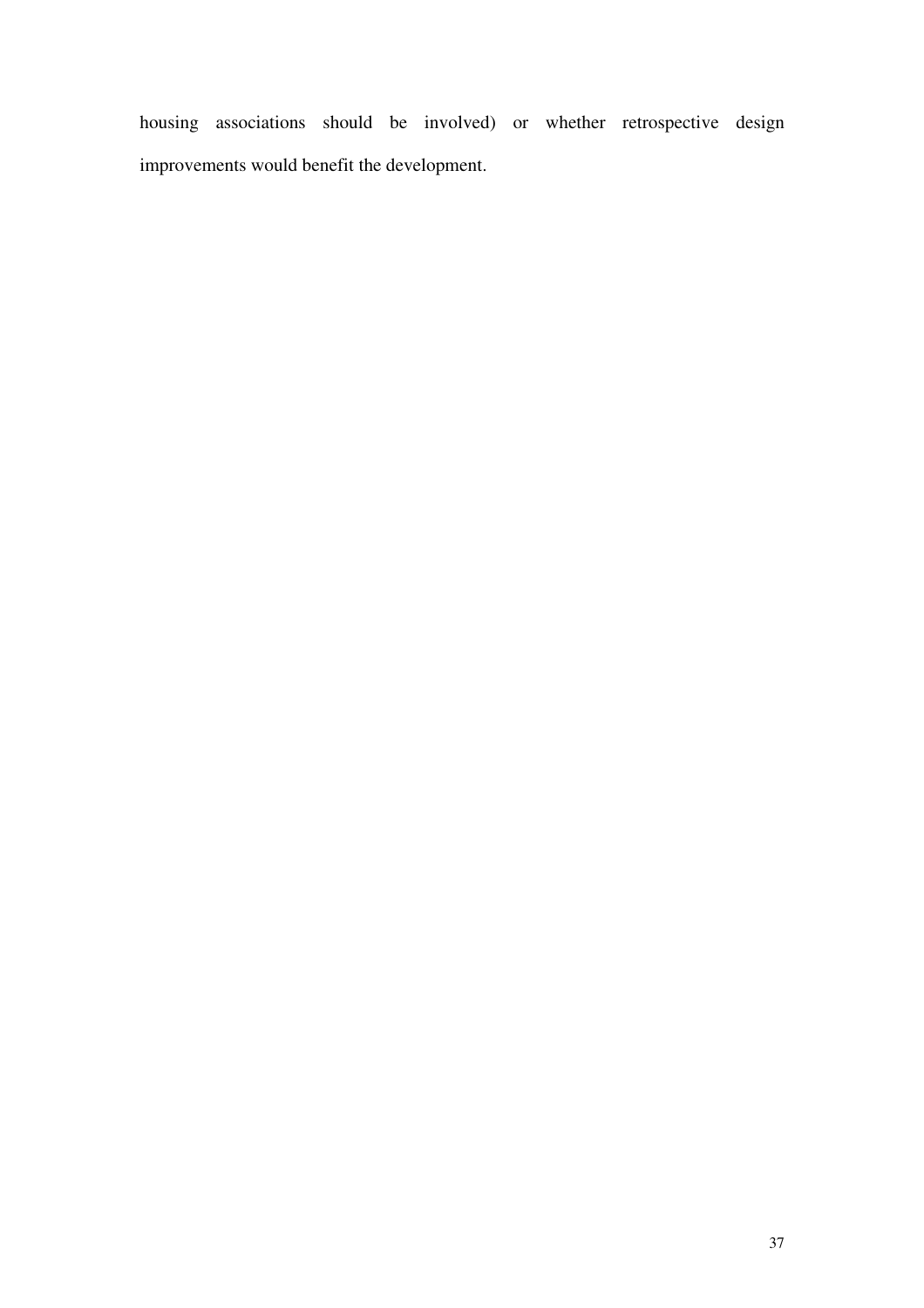#### **References**

Armitage, R. (2000) *An Evaluation of Secured by Design Housing within West Yorkshire – Briefing Note 7/00.* London: Home Office.

Armitage, R. (2004) *Secured by Design refined: environmental risk factors, offenders' modus operandi and costs and incentives.* Unpublished Report submitted to the Home Office. London: Home Office.

Armitage, R. (2005) *Secured By Design – An Investigation Of Its History, Development And Future Role In Crime Reduction.* Unpublished PhD Thesis, University of Huddersfield, Huddersfield.

Armitage, R. (2006) Predicting and Preventing: Developing a Risk Assessment Mechanism for Residential Housing. *Crime Prevention and Community Safety: An International Journal.* 8 (3), 137-149.

Ashton, J. *et al.* (1998) Repeat Victimisation: Offender Accounts. *International Journal of Risk, Security and Crime Prevention,* 3 (4), 269-279.

Association of British Insurers (2006) *Securing the Nation,* London: Association of British Insurers.

Atlas, R. LeBlanc, W. G. (1994) The Impact On Crime Of Street Closures And Barricades: A Florida Case Study. *Security Journal*. 5, 140 – 145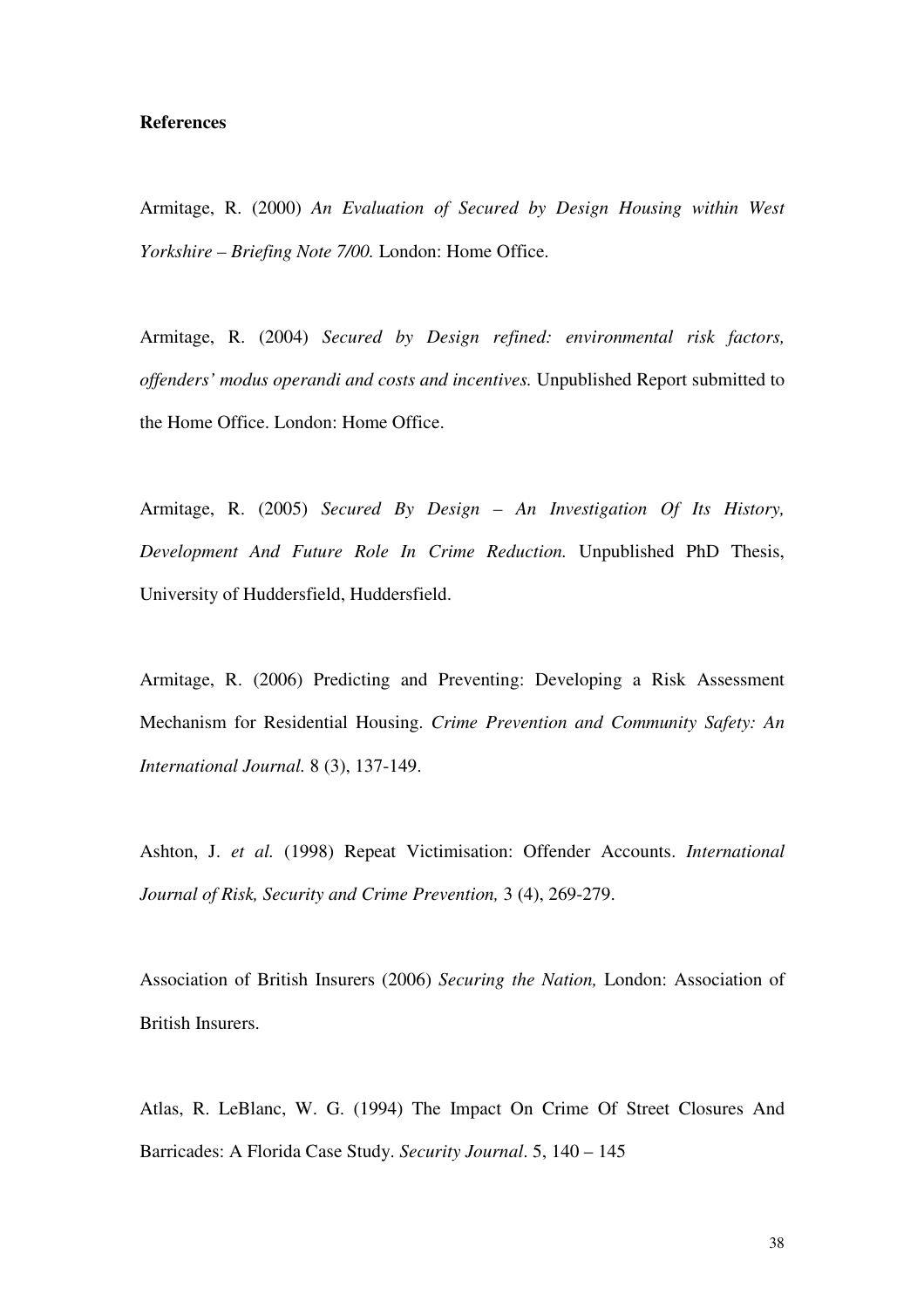Beavon, D.J.K. *et al. (*1994) The Influence of Street Networks on the Patterning of Property Offences. *In:* R.V.Clarke (ed.) *Crime Prevention Studies, Volume 2.* Monsey NY, Criminal Justice Press. 115-148.

Bevis, C. and Nutter, J.B. (1997) *Changing Street Layouts to Reduce Residential Burglary: Paper presented to the American Society of Criminology.* Atlanta.

Brand, S. and Price, R. (2000) *The Economic and Social Costs of Crime, Home Office Research Study 217.* London, Home Office.

Brantingham, P.L. and Brantingham, P.J. (1984) Burglar Mobility and Preventive Planning. *In:* R.V. Clarke and T. Hope (eds.) *Coping with Burglary: Research Perspectives on Policy.* Boston, Kluwer-Nijhoff. P. 77-96.

Brown, B.B. and Altman, I. (1983) Territoriality, Defensible Space and Residential Burglary: An Environmental Analysis. *Journal of Environmental Psychology,* 3, pp. 203-220.

Brown, B. and Bentley, D. (1993) Residential Burglars Judge Risk: The Role of Territoriality. *Journal of Environmental Psychology,* 13, pp. 51-61.

Brown, J. (1999) *An Evaluation of the Secured by Design Initiative in Gwent, South Wales.* Unpublished MSc. dissertation, Scarman Centre for the Study of Public Order, Leicester.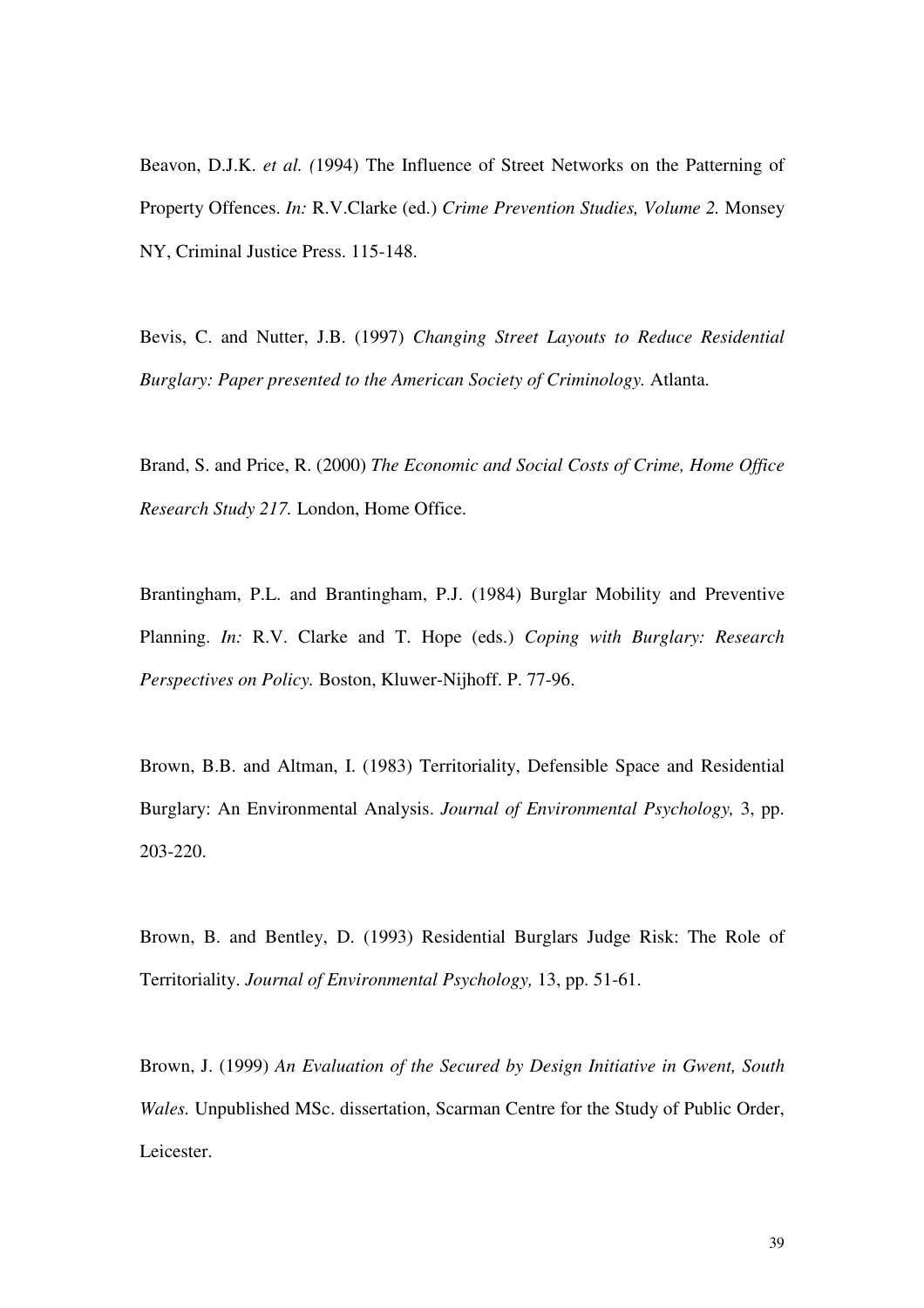Budd, T. (1999) *Burglary of Domestic Dwellings. Findings from the British Crime Survey.* Issue 4/1999, London, Home Office.

Budd, T. (2001) *Burglary: Practice Messages from the British Crime Survey*. London, Home Office.

Coleman, A. (1986) *Utopia on Trail: Vision and Reality in Planned Housing.*  London, Hilary Shipman.

Cozens, P., Hillier, D. and Prescott, G*.* (2001a) Crime and the Design of Residential Property – Exploring the Perceptions of Planning Professionals, Burglars and Other Users, part 2. *Property Management,* 19 (4), 222-248.

Cozens, P., Hillier, D. and Prescott, G*.* (2001b) Defensible Space: Burglars and Police Evaluate Urban Residential Design. *Security Journal*, 14, 43-62.

Cozens, P., Hillier, D. and Prescott, G. (2002a) Gerontological Perspectives on Crime and Nuisance: The Elderly Critically Evaluate Housing Designs in the British City. *Journal of Aging and Social Policy* 14(2), 63-83.

Cozens, P., Hillier, D. and Prescott, G. (2002b) Defensible Space, Community Safety, The British City and the 'Active Citizen': Penetrating the Criminal Mind. *Crime Prevention and Community Safety: An International Journal*, 4(4), 7-21.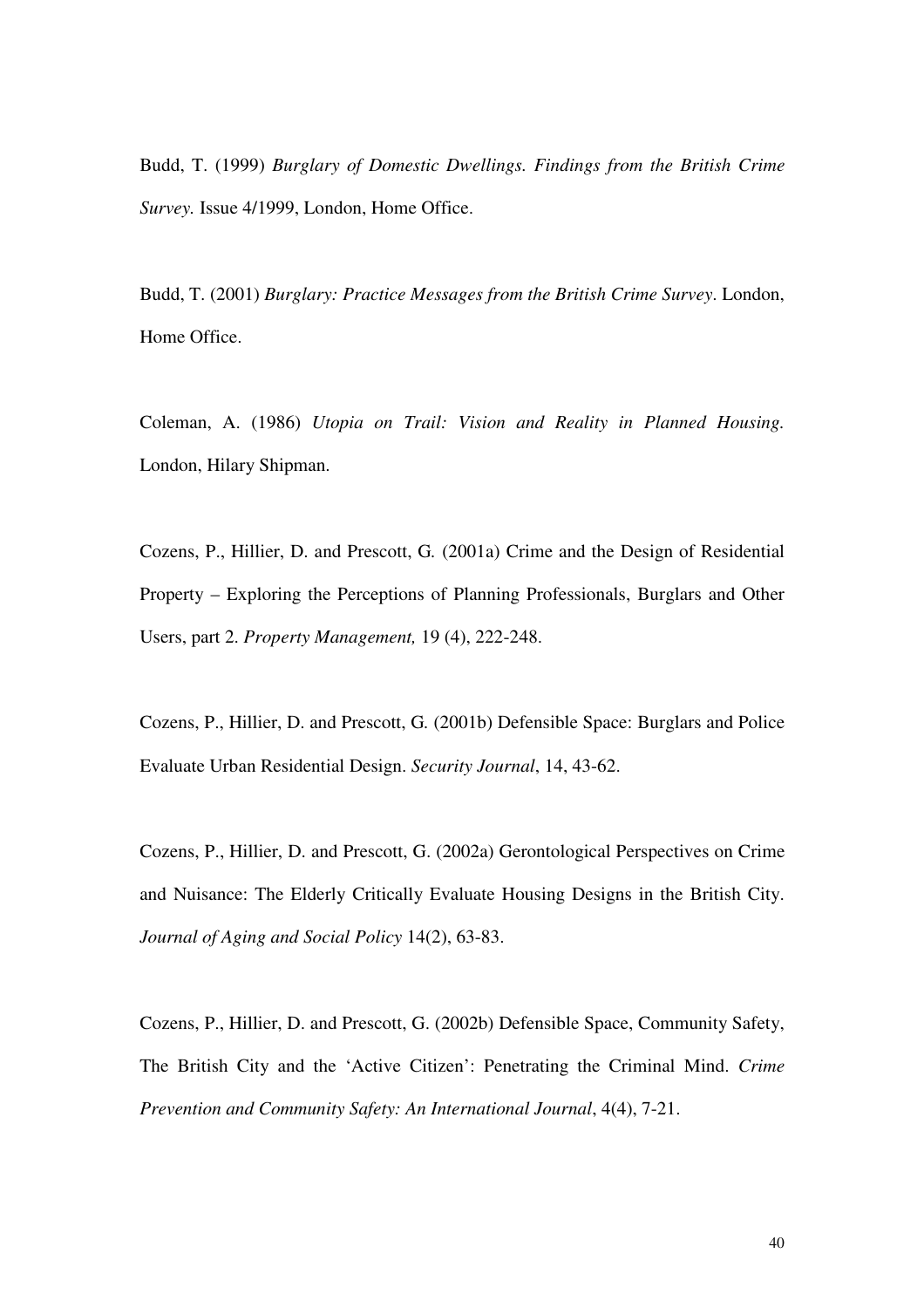Cozens, P., Hillier, D. and Prescott, G. (2002c) Criminogenic Associations and Characteristic British Housing Designs. *International Planning Studies* 7(2), 119-136.

Cromwell, P.F and Olson, J.N. (1991) *Breaking and Entering: An Ethnographic Analysis of Burglary.* Newbury Park, California: Sage.

Davis Langdon (2010) *ACPO Crime Prevention Initiatives Limited – Capital Costs of Secured by Design Accreditation.* Unpublished report for ACPO SBD.

Eck, J, E. (2002) Preventing Crime at Places. *In:* L. W. Sherman, D, P. Farrington, B, C. Welsh, D. Layton MacKenzie (eds.) *Evidence Based Crime Prevention.* New York, Routledge.

Ekblom, P. (2002) Future Imperfect: Preparing for the Crimes to Come. *Criminal Justice Matters,* 46, 38-40.

Ellingworth, D. *et al.* (1997) Prior Victimisation and Crime Risk. *International Journal of Risk, Security and Crime Prevention*, 2 (3), 201-214.

Feeney, F. (1986) Robbers as Decision Makers. *In:* D. Cornish and R. Clarke (eds.) *The Reasoning Criminal.* New York, Springer-Verlag. 53-71.

Finnie, W.C. (1973) Field Experiments in Litter Control. *Environment and Behaviour,*  5, 123-144.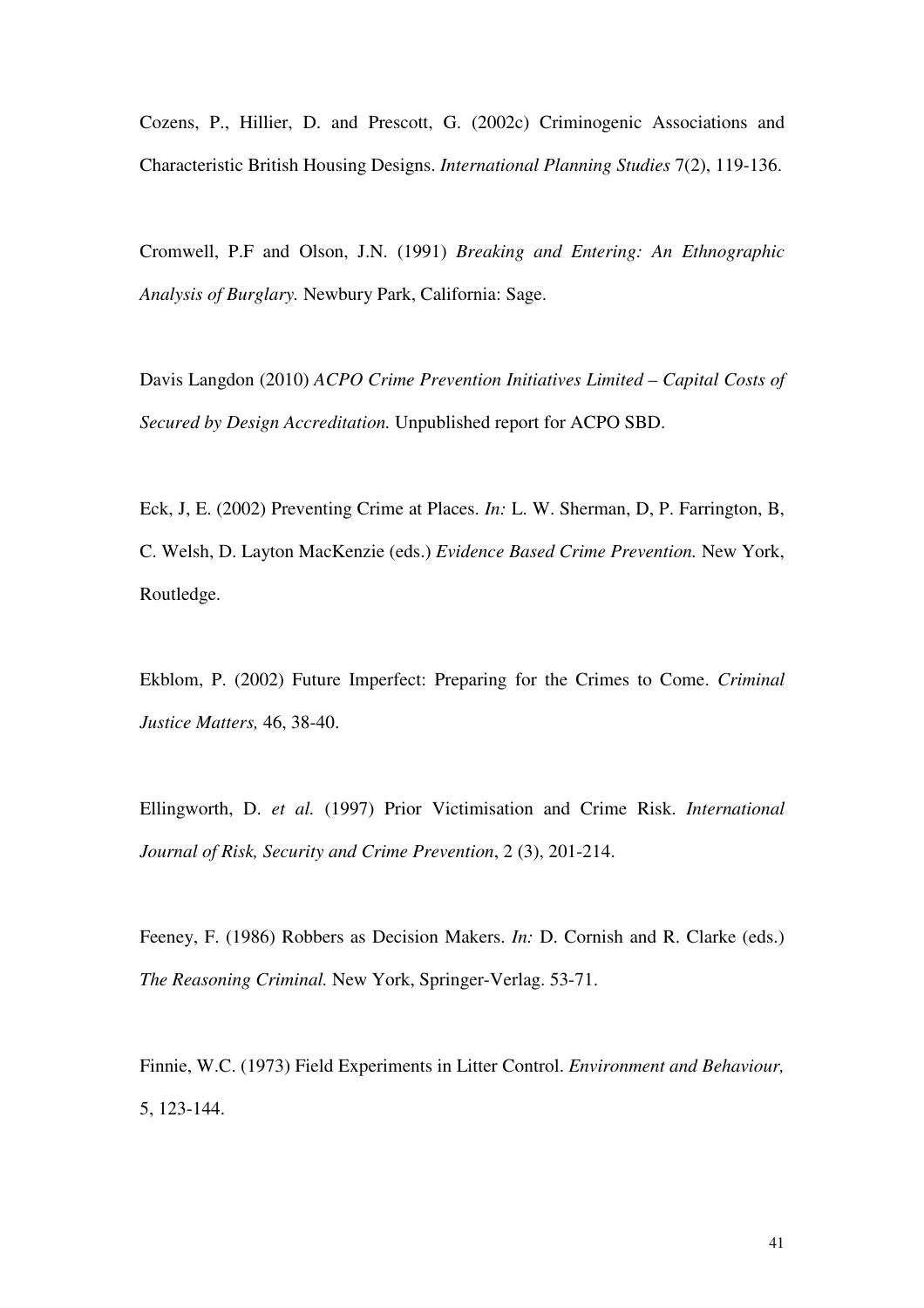Gabor, T. *et al. (*1987) *Armed Robbery: Cops, Robbers, and Victims.* Springfield, IL, Charles C. Thomas.

Groff, E.R. and LaVigne, N.G. (2001) Mapping an Opportunity Surface of Residential Burglary. *Journal of Research in Crime and Delinquency*, 38 (3), 257- 278.

Hakim, S., Rengert, G. & Shachamurove, Y. (2001). Target Search of Burglars: A Revised Economic Model. *Papers in Regional Science,* 6(4), 445–464.

Hillier, B. (2004) Can streets be made safer. *Urban Design International.* 9. 31-45.

Hillier, B. and Sahbaz O. (2009) Crime and Urban Design: An Evidence-based Approach in R. Cooper, G. Evans, and C Boyko (eds.) *Designing Sustainable Cities*. Chichester, Wiley-Blackwell.

Hillier, B. and Shu, S. (1998) *Crime and Urban Layout: The Need for Evidence: Home Office Crime Prevention College.* Easingwold.

Johnson, S. and Bowers, K.J. (2010) Permeability and Burglary Risk: Are Cul-de-Sacs Safer? *Quantitative Journal of Criminology, 26 (1), 89-111.* 

Lasley, J. (1998) *Designing Out Gang Homicides and Street Assaults* US National Institute of Justice, Washington, DC.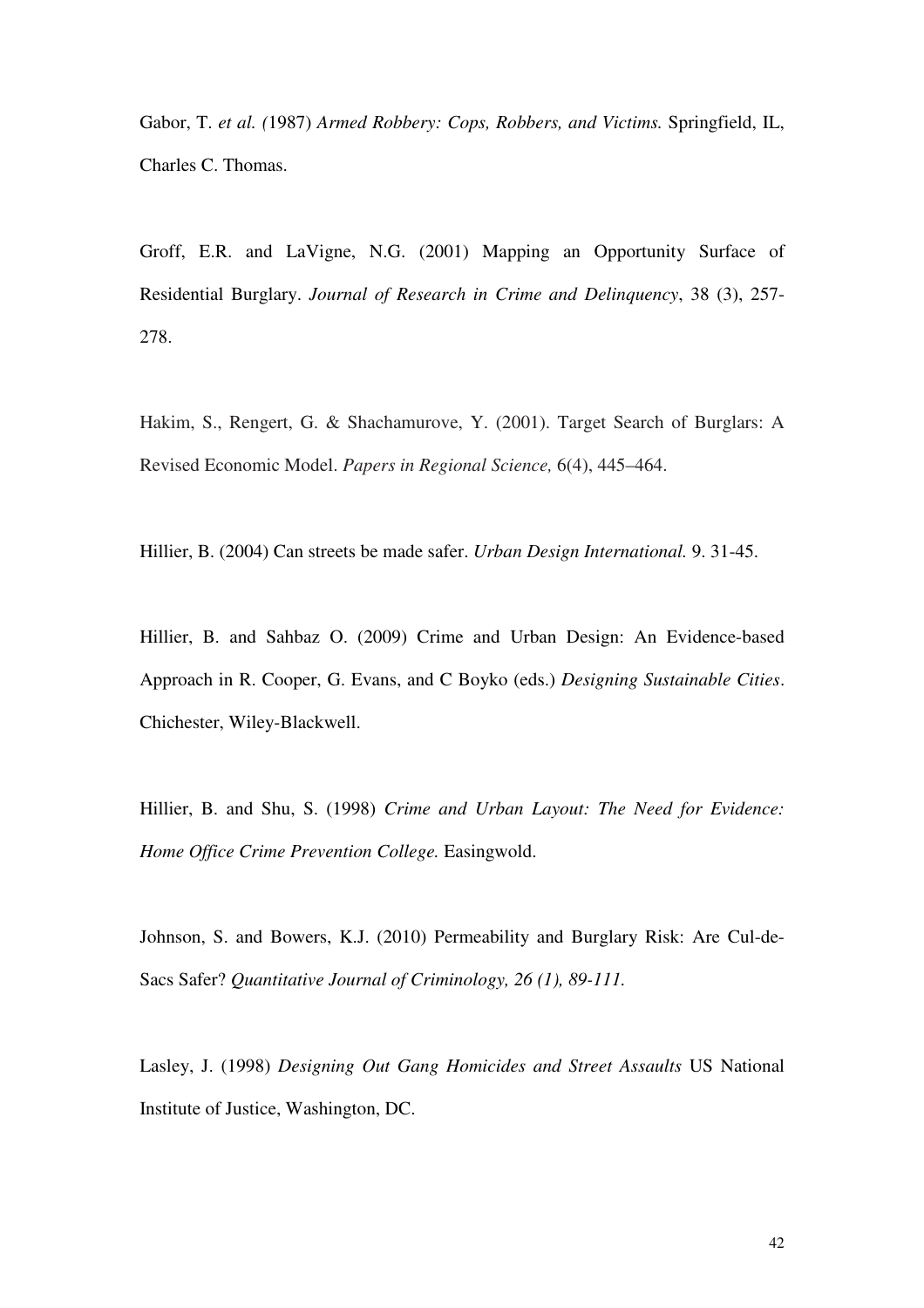Letkemann, P. (1973) *Crime as Work.* Englewood Cliffs, NJ: Prentice-Hall.

Matthews, R. (1992) Regulating Street Prostitution. *British Journal of criminology.*  32 (1), 18-34.

Merry, S.E. (1981) Defensible Space Undefended: Social Factors in Crime Control through Environmental Design. *Urban Affairs Quarterly,* 16, 397-422.

Mirlees-Black, C. *et al. (*1998) *The 1998 British Crime Survey – England and Wales.*  London: Home Office.

Newman, O. (1973) *Defensible Space: People and Design in the Violent City.*  London: Architectural Press

Newman, O. (1995) Defensible Space: A New Physical Planning Tool for Urban Revitalization. *American Planning Association Journal,* 61 (2), 149-155.

Newman, O. (1996) *Creating Defensible Space*. Rutgers University, Centre for Urban Policy Research.

Nubani, L. and Wineman, J. (2005) *The Role of Space Syntax in Identifying the Relationship Between Space and Crime*. Paper Presented at the Proceedings of the 5<sup>th</sup> Space Syntax Symposium on Space Syntax, Delft, Holland.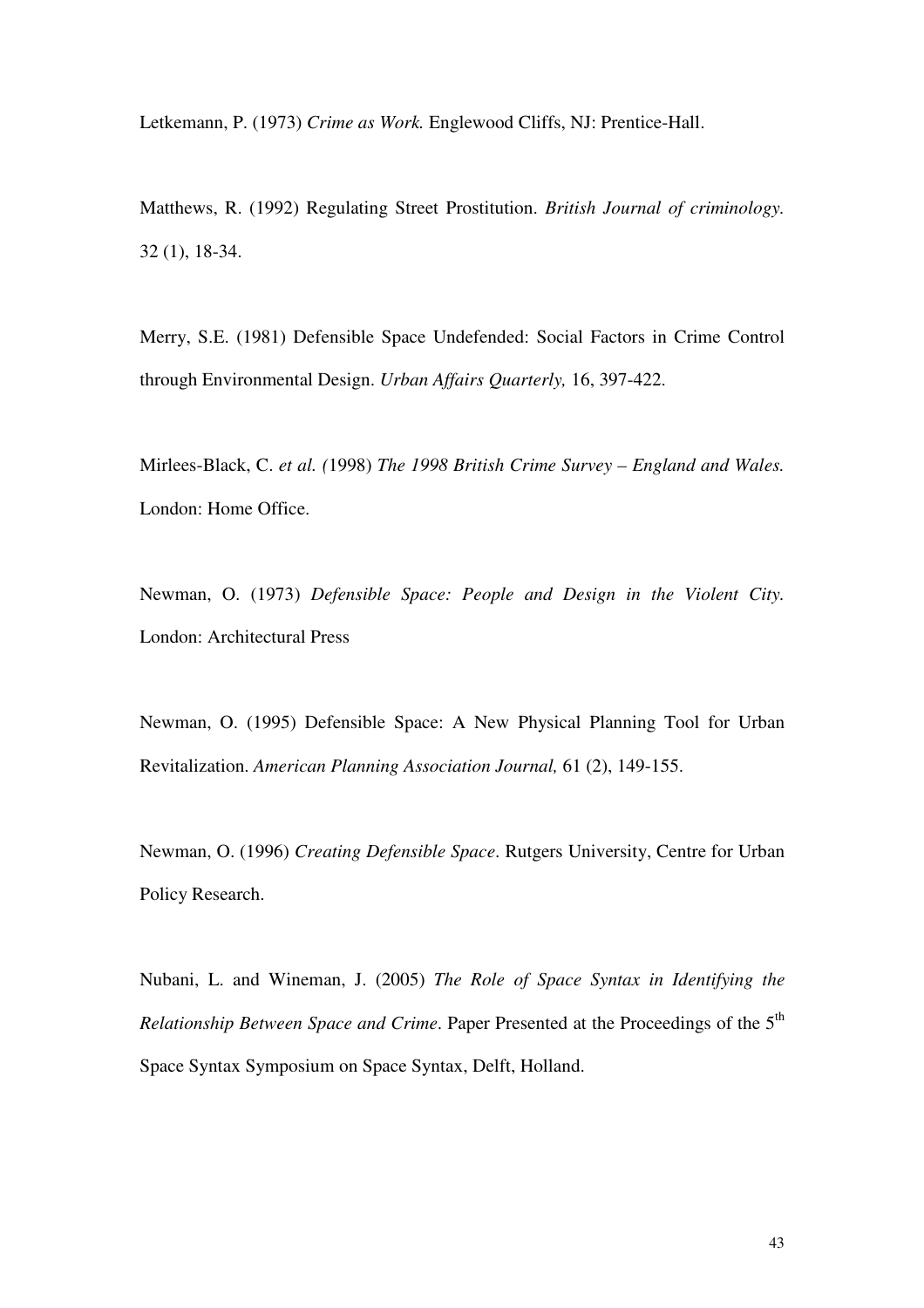Pascoe, T. (1999) *Evaluation of Secured by Design in Public Sector Housing – Final Report.* Watford: BRE.

Pascoe, T. and Topping, P. (1997) Secured by Design: Assessing the Basis of the Scheme. *International Journal of Risk, Security and Crime Prevention, 2 (3), pp. 161-*173.

Pease, K. (1998) *Repeat Victimisation: Taking Stock.* Crime Detection and Prevention Series Paper 90. London: Home Office.

Poyner, B. and Webb, B. (1991) *Crime Free Housing.* Oxford, Butterworth.

Rengert, G. & Hakim, S. (1998) Burglary in affluent communities: a planning perspective. *In*: M. Felson & Pieser (eds) *Reducing Crime Through Real Estate Development and Management*. Washington DC: Urban Land Institute.

Reppetto, T.A. (1974) *Residential Crime.* Cambridge, MA: Ballinger.

Rubenstein, H. *et al. (*1980) *The Link Between Crime and the Built Environment. The Current State of Knowledge.* Washington, DC, National Institute of Justice.

Shu, S. (2000) Housing Layout and Crime Vulnerability. *Urban Design International, 5, 177-188.*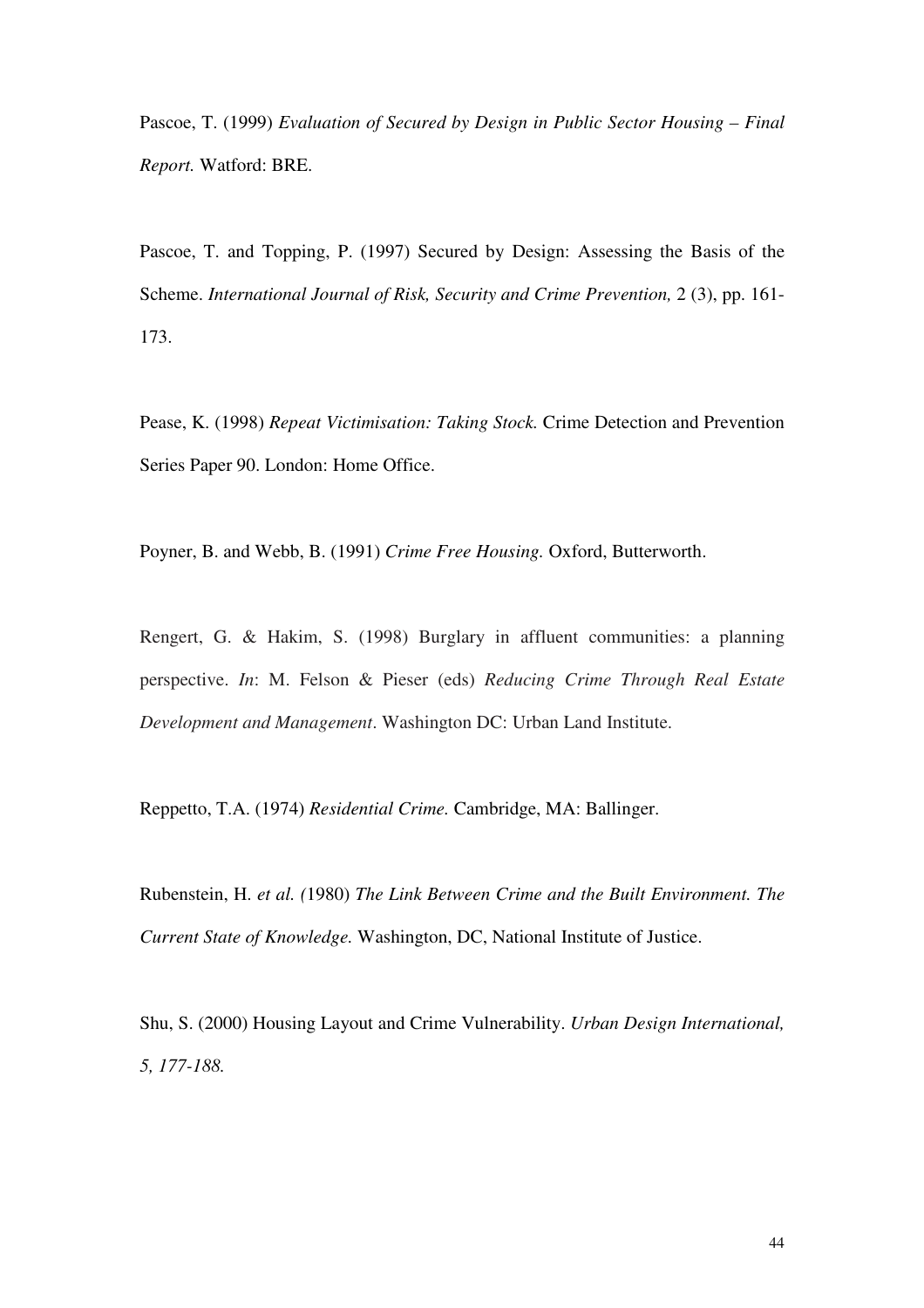Skogan, W.G. (1990) *Disorder and Decline: Crime and the Spiral of Decay in American Neighbourhoods.* California, University of California Press.

Taylor, R. (2002) Crime Prevention Through Environmental Design (CPTED): Yes, No, Maybe, Unknowable and All of the Above. In: R.B. Bechtel and A. Churchman (eds.) *Handbook of Environmental Psychology*. New York, John Wiley and Son.

Taylor, R. and Gottfredson, S.D. (1987) Environmental Design, Crime and Prevention: An Examination of Community Dynamics. *Crime and Justice: An Annual Review of the Research,* 8, 387-416.

Teedon, P., and Reid, T. (Jan 2009) *Evaluation of SBD – Glasgow Housing Association (Draft)* - Architectural Liaison Officer's Conference, Nottingham, January 2009.

Van Der Voordt, T.J.M. and Van Wegen, H.B.R. (1990) Testing Building Plans for Public Safety: Usefulness of the Delft Checklist. *Netherlands Journal of Housing and Environmental Research* 5(2), 129-154.

White, G. (1990) Neighbourhood Permeability and Burglary Rates. *Justice Quarterly* 7 (1), 57-67.

Wiles, P. and Costello, A. (2000) *The 'Road to Nowhere': The Evidence for Travelling Criminals, Home Office Research Study 207.* London, Home Office.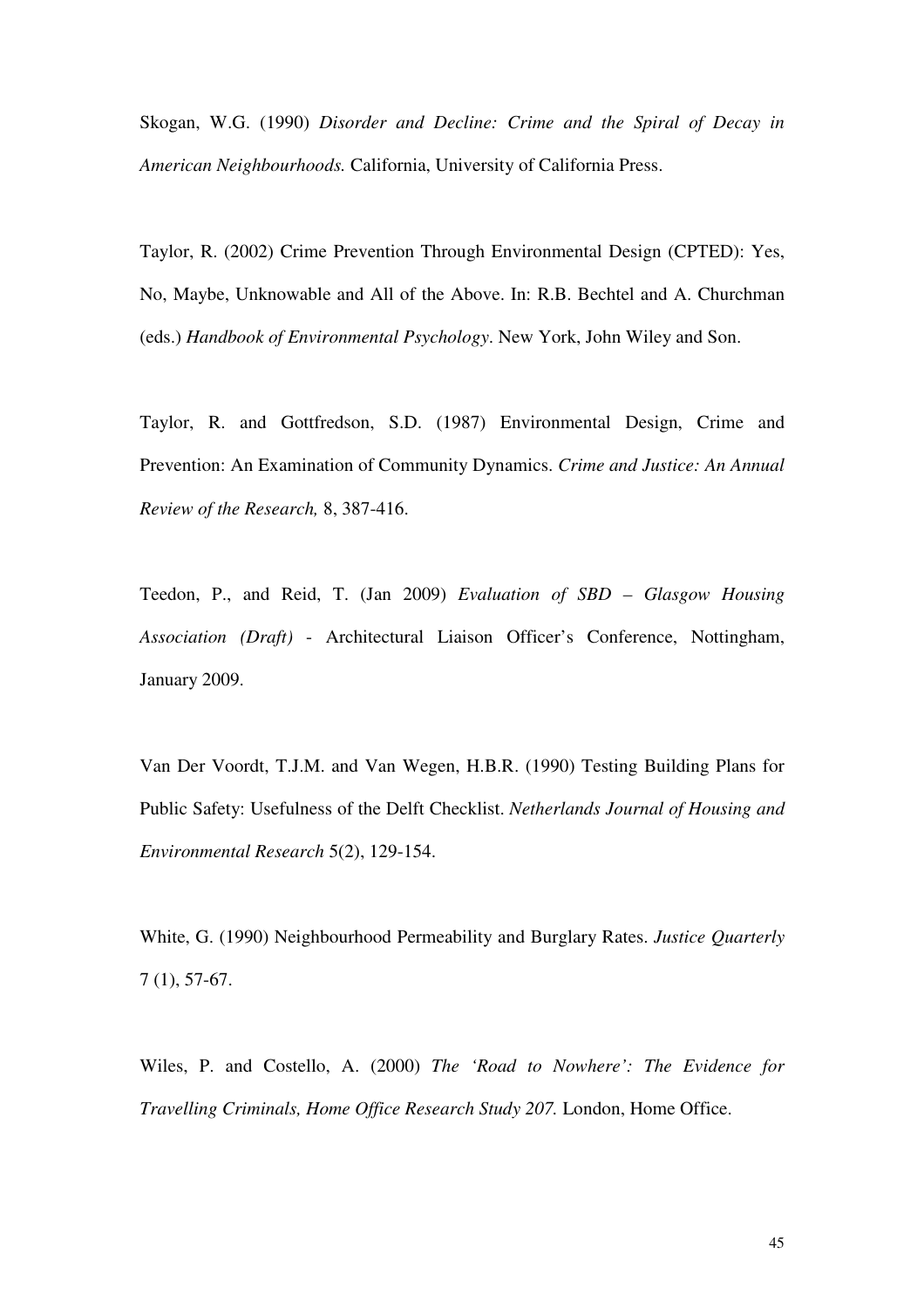Wilson, J.Q. and Kelling, G.L. (1982) The Police and Neighbourhood Safety. *The Atlantic*, March 1982, 29-38.

Winchester, S. and Jackson, H. (1982) *Residential Burglary: The Limits of Prevention, Home Office Research Study Number 74*. London, Home Office.

Wootton, A., Marselle, M., Davey, C., Armitage, R., and Monchuk, L. (2009) *NPCPS: Implementation Planning Research Project.* Salford: Design Against Crime Solution Centre, Salford University.

Yang, X. (2006) Exploring The Influence of Environmental Features on Residential Burglary Using Spatial-Temporal Pattern Analysis. Unpublished PhD dissertation, University of Florida. Available at: www://etd.fcla.edu/UF/UFE0013390/yang\_x.pdf. [Access 17 Feb 2010].

Zavoski, R., Lapidus, G., Lerer, T., Burke, G. and Banco, L. (1999) Evaluating the impact of a street barrier on urban crime. *Injury Prevention* 5, 65-68.

Zimbardo, P.G. (1970) The Human Choice: Individuation, Reason, and Order Versus Deindividuation, Impulse and Chaos. *In:* W. Arnold and D. Levine (eds.) *Nebraska Symposium on Motivation 1969.* Lincoln, NB, University of Nebraska Press. p. 237- 307.

 $\overline{a}$ 

<sup>&</sup>lt;sup>i</sup> The following information was provided by Jon Cole of ACPO CPI.

if it is not possible to quantify the increase in ALO/CPDAs over the ten year period as figures have not been collated on a regular basis.

iii It should be highlighted that these figures are likely to represent a peak in numbers, as the period post 2009 (when this research was conducted) has seen cuts in police budgets with many police forces reducing the number of ALO/CPDAs dramatically. iv There was no use of violence in burglaries against the SBD sample. However, violence was used in 1% of burglaries against the non-SBD sample.